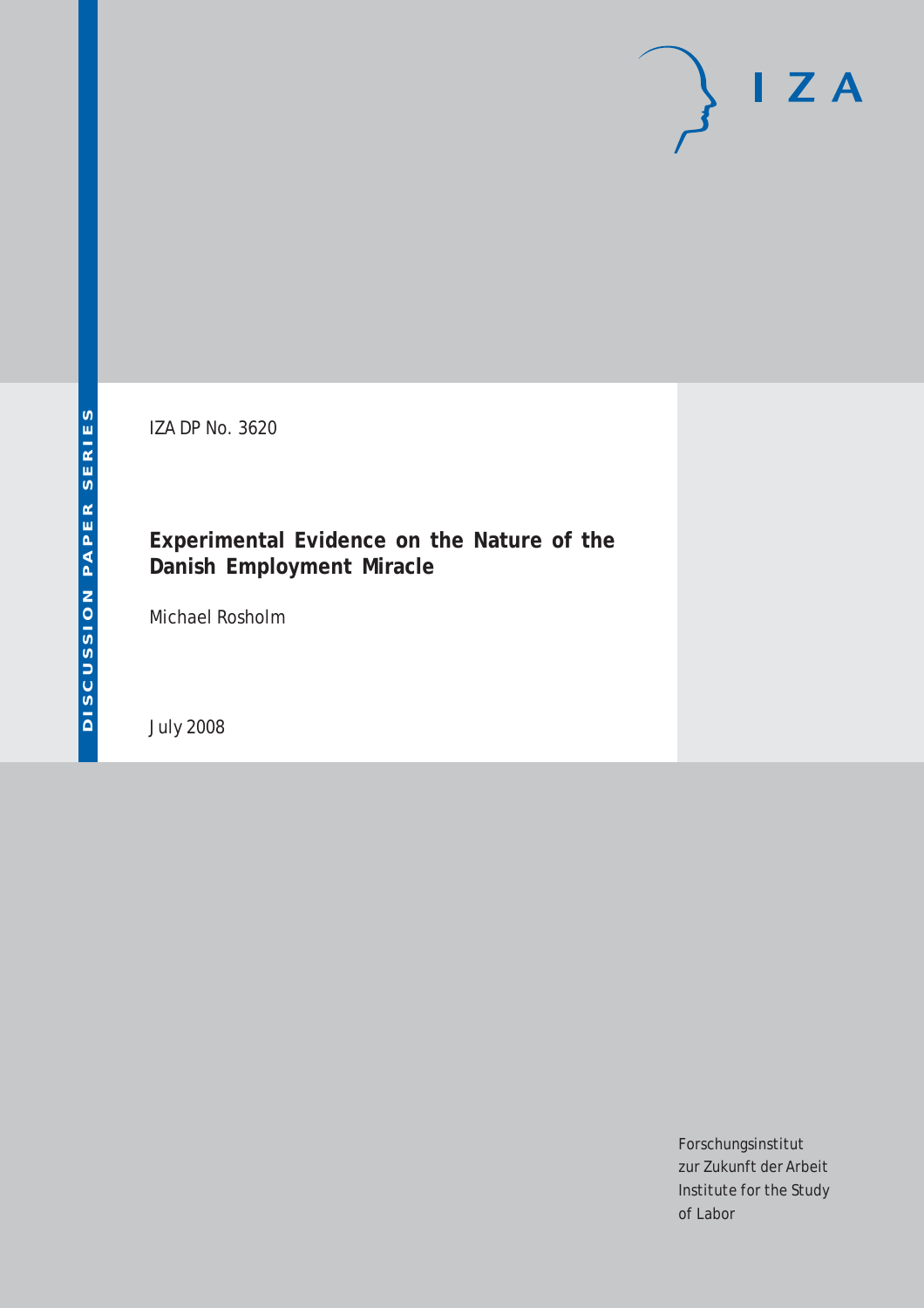# **Experimental Evidence on the Nature of the Danish Employment Miracle**

## **Michael Rosholm**

*Aarhus School of Business, University of Aarhus, CIM and IZA* 

## Discussion Paper No. 3620 July 2008

IZA

P.O. Box 7240 53072 Bonn Germany

Phone: +49-228-3894-0 Fax: +49-228-3894-180 E-mail: [iza@iza.org](mailto:iza@iza.org)

Any opinions expressed here are those of the author(s) and not those of IZA. Research published in this series may include views on policy, but the institute itself takes no institutional policy positions.

The Institute for the Study of Labor (IZA) in Bonn is a local and virtual international research center and a place of communication between science, politics and business. IZA is an independent nonprofit organization supported by Deutsche Post World Net. The center is associated with the University of Bonn and offers a stimulating research environment through its international network, workshops and conferences, data service, project support, research visits and doctoral program. IZA engages in (i) original and internationally competitive research in all fields of labor economics, (ii) development of policy concepts, and (iii) dissemination of research results and concepts to the interested public.

IZA Discussion Papers often represent preliminary work and are circulated to encourage discussion. Citation of such a paper should account for its provisional character. A revised version may be available directly from the author.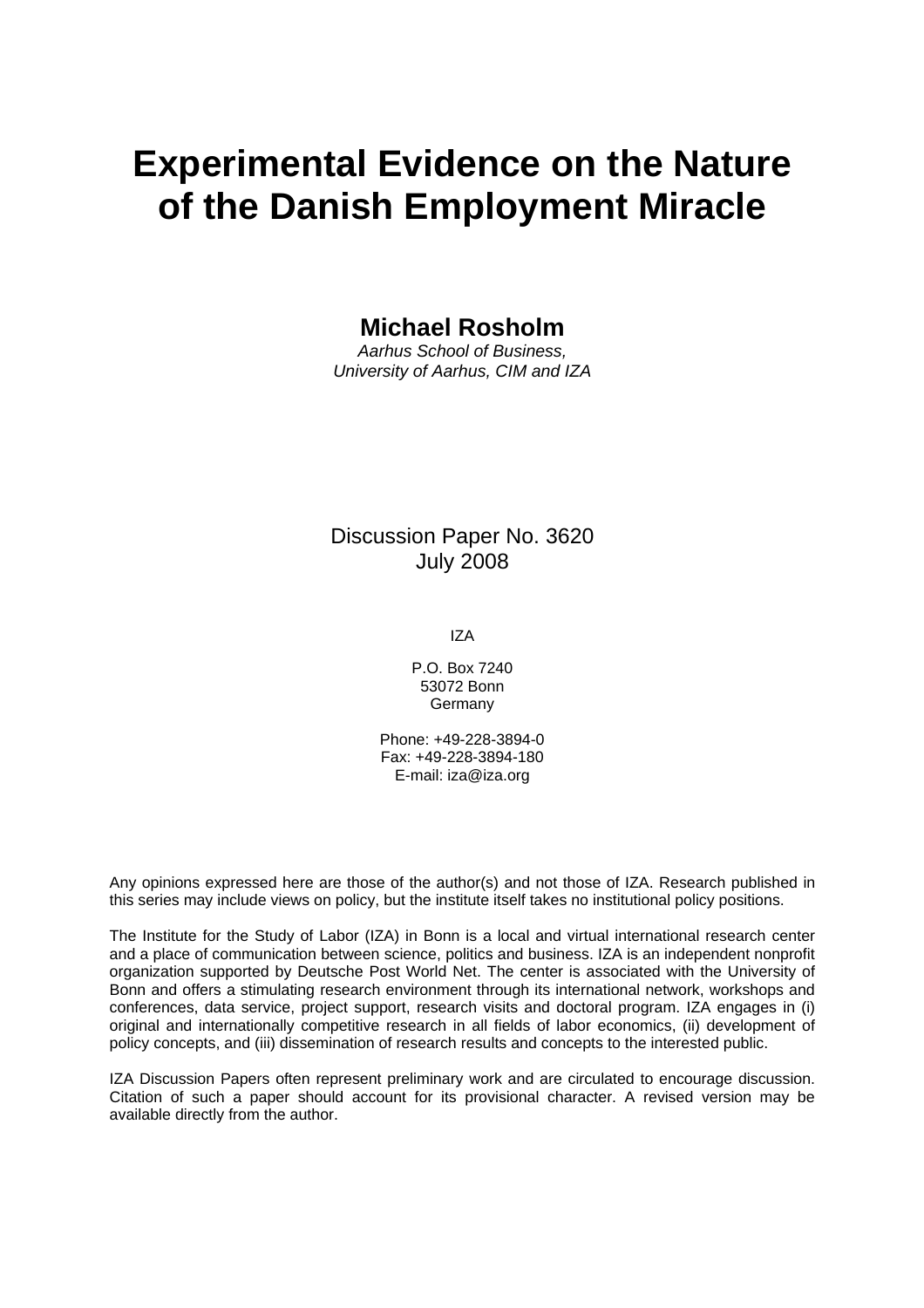IZA Discussion Paper No. 3620 July 2008

## **ABSTRACT**

## **Experimental Evidence on the Nature of the Danish Employment Miracle[\\*](#page-2-0)**

This paper uses a social experiment in labour market policy – providing early and intensive monitoring and programme participation in unemployment spells – to assess the nature of labour market policy effectiveness. The experiment was conducted in two counties in Denmark during the winter of 2005-6. The treatment consisted of a dramatic intensification of labour market policies. The results show that the intensification of labour market policies is highly effective, leading to increases in the exit rate from unemployment ranging from 20 to 40%. When introducing time-varying indicators for the various specific treatments actually prescribed to the unemployed workers, none of those treatments have a positive effect on the exit rate from unemployment, neither during the week in which the activity takes place, nor after the activity is completed. However, when the estimated risk of participating in an activity is included as an explanatory variable, it removes the difference in job-finding rates between treatment and control groups completely in one of the counties, and reduces it dramatically and renders it insignificant in the other county. The interpretation we attach to these results is the following; since individual treatments do not appear to be effective *per se*, but the risk of treatment is, it must be that the intensification of the policy regime increases the job-finding rate of unemployed workers.

JEL Classification: J64, J65, J68

Keywords: social experiment, labour market policy regime, treatment effect, threat effect, duration model

Corresponding author:

Michael Rosholm Department of Economics Aarhus School of Business University of Aarhus Prismet, Silkeborgvej 2 8000 Aarhus C Denmark E-mail: [rom@asb.dk](mailto:rom@asb.dk)

 $\overline{a}$ 

<span id="page-2-0"></span><sup>\*</sup> I am grateful to Tomi Kyyrä, Agne Lauzadyte, Pierpaolo Parotta and Michael Svarer for useful comments, and to Susan Stilling for carefully editing an earlier version of the paper.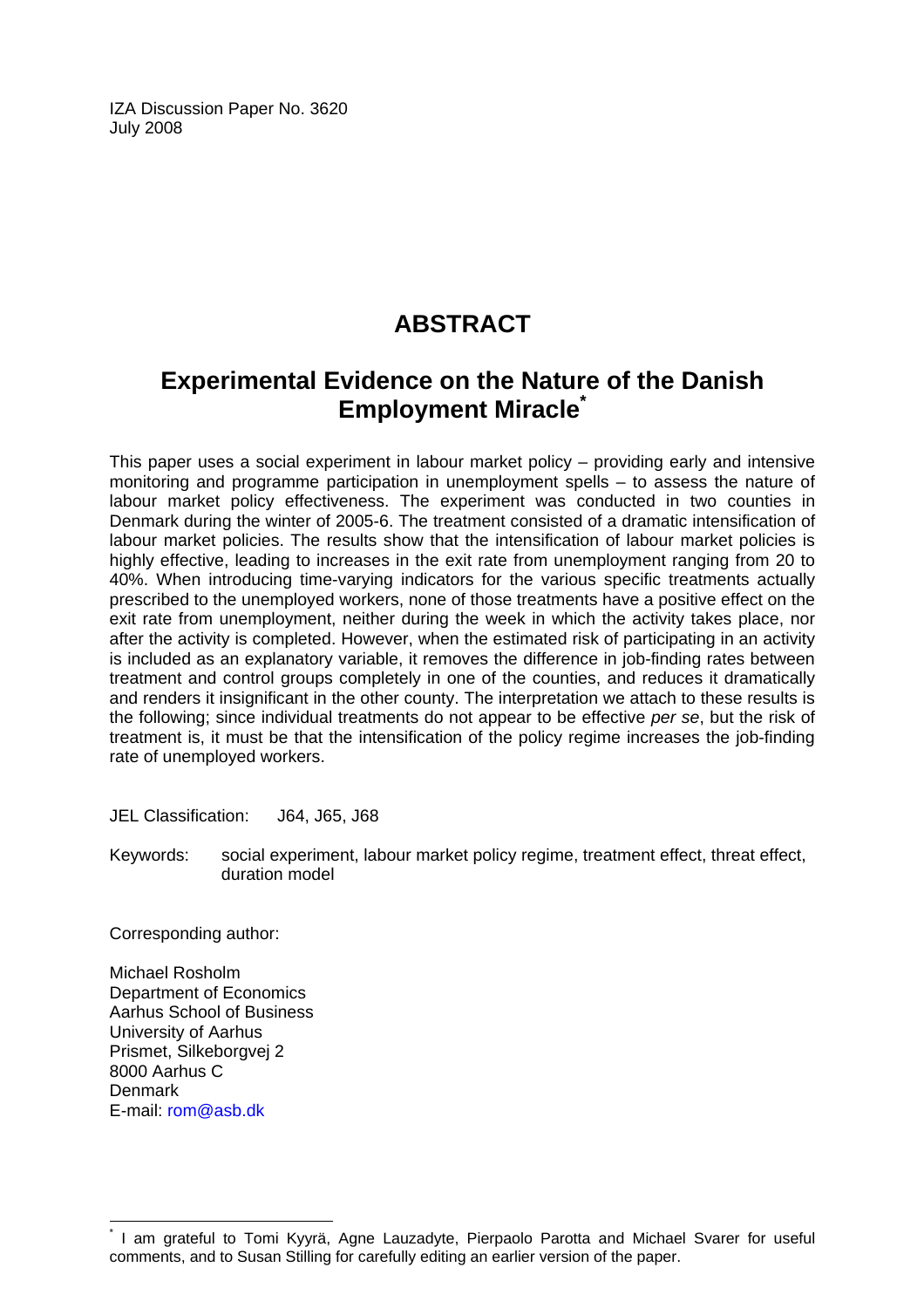## 1 Introduction

This paper exploits evidence from a social experiment - providing early and intensive monitoring and active labour market programme participation to unemployed workers - to derive some lessons regarding the nature of labour market policy effectiveness in general and the perceived success of the Danish labour market model in particular.

Recently, the Danish model of the labour market has received much attention in the rest of Europe, because of its perceived effectiveness in maintaining high participation rates and low unemployment rates. This successful performance is often attributed to the highly praised 'Flexicurity' model. Basically, the Flexicurity model consists of three components; 1) flexible hiring and firing rules and regulations, 2) a generous unemployment insurance and unemployment assistance system, and 3) a very active labour market policy ensuring the availability and the qualificational level of the work force.

In the 1980s, when unemployment rates were persistently high, the first two components of the Flexicurity model - flexibility and security - were already in operation in the Danish labour market, but the active labour market policy was only in its infant stages and not nearly as intensive as it has become today. Therefore, many have seen intensive active labour market policies as a pivotal component in the model. However, most researchers would agree that, in general, the direct effects on earnings and employment at the level of the individual participant in active labour market programmes are negligible (and in some cases even negative), and this is also the case in Denmark. Hence, it is this apparently paradoxical situation which we intend to shed light on in this paper.

The reform that began the intensification of the active labour market policies was introduced in 1994, and since then it has been gradually intensified until 2003, when it was loosened again in some dimensions, while it was tightened in others. For example, until 2003 it had been the case that individuals who had been unemployed for one year should participate in active labour market programmes (ALMP) for at least 80% of their remaining time in unemployment. This was called the 'active period', and it was criticized for becoming a 'programme factory', where participants were assigned to programmes not on the basis of need, but because of the rules. However, this 'active period' has been shown to be indirectly quite effective because of the so-called threat effect of ALMPs, see e.g. Rosholm & Svarer (2008), Geerdsen (2006), and Geerdsen & Holm (2007). Namely, the programmes were not effective in themselves, on the contrary, but the perceived threat of having to participate continuously in ALMPs led unemployed workers to leave the unemployment queue before entering the 'active period'. The threat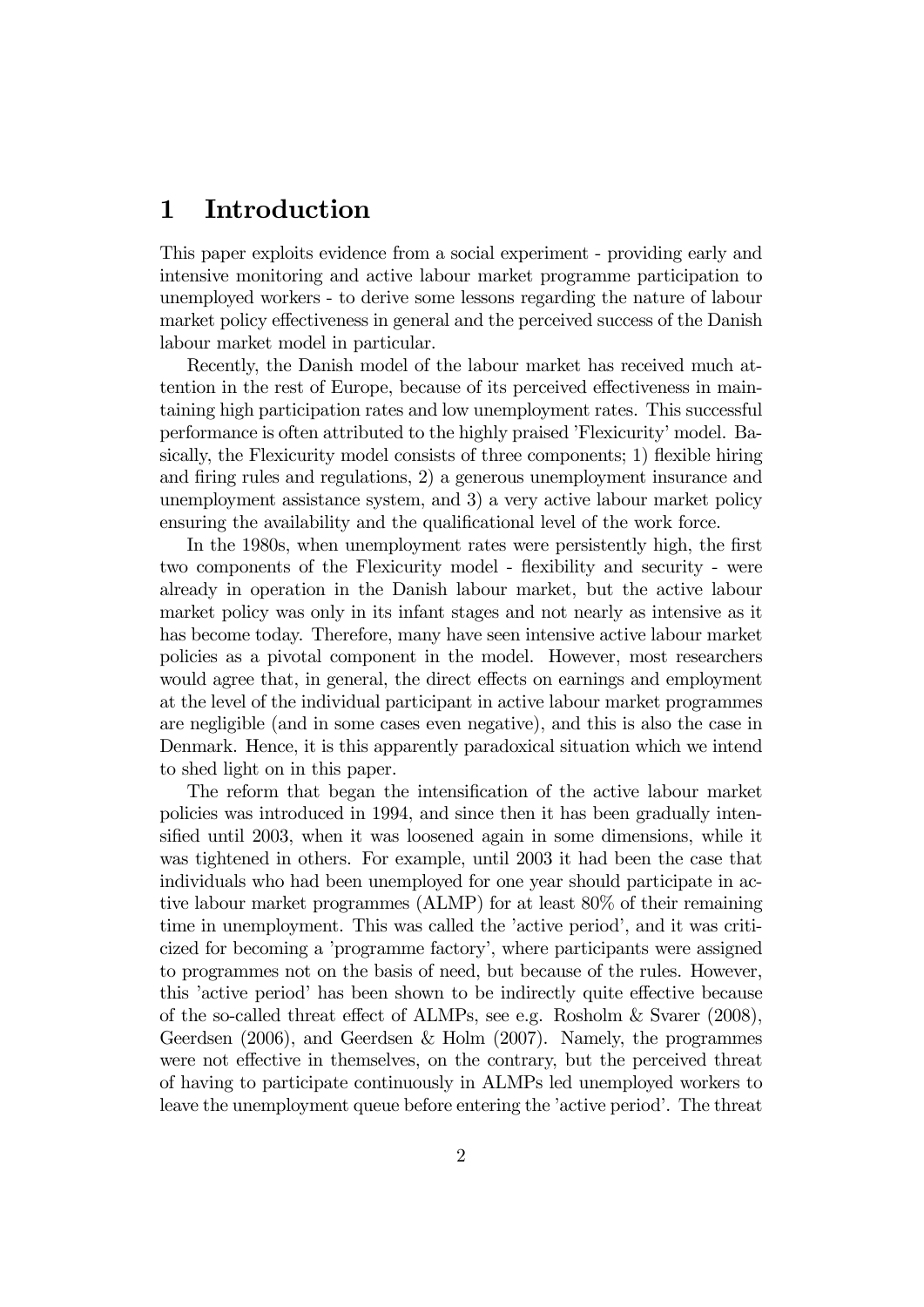effect has also been documented by other researchers, most notably by Black et al.  $(2003)$ , but also by e.g. Hägglund  $(2006)$ .

This observation points to the more general observation made above regarding the effectiveness of active labour market policies; despite the variation in the implementation of them throughout the world, and despite their verbalized effectiveness and political popularity in e.g. the Danish Flexicurity model, econometricians have generally failed to estimate large positive employment or earnings effects. On the contrary, there is plenty of evidence that programme effects are small and in some cases even negative, see e.g. Heckman et al. (1999), Kluve & Schmidt (2002) and Kluve (2006). Could it be, then, that the virtues of such programmes should be sought elsewhere? The presence of the threat effect suggests that programme participation and possibly active labour market policies in general - acts as a 'tax' on unemployed individuals' leisure time; by taxing away some of the unemployed workers' time, the marginal utility of spending time in unemployment falls, and hence, unemployment spells are shortened due to increased search activities or lower reservation wages. The threat effect materializes the moment the individual realizes that there is a positive risk of having to participate in a programme in the future, and when that risk becomes substantial, it may significantly affect the search behaviour of the individual.

In this paper, we analyse a social experiment conducted in two counties in Denmark during the winter of 2005-6. Specifically, all individuals in the two counties who became unemployed during this period were randomized into a treatment and a control group based on their birthday; those born on the  $1^{st}$  to the  $15^{th}$  were given the treatment, and those born on the  $16^{th}$  to the  $31<sup>st</sup>$  were not. The treatment consisted of a dramatic intensification of labour market policies, involving information, very early mandatory participation in job search assistance programmes, highly frequent meetings with employment officers, and full-time programme participation for at least three months if they had not found employment before 18 weeks of unemployment. Since the treatment in part consists of giving the unemployed worker information about the new labour market regime, treatment starts on the day the individual receives that information. Inspection of survival functions can inform us about the treatment effect of the entire experiment, but if we want to know more about the impacts of separate components in the experiment, a carefully designed econometric analysis is required.

A duration model is the natural starting point for analysing this experiment due to its dynamic nature, since, even if there is randomisation at the time of the inflow into unemployment, there will be dynamic selection bias from the day individuals are aware of the different policy regimes administered to the treatment and control groups. Correcting for dynamic selection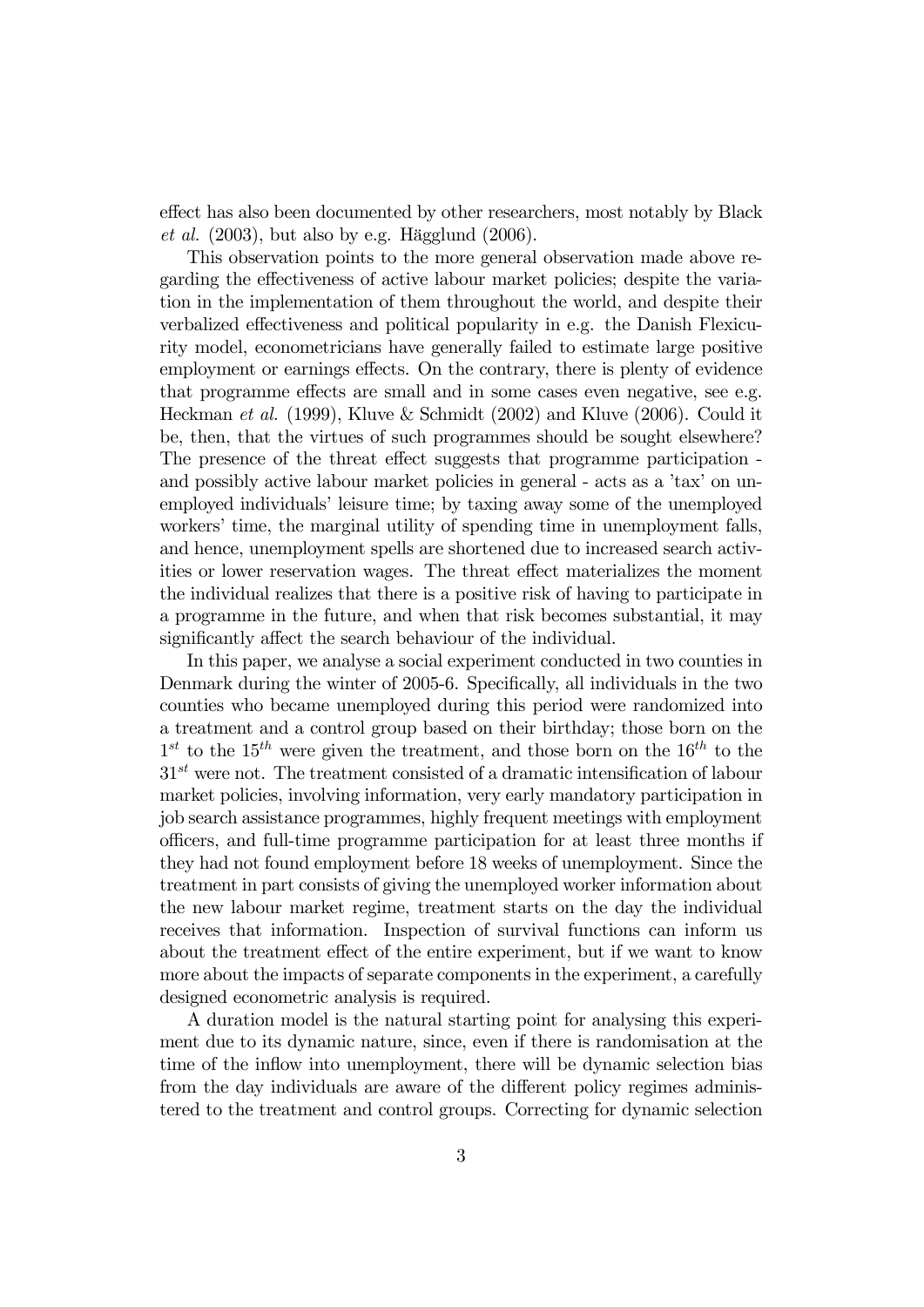bias is an intrinsic feature of the duration model, provided, of course, that it is correctly specified. Therefore, we devote some attention to developing a fairly flexible empirical model. This implies estimating the model separately for the two counties, since the intensification of labour market policies is handled quite differently by the labour market authorities in the two counties as shown in section 5.

Preliminary results show that the intensification of labour market policies has a large impact, leading to increases in the exit rate from unemployment ranging from 20 to 40%, varying by region and elapsed unemployment duration. This implies a reduction in average unemployment duration of 2.2 weeks (approximately 15%) in both counties. These results are roughly the same as those found by Graversen & van Ours (2008a, 2008b), who were the first to use the data from this experiment.

This paper uses the results found by Graversen & van Ours (2008) as a starting point, and the contributions of this study are the following: first, we provide more detail on the actual treatments administered to treatment and control group members. Specifically, we include information on all programmes attended and all meetings held between the unemployed and their case worker in the treatment as well as the control group. It turns out that meetings are particularly important. Second, we conduct the analysis separately for the two regions, something which is important, given the difference in actual treatments administered in the two regions. Third, we discuss in detail the concept of dynamic selection bias and the assumptions under which more can be learnt from the data generated by the experiment. Fourth, and most importantly, we estimate the risk of participating in an activity (a meeting or a programme) in a given week and include this as an explanatory variable in the equation for the hazard rate from unemployment to employment, in addition to all the indicators of actually receiving some treatment. Finally, we discuss in depth the implication of the results as well as the lessons and policy implications that may be derived from them.

When controlling for treatment group status as well as time-varying indicators for the various specific treatments actually prescribed to the unemployed workers - job search assistance, meetings, programmes etc. - a highly intriguing picture of labour market policy impacts emerges: None of the specific treatments have positive effects, indeed, some of them have large negative lock-in effects, and some even have large negative post-programme effects. When including the estimated 'risk-of-activation' and 'risk-of-meetings' variables, we find that they have a strong positive effect on the job-finding rate, and for one of the counties they 'explain' the entire difference in jobfinding rates between treatment and control groups. Moreover, it appears as if the intensification of the meeting frequency is much more important than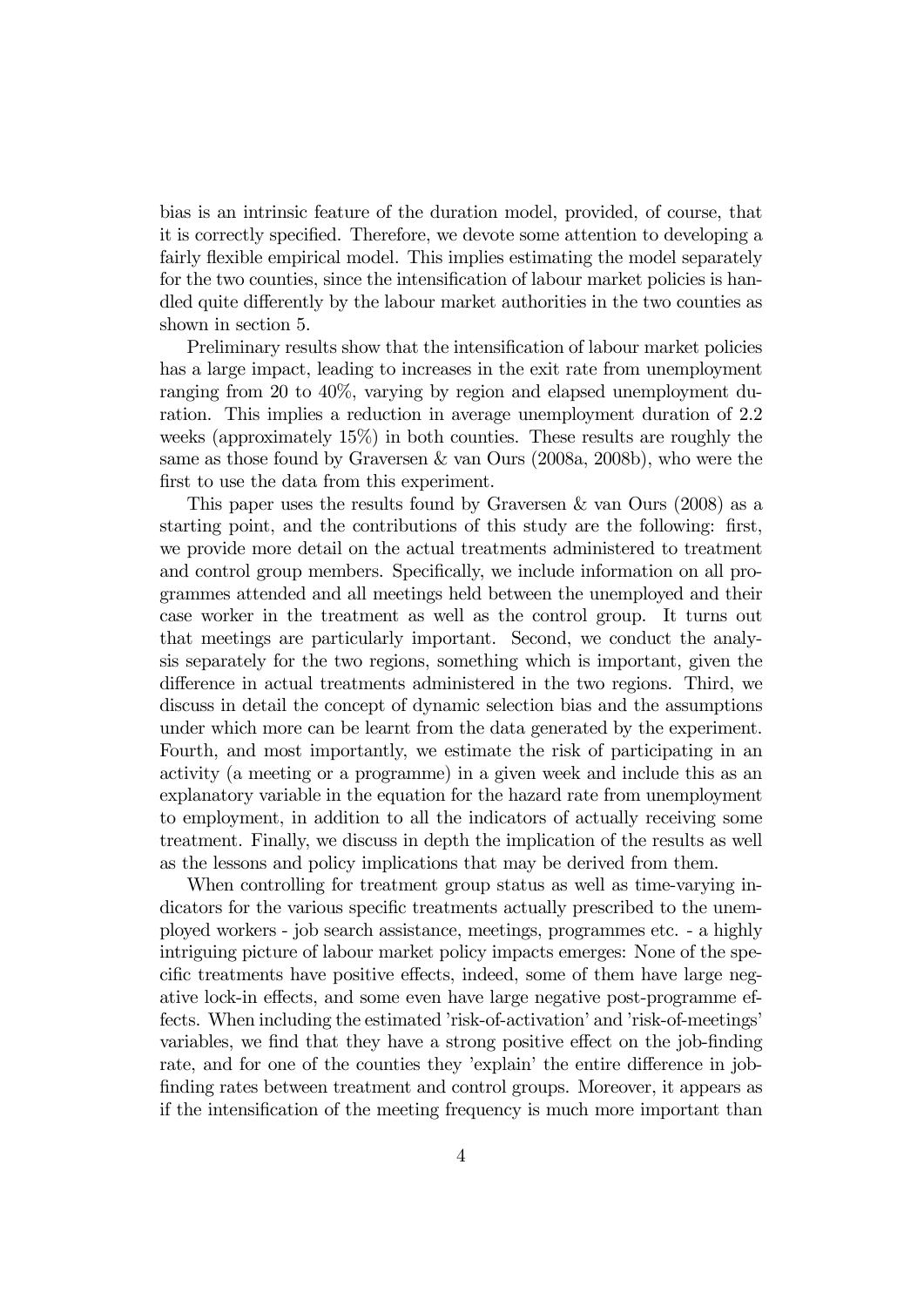the intensification of programme participation rates.

The remainder of the paper is organised as follows; in the next section, we provide a brief and selective survey of the literature on counseling & monitoring and on threat effects, and in section 3 the social experiment is described. Section 4 presents descriptive statistics on the data, and section 5 describes the realised treatments. In section 6, the methodological framework used for the analysis is presented, and section 7 contains our main results and some robustness checks. Finally, conclusions and policy lessons are derived in section 8.

## 2 The Literature on Counseling & Monitoring and Threat Effects

Crepon et al. (2005) evaluate the effects of intensive counseling schemes administered to French unemployed workers. The aim of these schemes is to improve the quality of assignment of workers to jobs. They find that some of these schemes significantly reduce unemployment duration, and moreover they find that they all improve the match quality in the sense that the time until unemployment recurrence is prolonged. Hence, they argue that it is important to investigate the longer term programme effects on employment duration as well as unemployment duration.

Van den Berg & van der Klaauw (2006) estimate the effect of counseling and monitoring on the transition rate to employment. They use data from a social experiment and find no evidence that counseling and monitoring affect the exit rate to work. Moreover, they find that increased monitoring leads to a shift from informal to formal job search.

Cockx & Dejemeppe (2007) use a regression discontinuity design to estimate the threat effect of monitoring the search activity of the unemployed in Belgium. They find that the more employable workers react to the threat of monitoring by finding employment faster. They also look at counseling schemes and find that counseling can have an impact on job-finding rates for some workers.

Kjærsgaard et al. (2008) assume random variation in the timing of planned meetings with case workers and find that some types of meetings have threat effects in the sense that job-finding rates increase up to four weeks before the meeting was planned to take place, and moreover, some types of meetings have an effect after the meeting has taken place. This holds especially for meetings where programme participation is planned. These results again suggest the presence of monitoring and threat effects, but also meet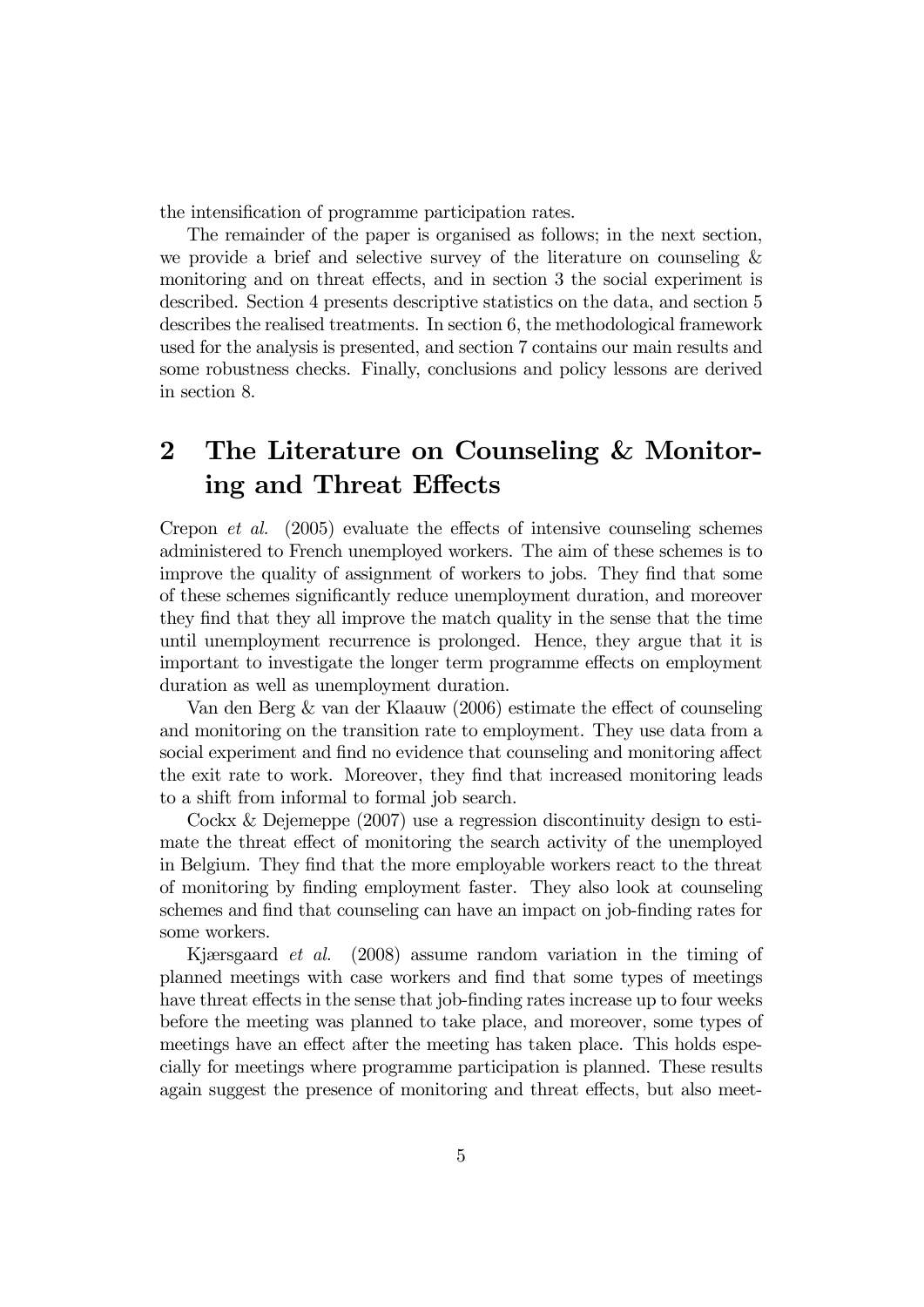ings with a counseling content have positive effects suggesting an additional counseling effect.

Hägglund (2006) uses experimental data from three Swedish demonstration programmes to investigate threat effects. He finds that, when applied to a broad group of unemployed workers, a programme consisting of jobsearch activities in groups combined with increased monitoring led to a two week reduction in unemployment duration through an increase in the exit rate to employment after referral to the programme but before the actual programme start. Increased monitoring alone did not have the same effect. Moreover, similar programmes targeted specifically to the young and the highly educated did not show evidence of threat effects.

For U.S. data, Black et al. (2003) find that the unemployed react to the notification of programme participation by letter by increasing their jobfinding rate by as much as 50%. Incidentally, this corresponds to a reduction of unemployment duration of 2.2 weeks.

Geerdsen (2006) shows that, for a group of Danish unemployed workers, the exit rate from unemployment rises sharply as they approach the time of mandatory programme participation. He uses legislative changes in the timing of the mandatory programme participation period to identify the threat effect of programmes.

Rosholm & Svarer (2008) use a different identification strategy, namely, they estimate the risk of having to participate in a programme jointly with the job-finding rate (the timing-of-events model of Abbring & van den Berg, 2003), but they also include the programme participation hazard as an explanatory variable in the job-finding rate. They find a significant threat effect of ALMPs, which reduces average unemployment duration by 2.5 weeks. Geerdsen & Holm (2007) use a similar, but not completely identical, technique and find basically qualitatively similar results.

Summarising this selective literature review, there is a tendency towards finding positive effects of counseling and monitoring policies, although the evidence is not unanimous. With respect to threat effects, the evidence seems to be quite unidirectional; there are strong threat effects of monitoring policies as well as active labour market programmes.

## 3 The Social Experiment

This social experiment in labour market policies was carried out in the counties of Southern Jutland and Storstrøm.<sup>1</sup> Workers eligible for unemployment

<sup>&</sup>lt;sup>1</sup>Until January 1st, 2007, there were 14 counties in Denmark. On that date, the counties were merged into five regions. The observation period for this study, however, ends before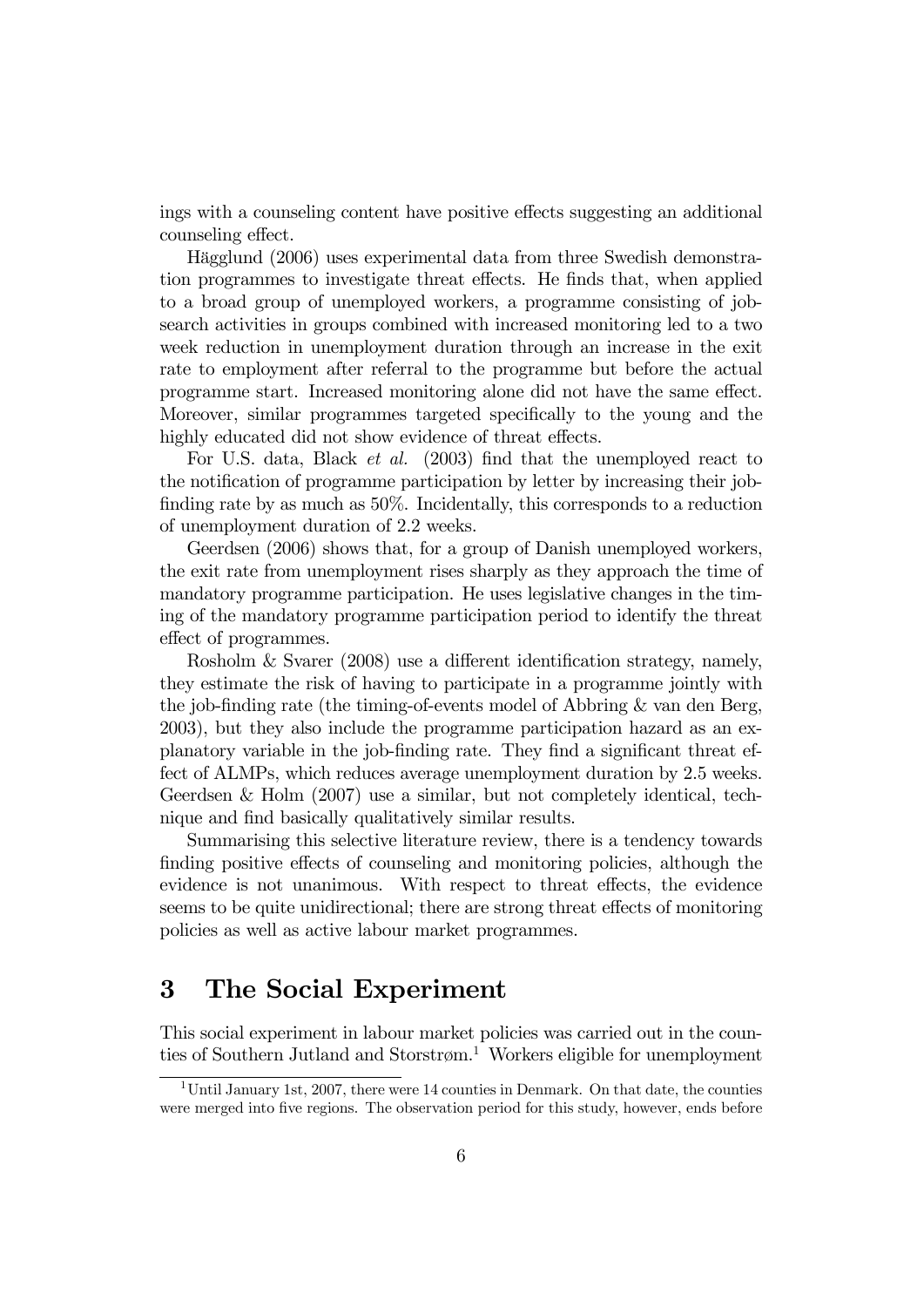insurance (UI) benefits who became unemployed during the weeks 43-2005 until 8-2006, that is, essentially from the beginning of November 2005 until the end of February 2006, were randomly assigned into a treatment and a control group, based on their date of birth in the month. Those born on the  $1^{st}$  to the  $15^{th}$  were assigned to the treatment group, while those born on the  $16<sup>th</sup>$  to the 31<sup>st</sup> were assigned to the control group. Those in the treatment group were given the following treatment:

- 1. After approximately 1.5 weeks in open unemployment (that is, during the second week of their unemployment spell) they receive a letter telling them about the new policy regime. They are not told explicitly that it is an experiment with randomisation, but they are told that they are taking part in a 'pilot study' regarding a new labour market policy regime. They are also told about the contents of the new labour market policy regime, which is described below:
- 2. After 5-6 weeks of unemployment, they shall participate in a two-week Job Search Assistance (JSA) programme.
- 3. Thereafter, they shall meet frequently with a case worker in order to ensure that they are searching actively and in order to assist them in their job search. In the country of Southern Jutland, meetings will take place every fortnight, and in the county of Storstrøm meetings will take place each week.
- 4. Those who have not found employment after four months of unemployment have to participate in an unspecified programme of at least three months' duration.

The timeline in terms of unemployment duration for the treatment group is shown graphically in Figure 1. Note that it is not possible to escape treatment by leaving unemployment for a short period. Persons in the treatment group who return to unemployment during the period of the experiment will enter the experiment at the stage where they left it, i.e. if a person left unemployment for a few weeks just before having to participate in a full time programme, his duration clock is not reset when he re-enters unemployment.

 $\langle$  Figure 1 about here  $\rangle$ 

2007.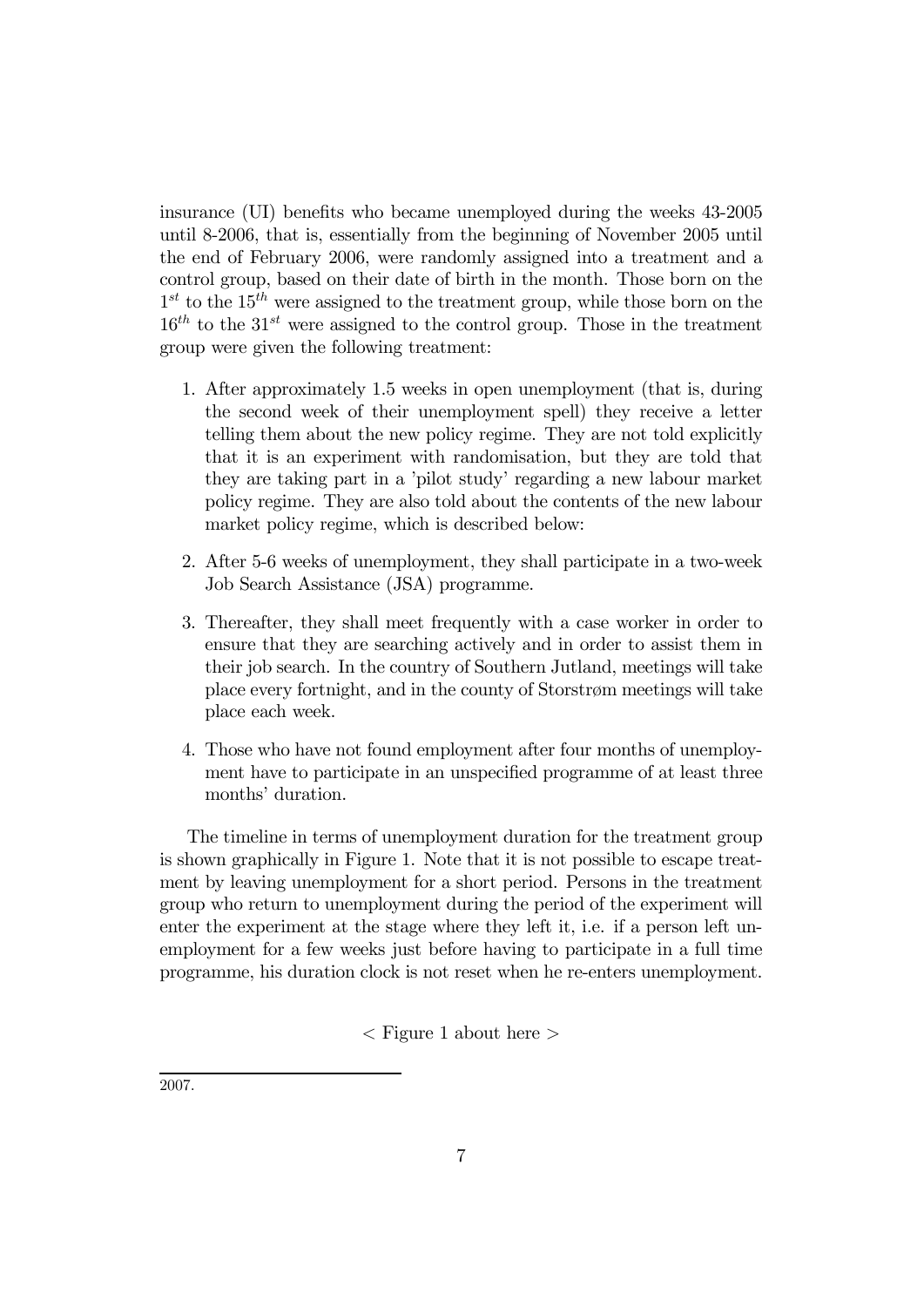In both the treatment and control groups, unemployed workers would have to attend a CV/basic registration meeting within four weeks after becoming unemployed. Persons in the control group are subjected to the ordinary labour market policy, implying that they have to attend meetings with case workers once every three months, and after one year of unemployment they are required to participate in an unspecified programme of unspecified duration. They have the right to participate in a programme of their own choice for up to six weeks during the first year in unemployment. The time span between programmes should hereafter be shorter than six months.<sup>2</sup>

The regions have the possibility to use private contractors for conducting elements of the active policy, and this possibility applies to both treatment and control groups. We shall return to this later.

## 4 Data

The data used for this study come from the administrative databases used by the case workers to register their dealings with the unemployed workers, from the central register on the labour market (CRAM) that registers UI benefit payments, and various other administrative registers. All data are collected by The National Labour Market Board and made available to the research community. The data contain weekly information on the type of transfer received and the activities undertaken in each week (meetings, programmes, etc.) for each worker. It is thus a very informative and interesting data set.

#### 4.1 Sample Selection

The total inflow to open unemployment in the period between week 43 of 2005 and week 8 of 2006 was 5180 individuals. Some of these are removed from the sample subsequently for various reasons, see Table 1. First, some are not assigned correctly to treatment and control groups based on an inspection of their birthday. Second, some are unemployed due to 'bad weather' and due to 'work-sharing arrangements', and since these categories of unemployed workers are not supposed to take part in the experiment, they are removed from the sample. In the third step, we remove persons who die or emigrate during the observation period, since we do not know the exact date of the event. Finally, in the fourth step we remove individuals who do not receive

<sup>&</sup>lt;sup>2</sup>The reform of labour market policy in 2003 involved exactly this loosening, where the intensity of the labour market policies is reduced dramatically, from the requirement to participate in programmes 80% of the remaining time in unemployment to the requirement to participate in a programme of unspecified duration every six months.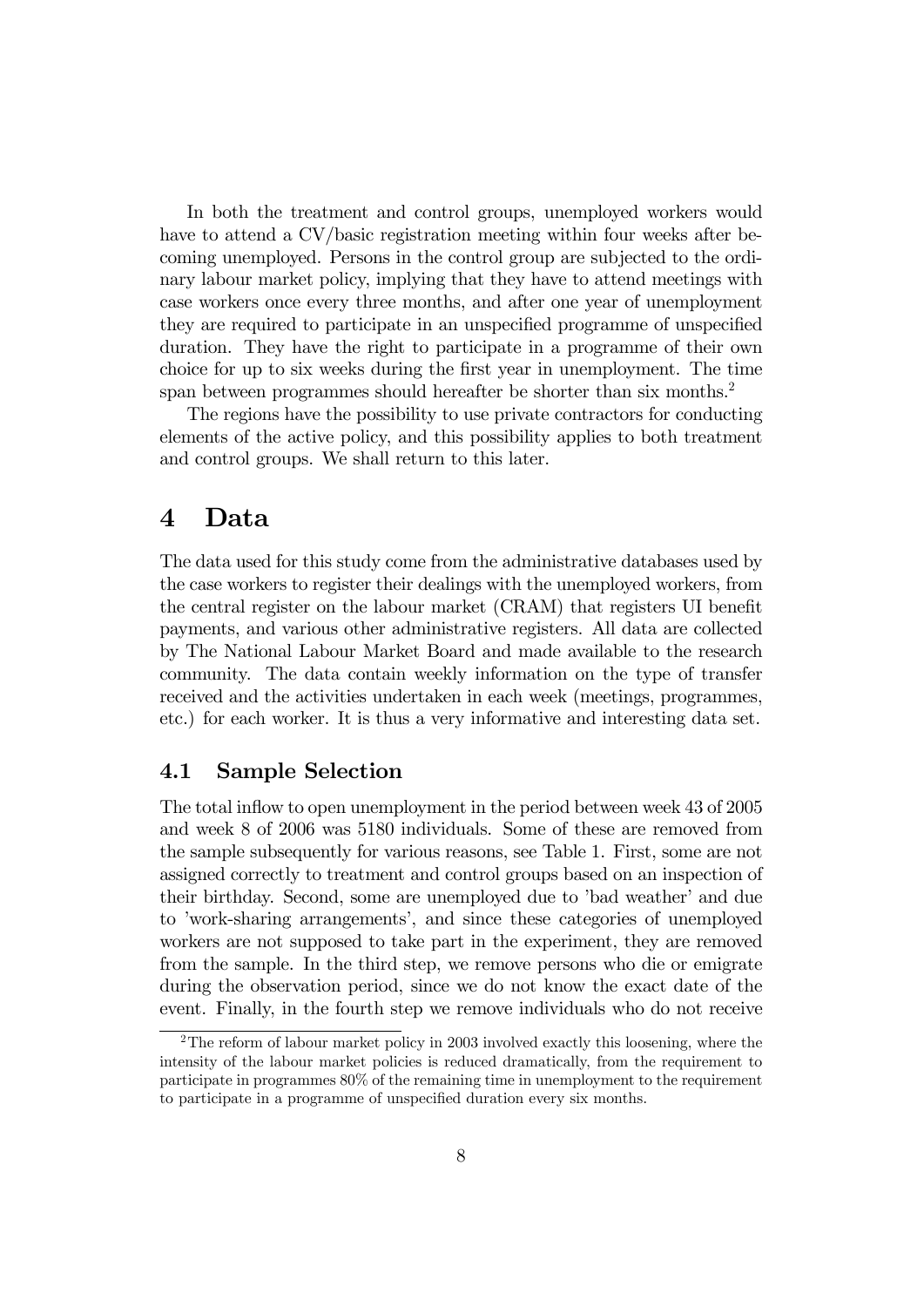any UI benefits during the first six weeks of their unemployment spell. This is done because the receipt of UI benefits defines the unemployment spell. Some of these are simply categorised incorrectly by the case worker as UI recipients, although in fact they may receive unemployment assistance or some other benefit, in which case different rules apply to them. The reason for choosing a six-week window is that we want to include persons who have just left education or who have quit their job themselves, and these events involve a five-week sanction period, in which the person may not receive UI benefits.

#### < Table 1 about here >

The sample selection process, especially the last stage, removes a larger fraction in Southern Jutland county - around 15% - than in Storstrøm county, where only 12% are removed. We are not able to come up with a convincing explanation for this, but there are no remarkable differences in the fractions removed between treatments and controls.

The resulting sample has 4513 individuals, and this is the sample which we shall analyse in the following. For each individual we determine the length of the unemployment spell that triggered their participation in the experiment. The unemployment spell is considered to have ended when the individual has not received UI benefits or some related benefit for more than four consecutive weeks.

#### 4.2 Descriptive Statistics

Besides the information used to construct unemployment spells, the data contain some further information that can be used to construct control variables. Table 2 reports descriptive statistics by region and treatment status. First, we know the calendar week in which the unemployment spell began. As it can be observed, most unemployment spells begin in the start of a month, and there is a particularly large fraction becoming unemployed in the first week of January. The reason that no unemployment spells began in week 51 is that the employment agencies were closed, since this was the week of Christmas.

< Table 2 about here >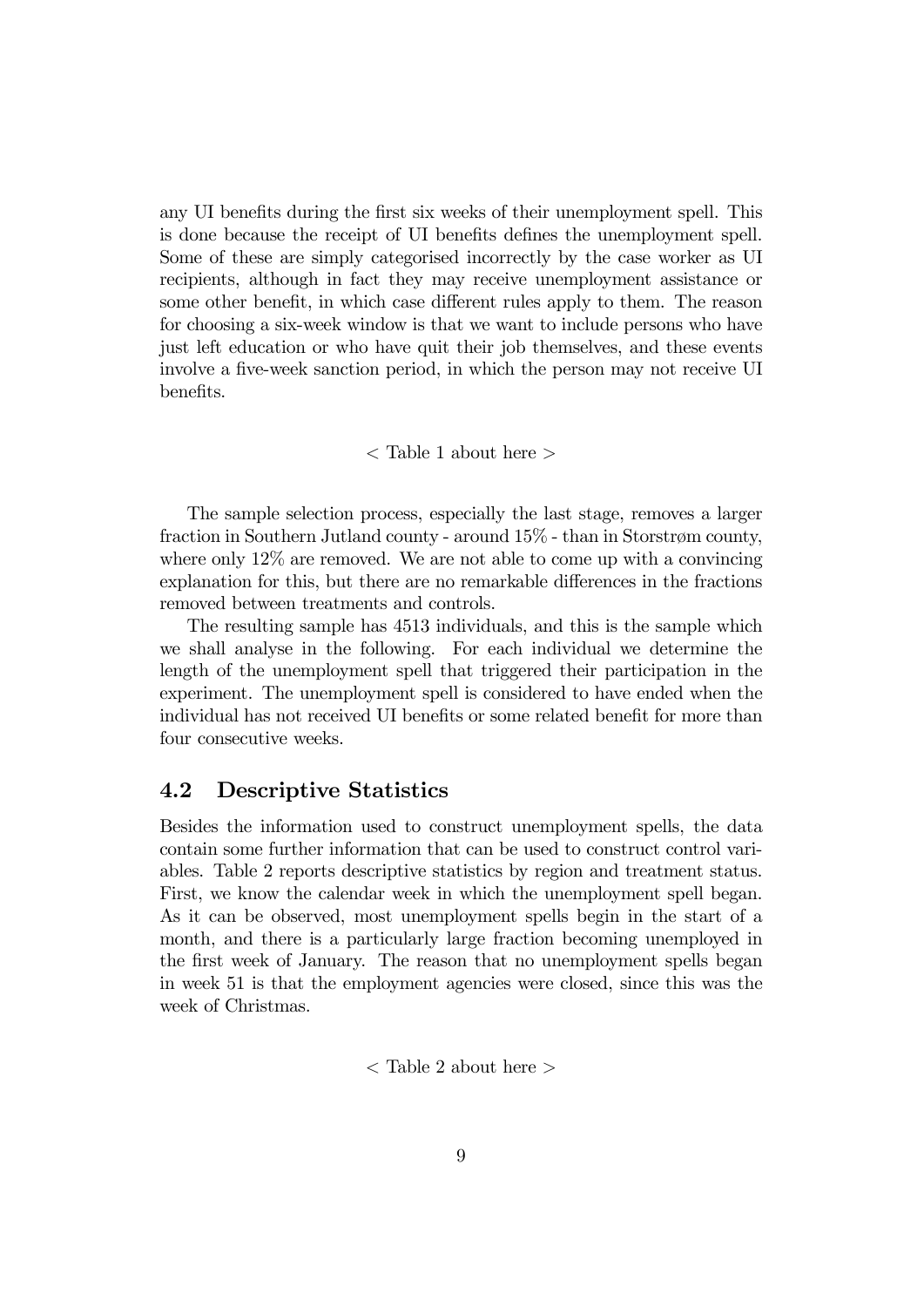Gender and age of each worker is also known, and the latter is used to construct indicators for age intervals. Moreover, we have information about the ethnicity of the worker, and it is used to create indicators for being a native Dane, being an immigrant or descendant originating in a Western country, or being an immigrant or descendant originating in a Non-Western country. The fact that all workers are UI fund members allows us to construct indicators of groups of UI funds, which are considered to be decent proxies for educational attainment (which is unfortunately not available for this sample). Finally, since we have weekly information on public income transfer receipt going back to 1994, we can calculate some past labour market history information. We construct three variables, the first measures the fraction of time spent on public income transfers the 52 weeks immediately before becoming unemployed, the second measures the same fraction 53-104 weeks before becoming unemployed, and the last one does the same for 105-156 weeks before that.

From Table 2 it is seen that there is a difference in unemployment duration between treatment and control groups in both regions, and there is also a difference in the fraction of uncensored unemployment spells. This is the first indication that the treatment has a positive impact in the sense of reducing unemployment duration. However, for the control variables there are no remarkable differences between treatments and controls, although there are minor regional differences. Thus, the sample selection process does not seem to have invalidated the experimental nature of the data.

## 5 What is The Treatment?

Before going into details with the estimation of the treatment effect, some space is devoted to discussing the treatment itself. Although the treatment appears to be quite precisely defined, there is still some scope for discretion by region and by case worker, and we also have to take into account that the control group outcomes are not the result of non-treatment but rather of a different, less intensive, treatment. We have remarkable data about the precise treatment administered to each individual. For each worker, we know all programmes in which the worker participates as well as the exact timing of these programmes. We also know date and type of each meeting attended. Moreover, we know if the treatment of the worker is being handled by case workers in the employment agency or if it has been contracted out to a private agency.

Most of the following discussion is based on figures and numbers not included in the paper, but these figures are obviously available on request. The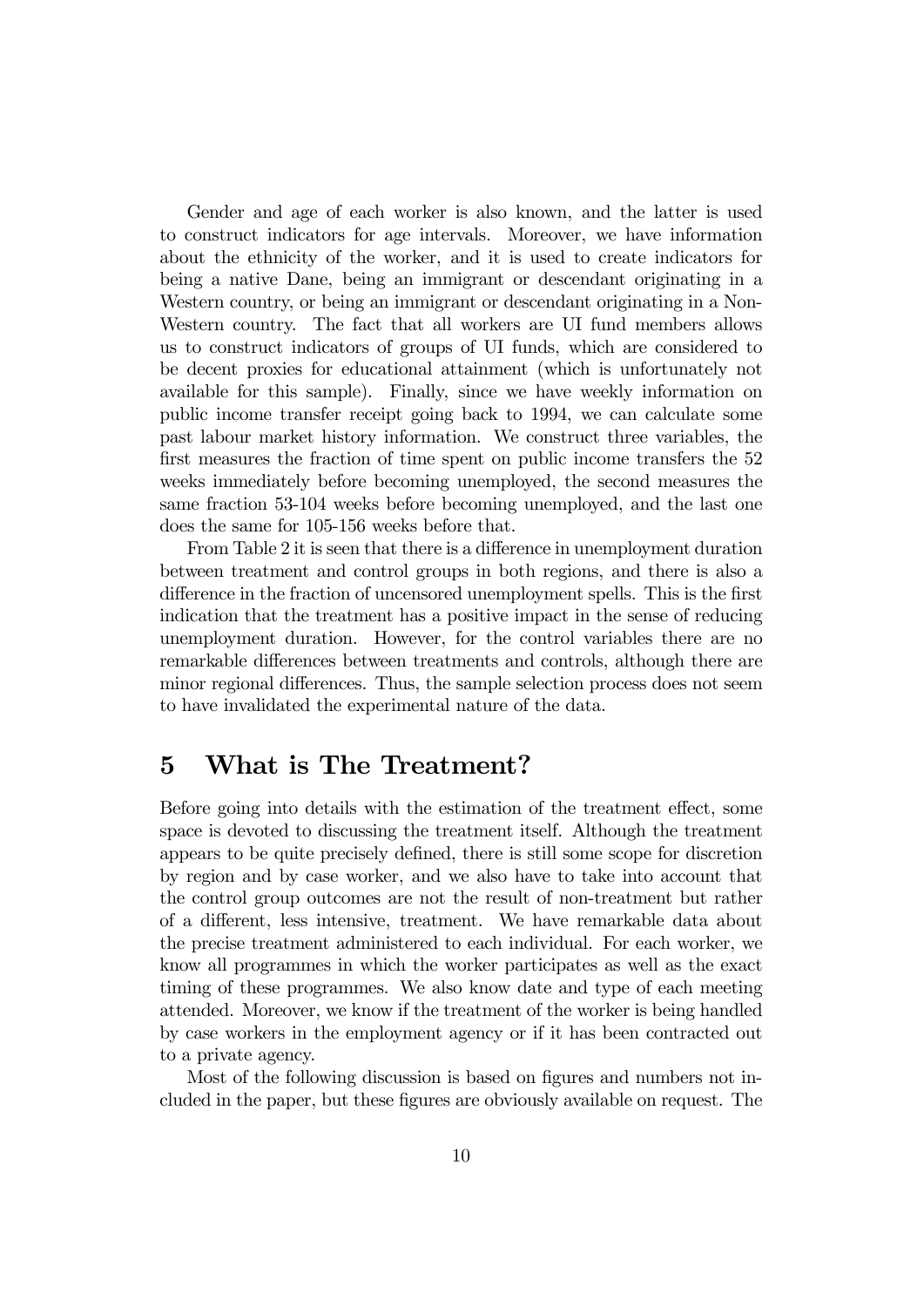timing of the first CV/basic registration meeting should be fairly equal across the treatments and controls, as all unemployed workers have to attend this meeting during the first four weeks in unemployment. In Southern Jutland, this appears to be the case, and after 10 weeks 97% in the treatment group and  $95\%$  in the control group have attended this meeting.<sup>3</sup> In Storstrøm county, this meeting is not held as often, and it is more likely to be held with persons in the treatment group than in the control group. After 10 weeks in unemployment, only 76% among those in the treatment group and 70% in the control group have attended the first CV/basic registration meeting.

The entry rates into the first JSA programme are plotted in Figures 2 and 3. There is a clear difference between treatment and control groups in both counties. In Storstrøm county, control group members receive the treatment much more rarely; indeed, after 12 weeks of unemployment, 84% of those in the treatment group have entered the programme, but only  $31\%$  in the control group have done so.<sup>4</sup> However, the treatment is given with some delay compared to the intended timing; after 7 weeks of unemployment, only 53% in the treatment group have begun the treatment. In Southern Jutland, this treatment is not given to control group members at all, or at least only very rarely. After 30 weeks of unemployment, only 1% in the control group has entered a JSA programme. In the treatment group, attendance to this programme is somewhat below what it should have been, as can be witnessed by the programme entry rates in Figure 3. Moreover, after 12 weeks of unemployment only 63% in the treatment group have entered this programme, and those who did enter did so later than intended; after 7 weeks only 16% had begun the programme.

#### $\langle$  Figures 2-3 about here  $>$

There are four types of meetings held with the unemployed workers; first, there is the CV/basic registration meeting discussed above. Here, the unemployed worker meets with a case worker and prepares a CV to be published on the 'internet CV-bank', which is a database where employers can find CV's of workers available for work. In 'job-plan' meetings, an action plan for getting back to work is formulated and agreed upon between case worker and client. The agreements include agreeing on programme participation, both

<sup>3</sup>These numbers are based on the estimated survival functions for the time until this type of meeting. They are not shown here, but are available on request.

<sup>&</sup>lt;sup>4</sup>This information is again based on the estimated survival function for entry into this type of programme. Plots are available on request.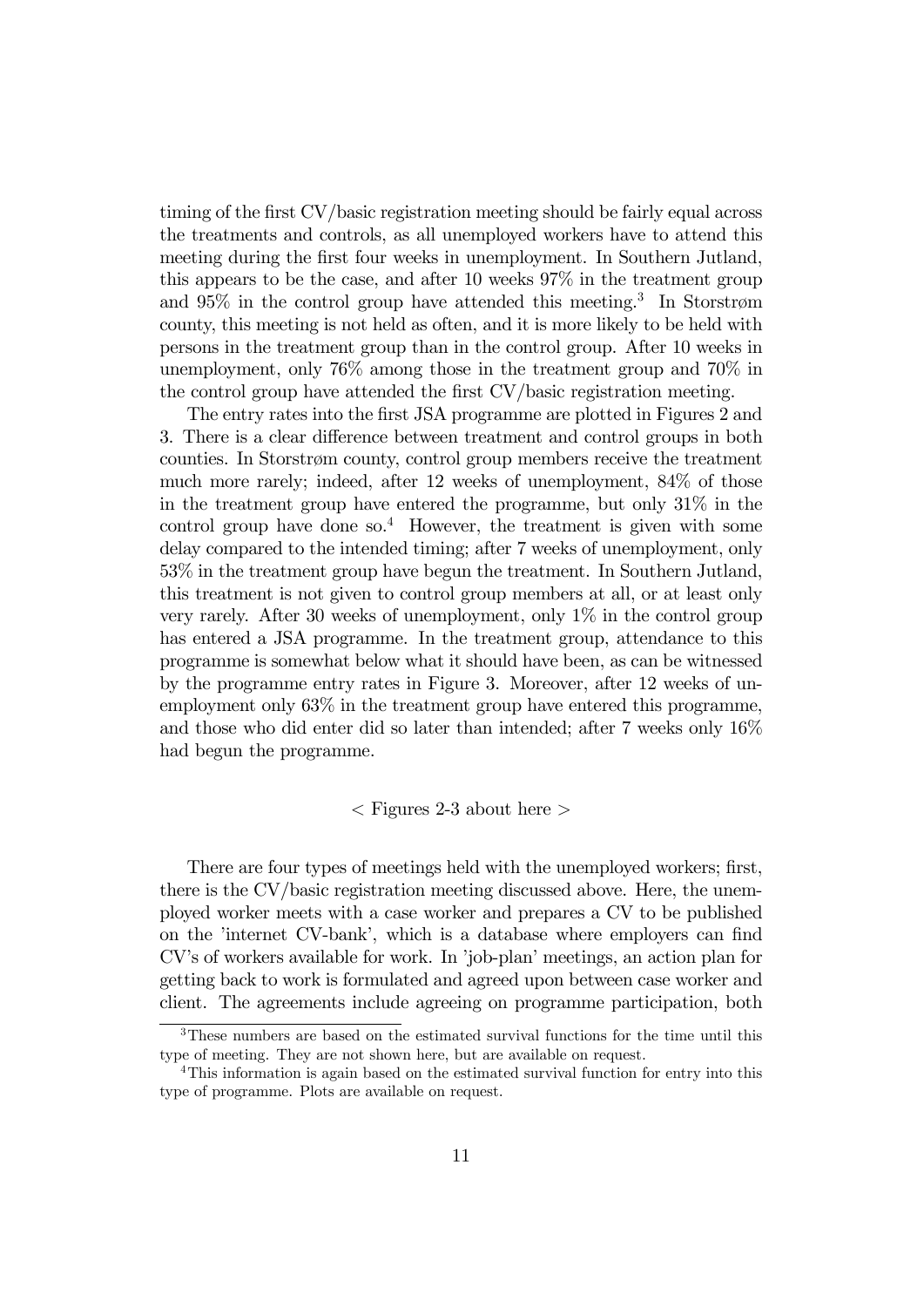type and approximate dates of entry. Next, there are 'contact-meetings', which are meetings in which the progress and job search strategies of the unemployed worker is discussed. Changes to the agreed action plan can also be made during these meetings. Finally, there are job assignment meetings and job interviews, which are typically spaced sequentially and quite close in time. In the job assignment meeting, the case worker informs the worker about an open vacancy, and it is decided whether the worker should apply for the job. If so, a job interview is organised at the firm with the vacancy. Here, the case worker typically does not participate, but the event is still registered as a meeting.

In Storstrøm country, the 'contact-meeting' rate increases to almost 40% during the period between the first JSA programme and the programme that has to begin around weeks 16-18. The intensity of these meetings continues to be higher in the treatment group than in the control group until week 35. In Southern Jutland county, the increase in the contact-meeting rate for this type of meetings sets in a little later, which probably reflects the later treatment time for the JSA programme. The meeting rate comes close to 30% and it stays above the meeting rate in the control group throughout the entire observation period.

The other types of meetings have lower intensities, but for all of them there is a higher intensity in the treatment group than in the control group in both counties over most of the observed duration of unemployment.

Figures 4 and 5 plot the overall meeting intensity, that is, the fraction of those still unemployed in a given week who attend any type of meeting. This reveals that except in week 4, the meeting intensity is much higher in Storstrøm county than it is in Southern Jutland county. However, in Storstrøm county it is around 0.4, where it should have been 1. Hence, case workers meet with unemployed workers only every 2.5 weeks on average, where they should have done so each week. In Southern Jutland, the meeting rate is around 30% in the period between first and second programme, implying that case worker and client meet every 3 weeks on average, where they should have done so every other week.

#### $\langle$  Figures 4-5 about here  $>$

When it comes to programme participation, regions and case workers had some discretion in how to allocate workers to programmes. Basically, they had a selection of 5 types of programmes to choose from; first there were the JSA programmes described above. These consist in determining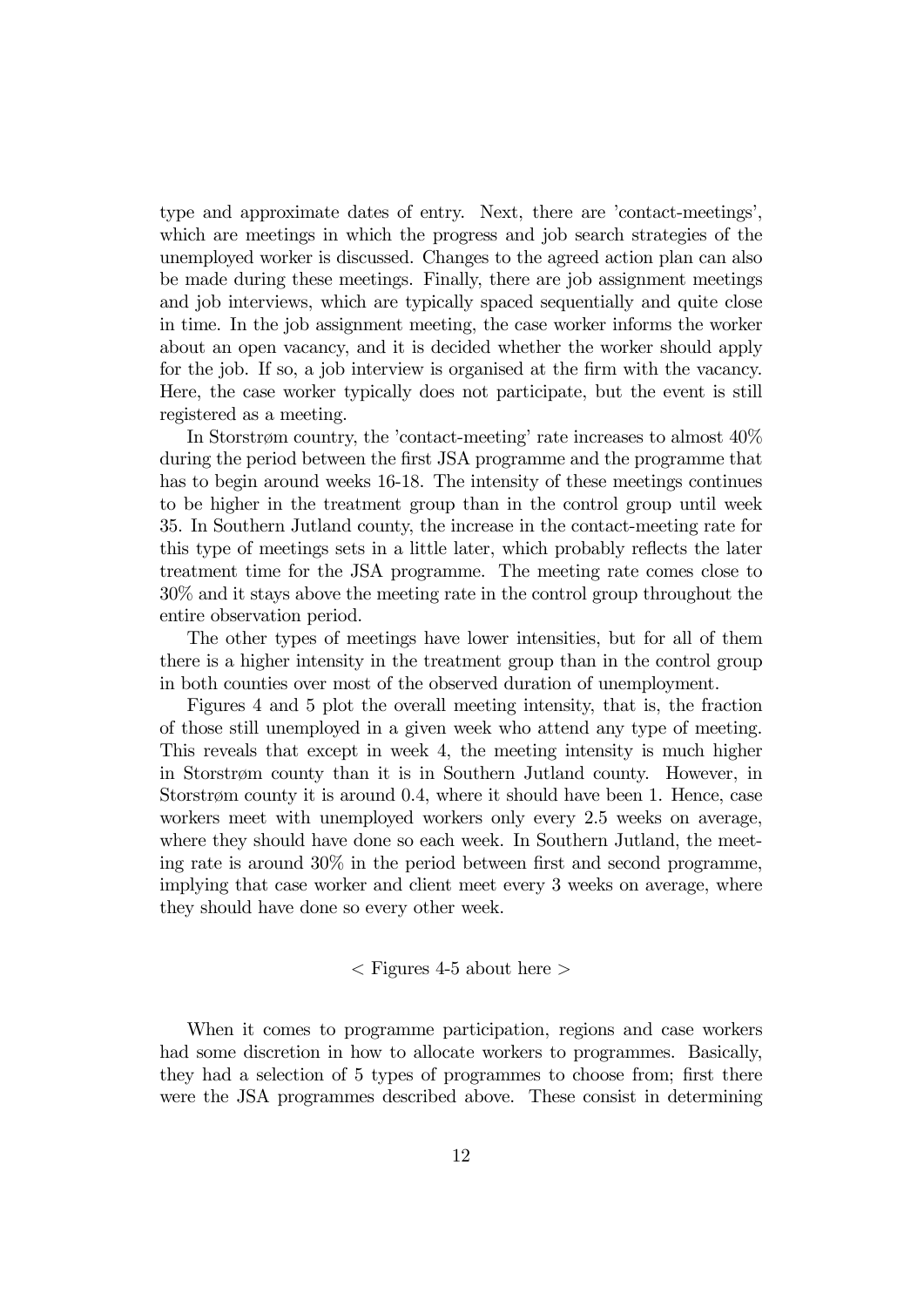the capabilities of the unemployed worker and helping her to search for jobs she would be able to perform.

The second type of programme is 'private sector temporary employment subsidy jobs'. These involve temporary employment in a private firm at the negotiated wage, where the employment agency pays a subsidy to the firm of around half the wage. These jobs typically have a duration of 6 months.

The third type of programme is temporary employment within the public sector. These typically last 6-12 months.

The fourth type of programme is classroom training programmes, which confound anything from IT courses to courses in brick-laying to truck drivers' license courses, but the focus is mostly on classical classroom training courses, hence the denomer. These are typically of a shorter duration, ranging from a few weeks to courses of very long duration, but with the majority being shorter than 3 months.

Finally, there are vocational training programmes in firms. These typically last a few months.

Again, figures for participation intensity in each programme type are available on request but not included due to space considerations. In both regions, 8-12% of unemployed workers in the treatment group participate in 'private-sector temporary employment subsidy jobs' around weeks 20-30, while the same fraction in the control groups is around  $4-6\%$ .

With respect to participation in public-sector temporary jobs, some remarkable differences are revealed; In Storstrøm county this type of programme is used for 8-12% of the unemployed workers in the treatment group in weeks 20-30, while the control group only is given this treatment at a rate of 2%. However, in Southern Jutland county this programme is hardly used during the first 30 weeks in unemployment, and to the extent that it is, there is no difference in treatment intensity between treatment and control groups.

Classroom training participation rates also differ widely between the two counties; in Storstrøm county, the participation rate goes up in the treatment group through the entire period, peaking at 40% in week 45. This reflects a steady inflow and fairly long durations in this type of programmes. The participation rate also increases in the control group, but at a much lower level, around 15%. In Southern Jutland county, these programmes are only used about half as often, as the participation rate peaks around 20% for the treatment group, but then the participation rate is also much lower for the control group, peaking at 5%.

As regards vocational training in firms, the control group treatment is quite similar in the two regions, around  $1\%$ , while the treatment group is participating in this type of programme more often in Southern Jutland county than in Storstrøm county. However, the participation rates are also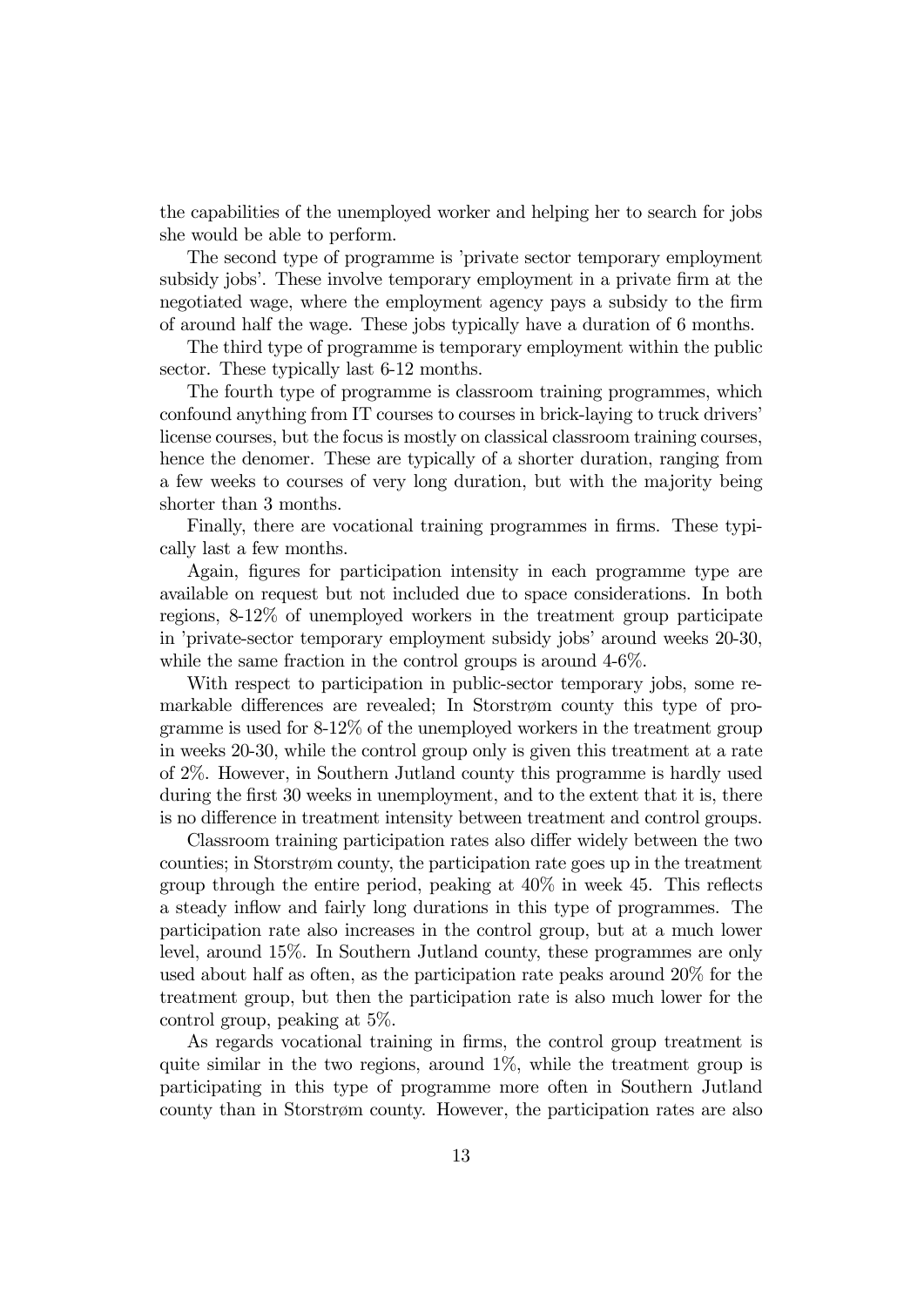quite low in the treatment groups for this programme.

In Figures 6 and 7, the overall programme participation rates are plotted as functions of unemployment duration, that is, the fraction participating in any programme in a given week among those who are still unemployed in that week. Comparing treatment groups, the programme participation rate is generally higher in Storstrøm county, where it increases earlier and peaks at 45% around week 35, while in Southern Jutland county it peaks at only 35% around week 35. This is disappointing, since the programme participation rate was supposed to be 100% in the treatment group in the weeks 18-30. The fraction treated in the control groups is around 22% in Storstrøm county and around 12% in Southern Jutland county, so the difference in programme participation rates between treatment and control groups is similar in the two regions, but the levels differ.

 $\langle$  Figures 6-7 about here  $>$ 

In general, the activity level, in terms of meetings and programme participation, is higher in Storstrøm county than in Southern Jutland county, but as shown above, this holds for both treatments and controls. Figure 8 plots the difference in activity rates between treatment and control groups in the two counties, where the activity rate at a given duration is defined as the number of unemployed individuals participating in a meeting or a programme at that duration (week) divided by the total number of unemployed surviving in unemployment at least until that duration. In unemployment duration weeks 3-10, the difference between in treatment intensity between treatment and control groups is much higher in Storstrøm than in Southern Jutland, while in the weeks 11-18 the difference in treatment intensity is lower, but the treatment group still gets relatively most treatment in Storstrøm. In weeks 19-33, the difference in treatment intensity between treatments and controls is about the same in the two regions, and from week 33 and onwards the difference between treatment and control group treatment intensity is larger in Southern Jutland.

 $\langle$  Figure 8 about here  $\langle$ 

Finally, we take a look at the extent to which the process of counseling is delegated to private employment agencies in the two regions and for the treatment and control groups. This is described in Figures 9 and 10. It is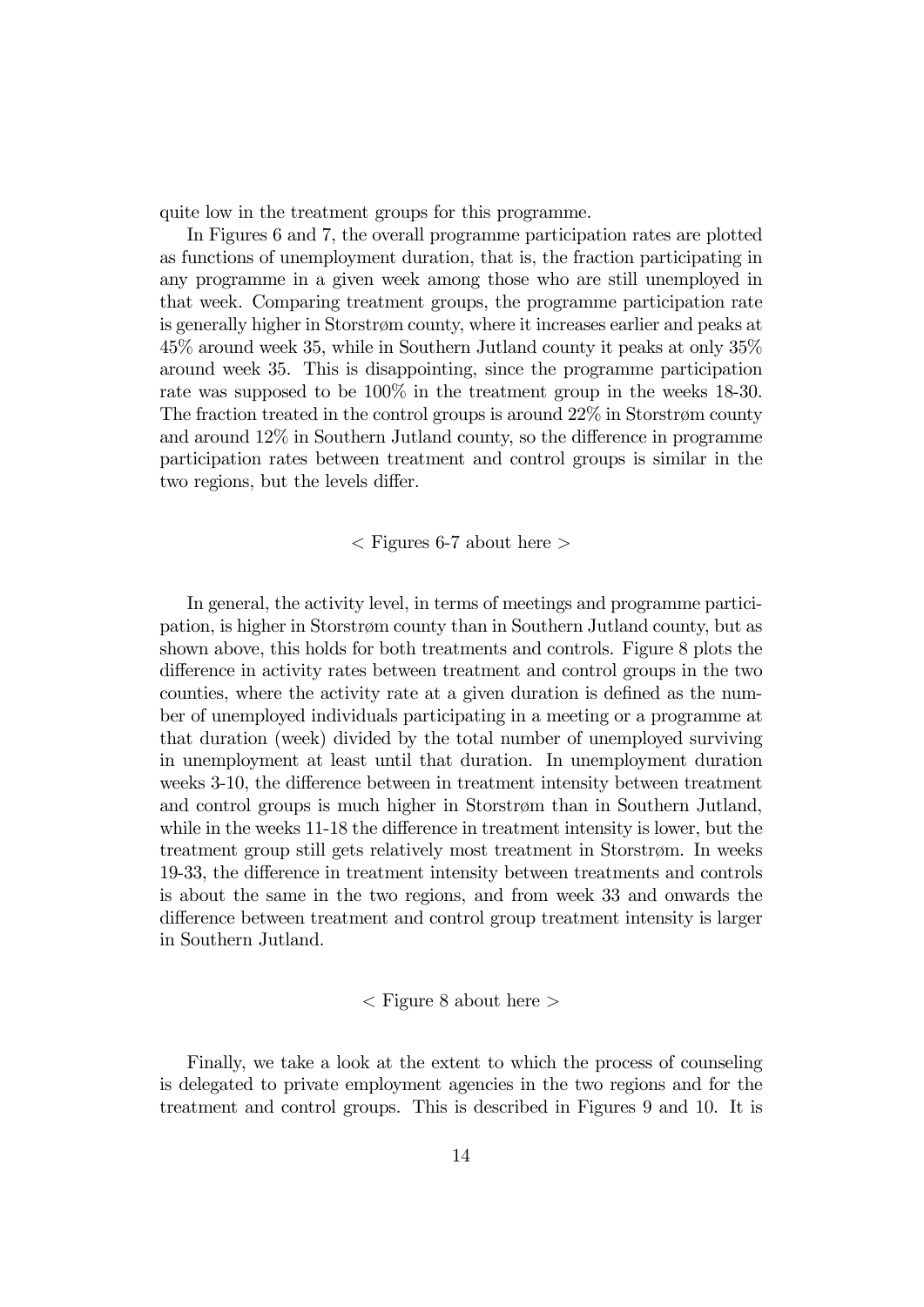seen that in Southern Jutland county, slightly above 80% of the treatment group are handled by private contractors, while this is only the case for approximately 40% of the control group. In Storstrøm county, there are no large differences in the extent to which private contractors are used, the fraction is around 30% in both the treatment and the control group.

 $\langle$  Figures 9-10 about here  $>$ 

The general pattern thus seems to be that in Storstrøm county, the experiment has been conducted more in line with the experimental protocol, while in Southern Jutland, enforcement has been more lax, and moreover the treatments administered also differ by handling agency in Southern Jutland. However, none of the counties come close to the prescribed treatment intensities in the treatment group. Moreover, there is a difference in the timing and intensity of the initial JSA programme, there is a difference in the meeting intensities, and there is a difference in programme participation intensity and type in the two regions. There are, in essence, two different experiments, one in each region, and they should therefore be analysed separately.

## 6 Methodology

The aim of the policy experiment is to reduce unemployment duration, that is, by prescribing an early intervention scheme, it is hoped that unemployed workers may be helped and motivated to search more effectively and/or lower their reservation wages. Thus, it would be in the spirit of the policy aim to investigate the impact of the treatment on the duration of unemployment spells. This could be done by comparison of the survival functions for the treatment and control groups, which was done by Graversen & van Ours (2008b). They found clear evidence of a positive treatment effect in the sense that survival rates in the treatment group are much lower than in the control group. However, they did not perform the analysis separately by regions.

By formulating parametric duration models, one would in principle be able to extract more information regarding which of the specific policy instruments applied to the treatment group have an effect and which do not. However, such an analysis would have to deal with specificational issues, with issues of dynamic selection bias, and - given that enforcement of the experimental protocol is not perfect - with endogenous choice of treatments. In order to avoid these issues altogether, one might be tempted to investigate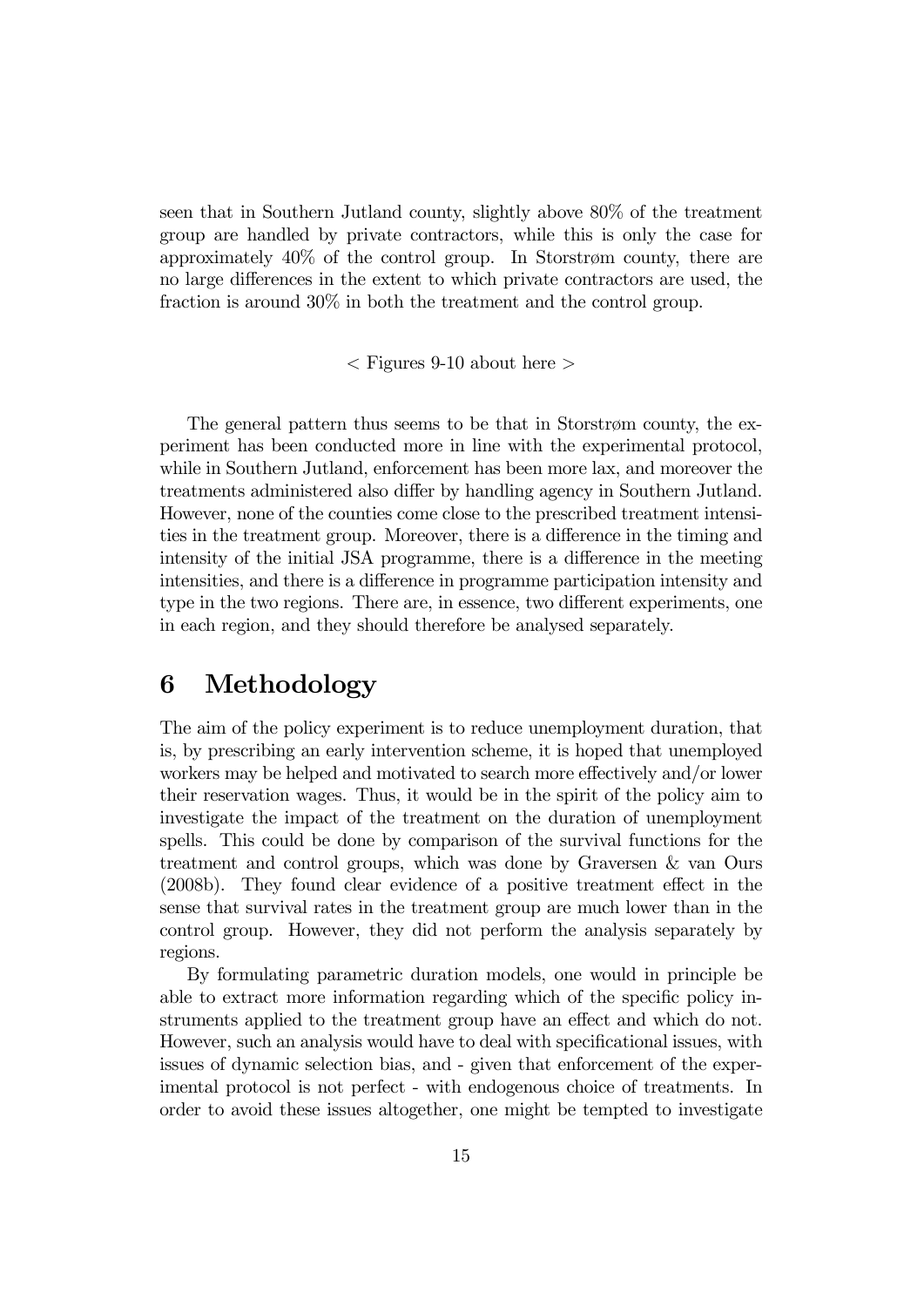alternative modeling strategies. However, given the dynamic nature of the various treatments involved, and the necessity to exploit the variation in the timings of these treatments for identification, duration models appear to be the most obvious choice if one wants to extract more information from the experiment than what is revealed by survival functions or employment rates. This implies that we have to deal with the issues mentioned above. In this section, we will discuss how to deal with them one by one. We start by formulating the fundamental evaluation problem in a duration model context. Then we proceed to discuss distributional issues and dynamic selection bias, and finally we turn to the issue of endogeneity of the instrument package administered to a given individual in the treatment and in the control group.

#### 6.1 The Evaluation Problem

The outcome of interest is  $T$ , the duration of unemployment spells. Denote potential outcomes in the treatment state and non treatment state by  $T_1$  and  $T_0$ , respectively, and define the treatment indicator D, where a value of 1 indicates receipt of treatment. Treatment in the present case denotes eligibility for the entire package administered to those in the treatment group, that is, the treatment is the new, more intensive, labour market policy regime. In the sense of Abbring & van den Berg (2005), randomization essentially takes place at the time of inflow to unemployment, treatment starts immediately, and there is full compliance. In that respect, the treatment is the same as the intention to treat. We can specify the average treatment effect on the expected duration of unemployment as

$$
\Delta = E[T_1 - T_0]
$$

Given our definition of the treatment, there is a one-to-one correspondence between randomisation into the treatment group and actual receipt of the treatment, this parameter is equal to the treatment effect on the treated, since the treated constitute a random sample from the inflow to unemployment. Hence,

$$
\Delta = E[T_1 - T_0 | D = 1]
$$

Given randomisation, the unobserved counterfactual can be replaced by the expected outcome in the control group, that is,

$$
\Delta = E[T_1|D = 1] - E[T_0|D = 0]
$$

Now, for several reasons it is not straightforward to estimate  $\Delta$ , firstly due to right-censoring, and secondly, as shown below, due to dynamic sample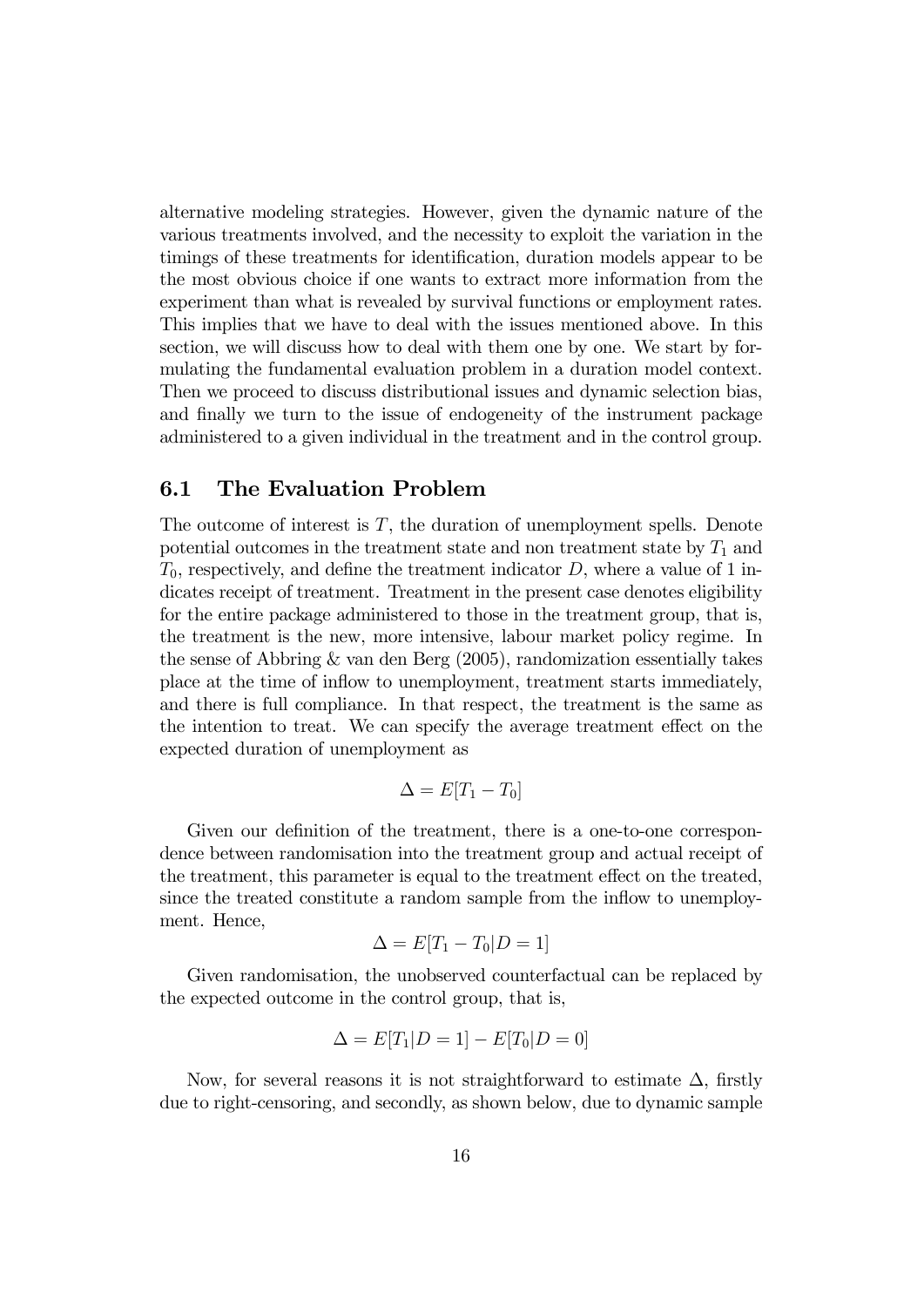selection effects. Hence, we formulate treatment effects also in terms of relative escape rates from unemployment. At time  $t$ , the hazard (escape) rate in the treatment and non-treatment states are  $\theta_1(t)$  and  $\theta_0(t)$ , respectively, and the treatment effect at time  $t$  on the hazard rate is

$$
\Delta_{\theta}(t) = \frac{\theta_1(t)}{\theta_0(t)}
$$

#### 6.2 Specification Issues and Dynamic Selection Bias

Suppose workers differ by observed and unobserved characteristics, X and V, respectively. Suppose V are random draws from the distribution  $F_V(\cdot)$ . Without loss of generality, assume for the moment that all characteristics are unobserved to the researcher. At duration times 0 and 1, the hazard rates are still the same in the treatment and control groups, since they have the same information set. Formally,

$$
\begin{array}{rcl}\n\theta_1(0) & = & \theta_0(0) \\
\theta_1(1) & = & \theta_0(1),\n\end{array}
$$

where the subscript on the hazard rates indicates treatment status. In general, however, this equality does not hold for values of  $t$  larger than 1, since in the second week of unemployment, individuals in the treatment group are provided with information about the new labour market policy regime (and hence the treatment starts), and that information may immediately affect their behaviour. Let the hazard rates out of unemployment be

$$
\theta_i(t|V) = \lambda_i(t)V, \qquad i = 0, 1,
$$

that is, they are mixed proportional hazard rates. In this case, the value of the observed hazard rate at time  $t \geq 2$  is equal to

$$
\begin{array}{rcl} \theta_i(t) & = & E_V \left[ \theta_i(t|V) | T_i \ge t \right] \\ & = & \lambda_i(t) \cdot E_V[V|T_i \ge t] \end{array}
$$

since the expectation has to be taken over those still unemployed at time  $t$ . The expression

$$
E_V[V|T_i \ge t] = \int V \cdot dF_V(V|T \ge t)
$$

depends on the distribution of  $V$  conditional on survival in unemployment at least until  $t$ . This distribution can be derived in the following manner:

$$
F(T_i \ge t, V) = F_V(V|T_i \ge t) \cdot P(T_i \ge t),
$$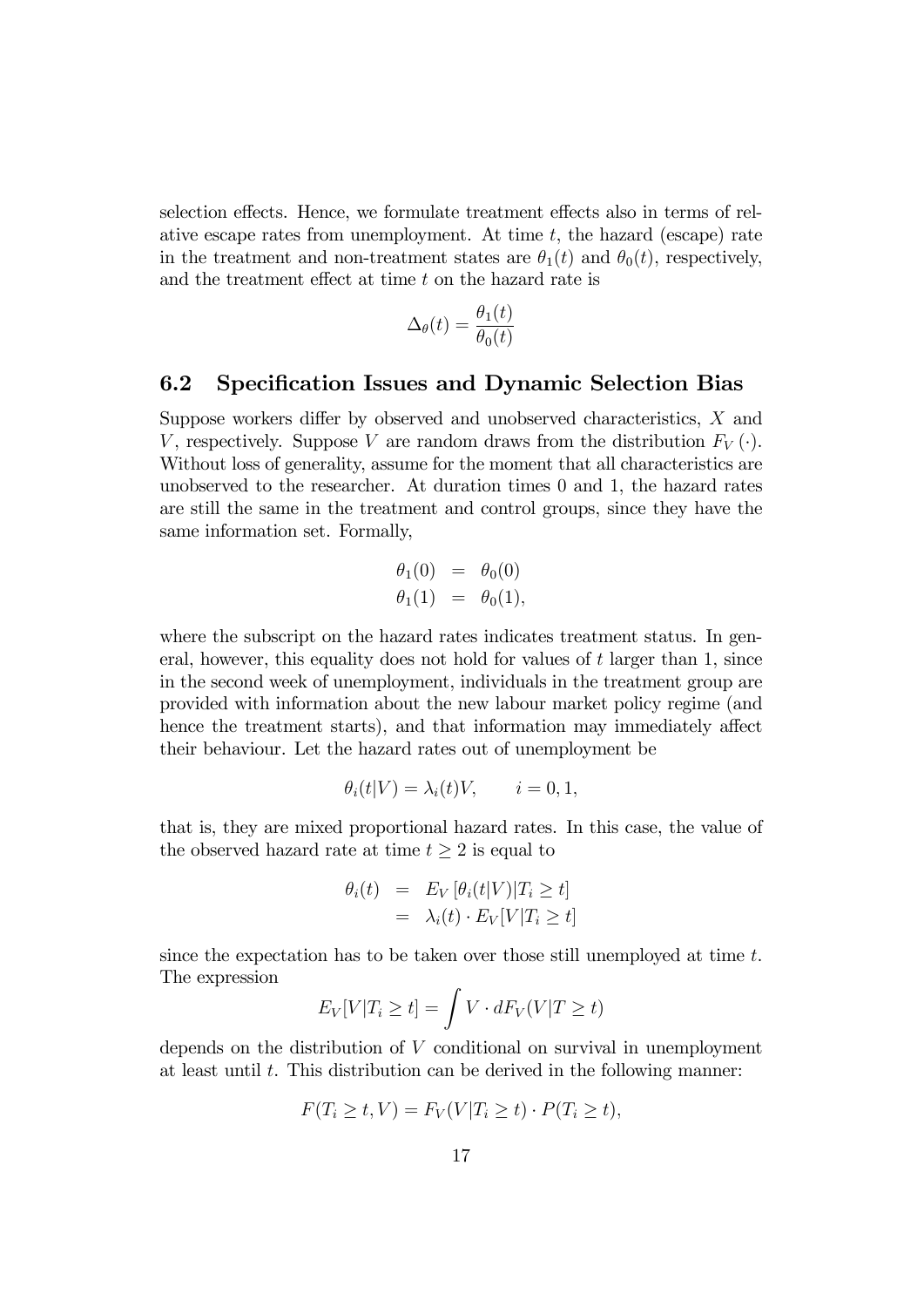and by a straighforward application of Bayes' rule, we obtain the following

$$
F_V(V|T_i \ge t) = \frac{F(T_i \ge t, V)}{\Pr(T_i \ge t)} = \frac{\Pr(T_i \ge t|V) \cdot F_V(V)}{\int \Pr(T_i \ge t|V) \cdot dF_V(V)}
$$

It is clear that as long as  $\theta_i(\cdot)$  does not depend on i, there is no problem, but when information about the experiment arrives (in the form of a letter) to the nemployed workers, the experiment starts affecting the hazard rates of individuals in the treatment and control groups differently, and therefore the conditional distribution  $Pr(T_i \geq t|V)$  depends on i. This phenomenon is known in the literature as 'dynamic sample selection', and it implies that, although the distribution of unobservables is identical in the treatment and control groups at the time of randomization,  $T = 0$ , once the experiment starts affecting the exit rates from unemployment, the distribution of unobservables among the survivors in unemployment will start to differ between the treatment and control groups. The issue of dynamic selection in duration model contexts is treated in detail by Abbring & van den Berg (2005).

Hence, an identification strategy must be able to account for dynamic selection bias. This is exactly the strength of the duration model framework, where the hazard rates - the selection process out of the state of interest are explicitly modeled.

We shall begin by making an assumption of a mixed proportional hazard (MPH) model, that is, the hazard rates can be written in the following form

$$
\theta_1(t|X, V) = \lambda_1(t) \cdot \exp[f_1(X)] \cdot V
$$
  

$$
\theta_0(t|X, V) = \lambda_0(t) \cdot \exp[f_0(X)] \cdot V
$$

We further assume that  $f_1(\cdot) = f_0(\cdot) = f(\cdot)$ . This is of course a restrictive assumption, but one that is in the spirit of the MPH assumption. It implies that the treatment affects the baseline hazard, but does not affect the way in which observed explanatory variables affect the hazard rates. The observed hazard rate can now be written in the following form:

$$
\theta(t|x, d, v) = \lambda_0(t) \cdot \exp[f(x) + d\delta_\theta(t)] \cdot v,
$$

where

$$
\delta_{\theta}(t) \equiv \ln \lambda_1(t) - \ln \lambda_0(t)
$$

This duration model nonparametrically identifies the time-varying treatment effect on the hazard rate, given the mixed proportional hazards assumption and the randomised treatment.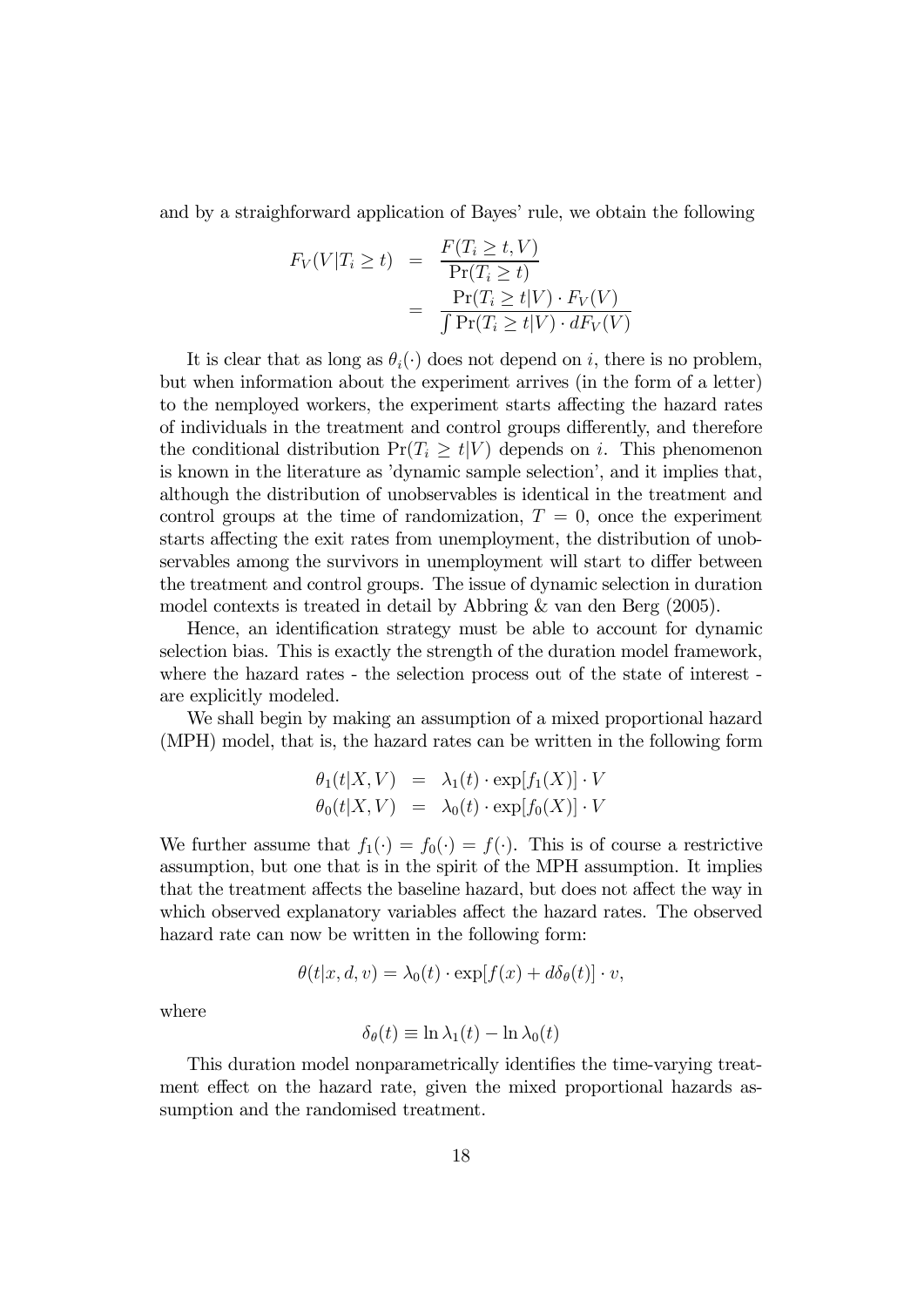If one wants to proceed non-parametrically, Abbring & van den Berg (2005) show that with the assumption of proportional hazards and an additional assumption of monotonicity of the effect of treatment on the relative hazard - e.g. the treatment effect is positive (negative) at all durations - the difference in the empirical hazard rates constitute a lower (upper) bound on the true treatment effect.

#### 6.3 Inference Regarding Specific Treatments

A certain package of treatments is administered to each individual in the treatment group, and these treatments are to some extent perceived as being exogenous. However, some do not even participate in the initial JSA treatment, although they have unemployment spells that are long enough that they should have participated. Moreover, the meetings intensities are lower than that which was intended, and the full-time programme participation from week 16-18 onwards is not enforced perfectly, either. This leads to the realisation that the specific treatments in the treatment groups (as well as in the control groups, where case workers and unemployed workers have more discretion) may be endogenous, even if the assignment to the treatment group is purely exogenous, rendering causal inference regarding their impacts tricky at best.

Let the specific time-varying treatments administered to the treatment group be captured by the (time-varying) vector of indicators  $D_1(T)$ , and define specific treatments in the control group by  $D_0(t)$ . We now have the following model

$$
\theta(t|x, d, d_0(t), d_1(t), v) = \lambda_0(t) \cdot \exp[f(x) + d\delta_\theta(t) + d_1(t)\delta_1(t) + d_0(t)\delta_0(t)] \cdot v
$$

Note that we allow for the possibility of a treatment effect over and above the sum of specific treatment effects, which is possible if the sum of specific treatment impacts does not add up to the total treatment effect, which could be the case if e.g. specific treatments have 'ex ante' impacts, or if the knowledge of being in the treatment group affects individual behaviour, e.g. through awareness of the increased intensity of monitoring and programme participation requirements.

If we estimate this model with maximum likelihood, not taking into account the endogeneity of specific treatments, the estimated parameters may be biased. However, to the extent that there is random variation in the timing of the treatment, the 'timing-of-events' specification of Abbring & Van den Berg (2003) can be used to identify treatment effects for those in the treatment groups as well as for those in the control groups. This requires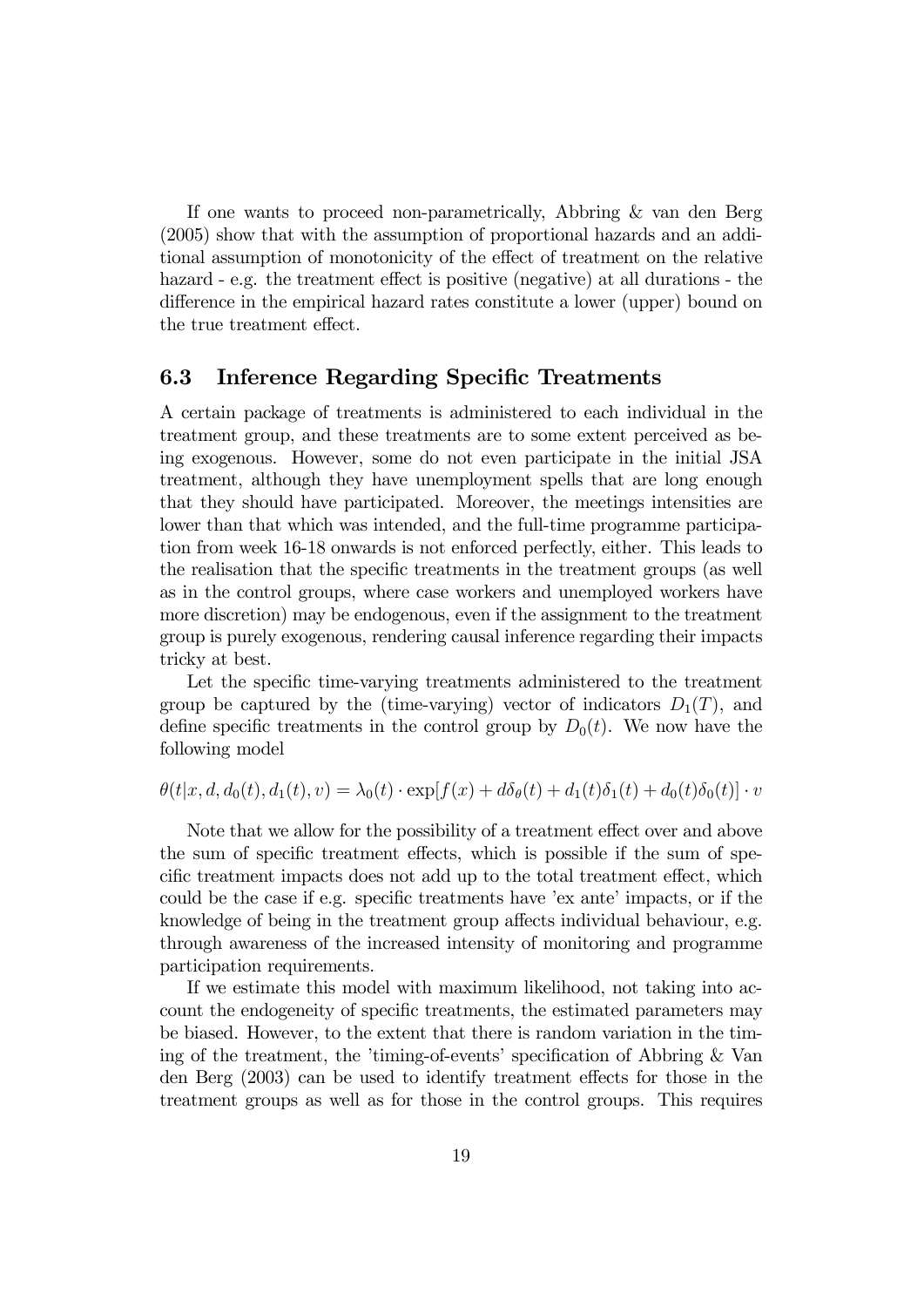separate estimation of the time until treatment and the type of treatment for individuals in treatment and control groups. Given the number of treatments in the package and the presence of repeated treatments (meetings), this strategy seems infeasible. Instead, our strategy shall be to estimate the parameters in the model above, conditioning on a large selection of explanatory variables, including past labour market histories, so that a conditional independence assumption may be invoked to identify specific treatment effects. This is obviously a short-cut, but given the infeasibility of the timing-ofevents specification, and given the lack of access to instrumental variables, the strategy chosen produces impact estimates that are valid under an assumption of conditional independence, the validity of which can be judged by inspection of the included observed explanatory variables.5 To the extent that a bias may remain, we shall discuss the likely direction of it. A simple logit model, estimated only for members of the treatment group, for participating in an activity (defined as a meeting or a programme) in a given week as a function of duration, starting week, and the same set of background variables as those used in the models specificed below reveal that men are less likely to participate in an activity, persons with more past unemployment are less likely to participate, as are the oldest workers in the sample, while the young are much more likely to participate. Members of certain UI funds (construction) are much more likely to participate. Hence, it is necessary to invoke a conditional independence assumption, as an unconditional independence assumption is certainly violated.6

## 7 Results

#### 7.1 Non-parametric analyses

Figures 11 and 12 show Kaplan Meier survival functions in unemployment for unemployed workers in Storstrøm and Southern Jutland county, respectively. Confidence bands are calculated from the standard errors suggested in Lancaster (1990). The figure for Storstrøm county shows that the survival functions start diverging almost from the first week in unemployment, and the confidence intervals are non-overlapping from around week 7 in un-

<sup>&</sup>lt;sup>5</sup>In the context of Abbring & van den Berg (2005), the randomization indicator itself is an instrumental variable. However, this precludes the case in which knowledge of the experiment can have ex ante effects, hence, in our case, using randomization as an IV would not identify the specific treatment effects due to dynamic selection taking place before the actual treatment.

<sup>6</sup>These results are not reported in the paper but are available on request from the author.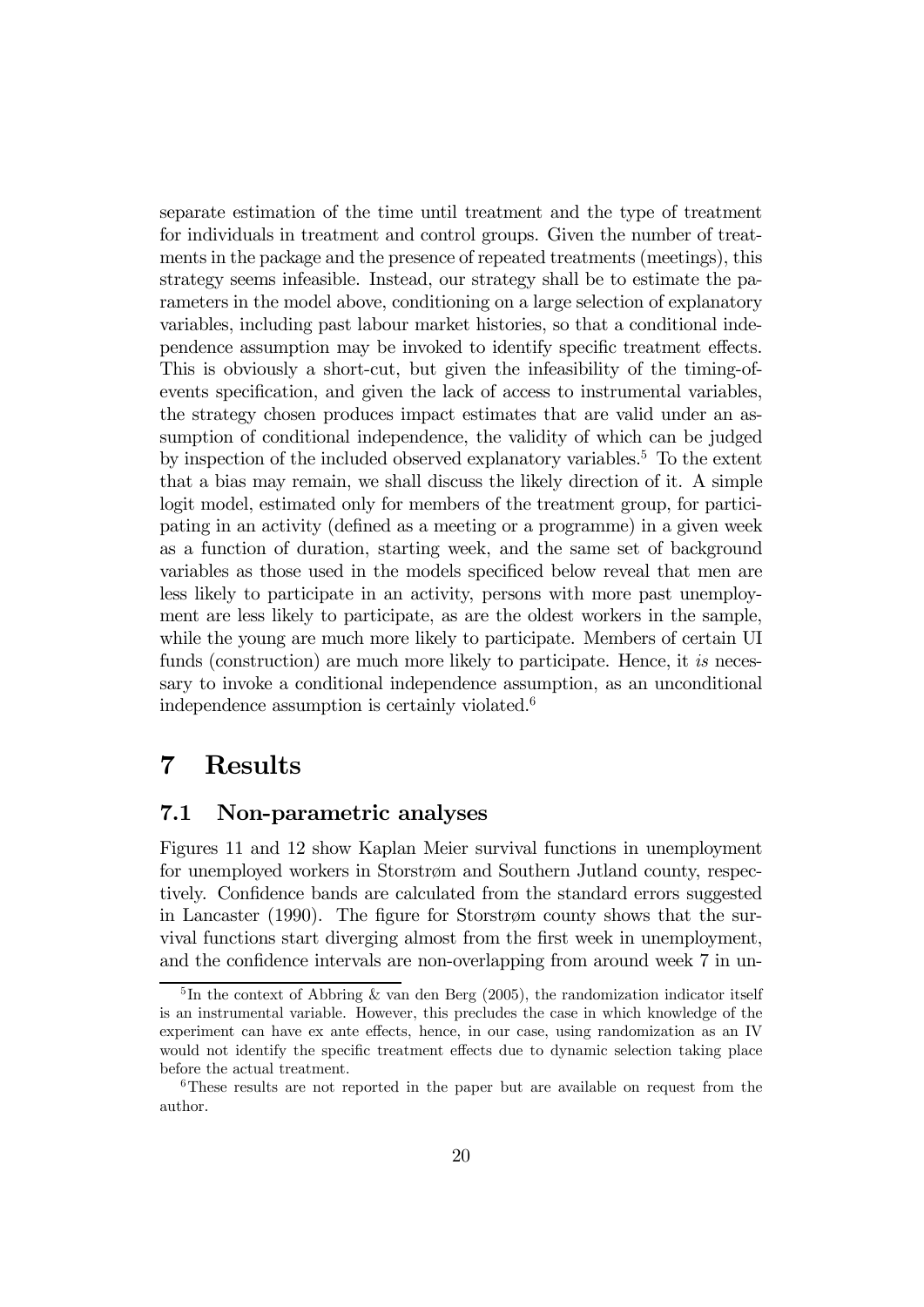employment. Half of the unemployed workers in the treatment group have left unemployment after 11 weeks of unemployment, while the halving time for the control group is 13 weeks. At 18 weeks of unemployment - when programme participation should ideally be administered full time to every one in the treatment group - there are 28% left in unemployment (including programme participation) in the treatment group versus 37% in the control group. After 32 weeks the confidence intervals around the survival functions start overlapping again. For Southern Jutland county, the survival functions do not start diverging until week 6 in unemployment. After 10 weeks in unemployment the confidence bands are non-overlapping, and they continue to be non-overlapping for the remainder of the period in unemployment until the 40th week. In the treatment group, the halving time is around 11-12 weeks, while in the control group it is around 13-14 weeks, i.e. approximately the same as in Storstrøm county. After 18 weeks in unemployment, there are 31% left in unemployment in the treatment group compared to 39% in the control group. This is for both groups slightly 2-3 percentage points more than in Storstrøm county. For both counties, the Integrated survival functions suggest a reduction in the average duration of unemployment over the first 46 weeks of slightly more than 2.2 weeks, in Storstrøm county from 16.4 to 14.2 weeks, and in Southern Jutland from 17.2 to 15.1 weeks.

#### $\langle$  Figures 11-12 about here  $>$

Figures 13 and 14 show the corresponding empirical exit rates from unemployment. It is seen that, in both regions, the raw exit rates out of unemployment are higher in the treatment group than in the control group at least until week 20. However, these results are likely to understate the 'true' effect of the treatment due to dynamic selection bias; as members of the treatment group leave unemployment faster, there is the possibility that exit is selective with respect to unobservables (and all explanatory variables are unobserved for the Kaplan-Meier estimator). Indeed, as mentioned above, under certain assumptions, the Kaplan-Meier hazard rates constitute a lower bound for the true treatment effect.

#### $\langle$  Figures 13-14 about here  $>$

In conclusion, it is apparent that the treatment, defined as the labour market regime administered to those in the treatment group, has reduced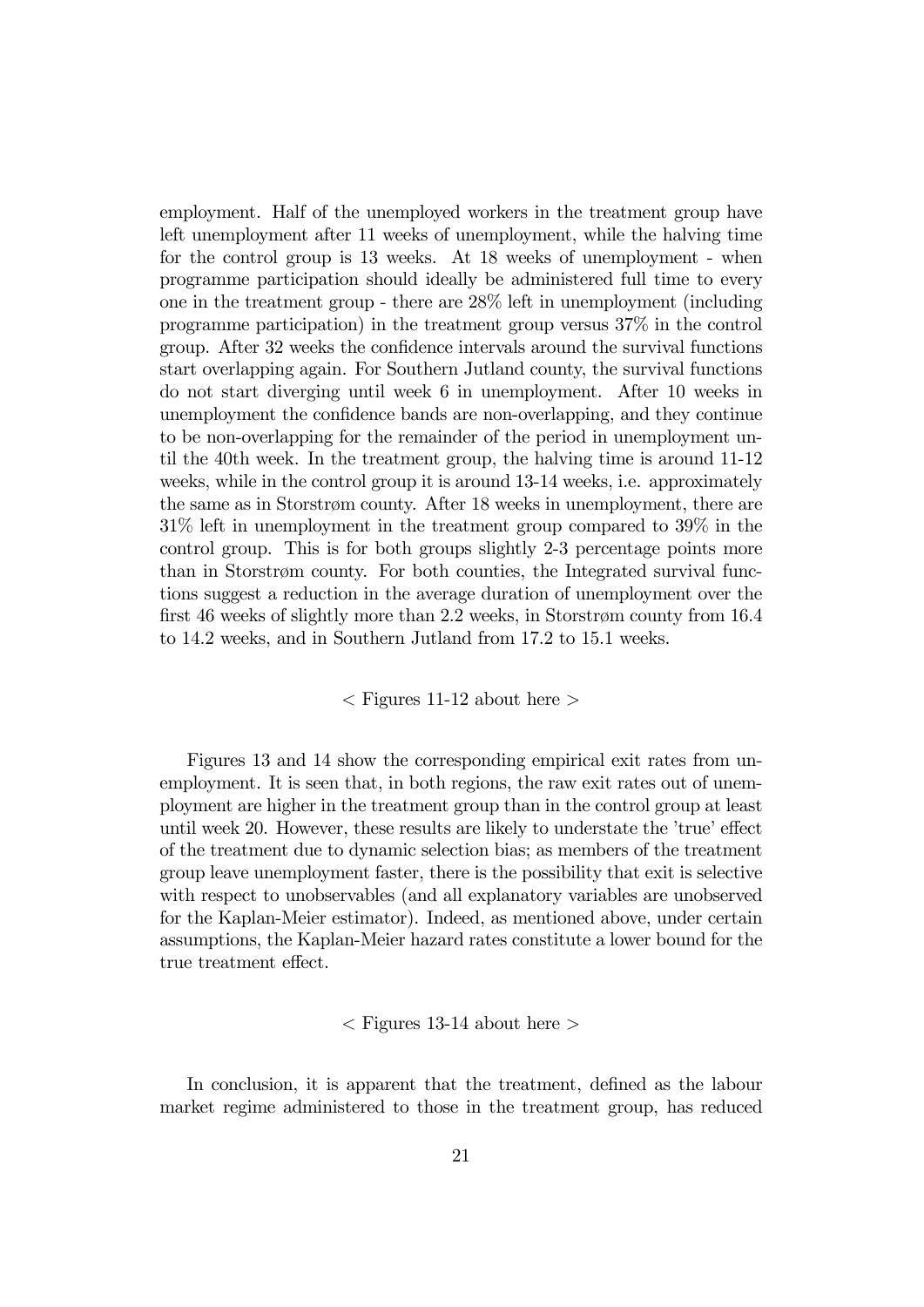unemployment duration by increasing the exit rates from unemployment, at least in some duration intervals. What remains is to see whether we can determine which of the specific treatments, if any, have contributed to the overall effect, and whether the overall effect can be attributed to specific duration intervals, once we try to eliminate dynamic selection bias.

#### 7.2 Parametric models

All models were estimated by including a selection of background characteristics and allowing for unobserved heterogeneity. Since the fraction of survivors in unemployment is fairly low, the maximization of the log likelihood invariably ends up preferring a specification with two unobserved 'types', one small group (1-2% of the inflow into unemployment) of 'immune'persons with a zero exit rate from unemployment, and the other a large group with a positive exit rate from unemployment. The coefficients to observed explanatory variables do not change very much between model specifications, therefore they are only reported in Appendix Table A1 for a basic specification called Model 1 below, and we shall not spend time discussing each coefficient here.<sup>7</sup> The general pattern is that men have higher exit rates from unemployment than women, the exit rates decline with age in general, and those with more dependence on public income transfers in the past have lower exit rates.

As a benchmark, we first estimate the model with a completely free specification of the baseline and the treatment effect. In essence, this corresponds to estimating separate baseline hazard functions for treatments and controls, and the treatment effect is then the difference between the two. These estimates are presented in Figure 15, where the multiplicative weekly treatment effects have been smoothed using a centered three-week moving average. A couple of interesting patterns emerge; first of all, there is a positive treatment effect in both counties, and in the duration interval of the experiment (weeks 2-30), those in the treatment group have a 20-40% higher exit rate from unemployment than those in the control group. This result basically holds in both counties, although there are some differences. Interestingly, the effect early in the unemployment spell appears to be larger in Southern Jutland (where the activity rates were lower). From weeks 10-26, the effect is approximately of the same size in the two counties, but from week 26, the effect becomes significantly negative in Storstrøm county, while it continues to be positive in Southern Jutland.

<sup>7</sup>All detailed parameter estimates are of course available on request from the author.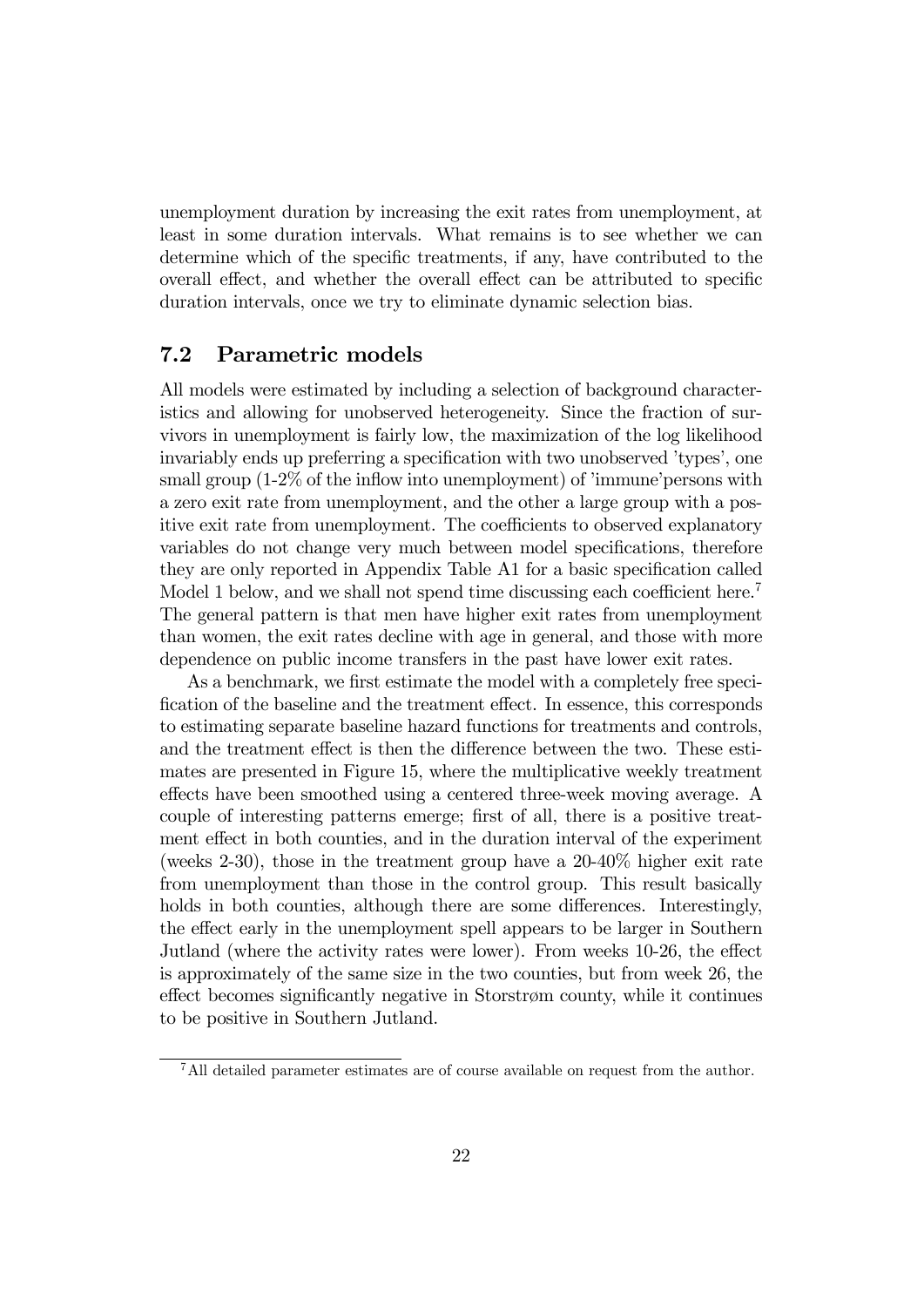#### $\langle$  Figure 15 about here  $\rangle$

Table 3 reports results from two different specifications of a parametric duration model, one where we estimate an average treatment effect, called Model 1, and one where we allow the treatment effect to vary with the duration of unemployment, which we call Models 2. The intervals for the treatment effect in Model 2 have been set so as to allow for changes in treatment effects according to the progression in the experiment, cf. Figure 1.

The results in Table 3 thus represent estimates of the effect of being in the new treatment regime. In both regions, there is a significant positive time-invariant treatment effect of about the same size, corresponding to a 20-22% increase in the exit rate from unemployment. In Model 2, it can be seen that the treatment effect is large during the weeks 5-15 of unemployment duration in both counties, but, as was also observed in figure 15, it is largest in Southern Jutland county. In the weeks 16-22 it stays large in Storstrøm, while it starts withering off in Southern Jutland. After the 22nd week of unemployment, there is no longer a significant treatment effect.

#### $\langle$  Table 3 about here  $>$

Table 4 shows Model 3, in which we still have time-varying indicators for belonging to the treatment group, as in Model 2, but now we also include time-varying indicators of programme participation and completion, and attendance of meetings in the current and in past weeks. These indicators are included for both treatment and control groups members, and the effects of these specific treatments are allowed to vary between treatment and control groups. It is seen that none of the specific treatments administered have positive impacts in general. However, the time-varying indicators for belonging to the treatment group are still positive and significant for the same intervals as in Model 2. Some of them are even larger in this specification, as if to compensate for the negative effect of the specific treatments.

#### $\langle$  Table 4 about here  $>$

These results indicate that it is not the actual meetings and programme participation periods that affect the individuals' job-finding rates. This is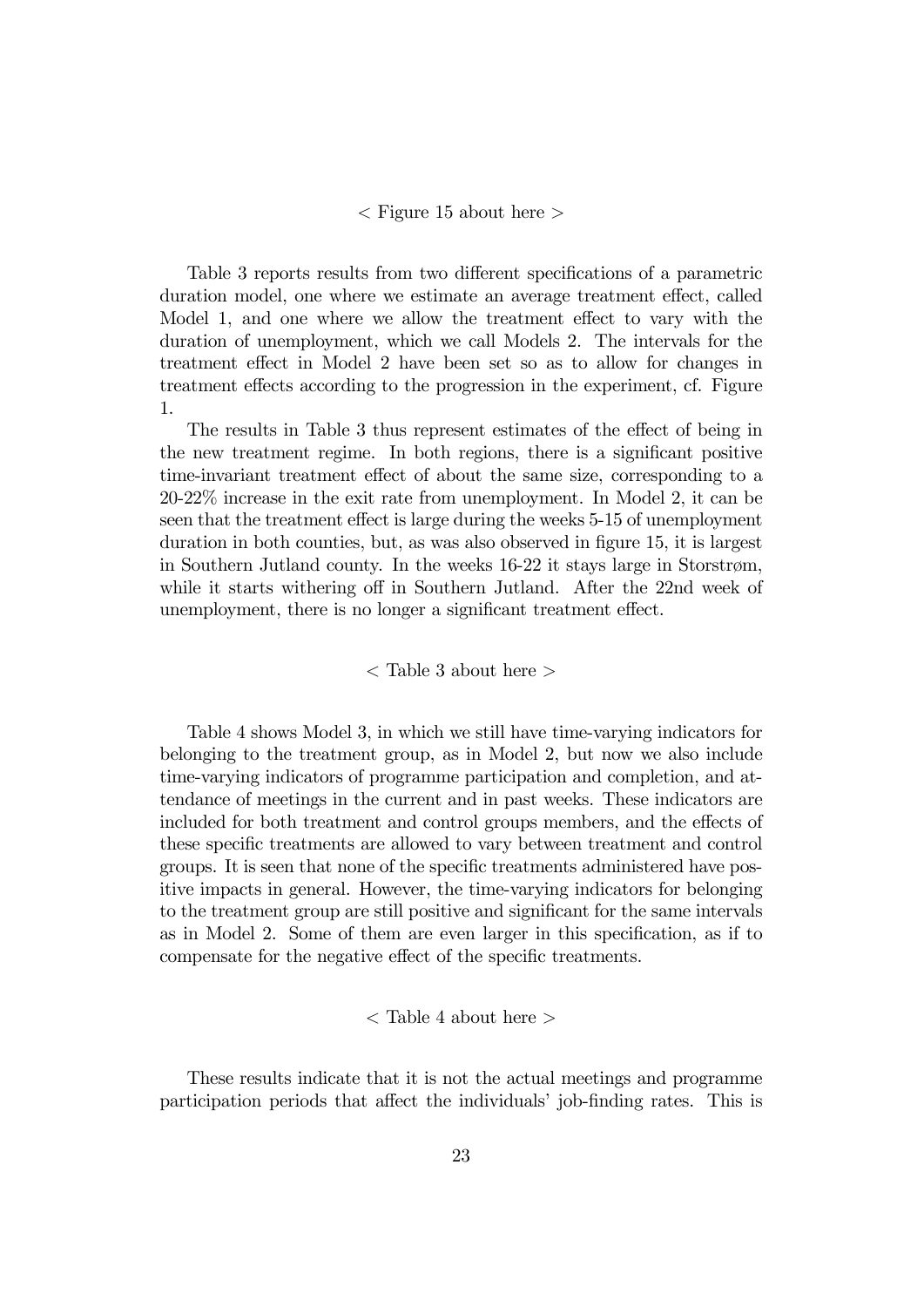somewhat surprising given the relatively large treatment regime effect estimated in Model 2. One possible explanation for the positive treatment effect of the overall programme is that there is a 'threat effect' of the treatment regime itself; what generates the positive treatment effects are the perceptions of the more intensive labour market policy regime; the knowledge that in the future you will be monitored weekly and placed in programmes continuously apparently induces either more active job search or lower reservation wages. Alternatively, it may be the specific knowledge that you have to participate in some specific event that triggers the increase in job-finding rates.

Unfortunately, we cannot measure the impact of future events (planned meeting and programme participation periods) directly, as we have only information on meetings and programmes that actually took place. That is, meetings that are cancelled because the person found a job the week before the planned meeting are not available in this data set.<sup>8</sup> Hence, the direct effect of announcements of meetings and programme participation periods cannot be estimated from the available data.

However, we can estimate the weekly likelihood of participating in some activity; the activity rate, and then we can include the activity rate as an additional explanatory variable in the duration model. The activity rate is 0 in the weeks when activities are taking place, because in these weeks, the effect of participating are captured in the coefficients to the 'in programme' indicators. This approach is similar in spirit to that used by Rosholm  $\&$ Svarer (2008). If significantly positive, the coefficient on the activity rate captures the effect that individuals who - in a given week - are more at risk of having to participate in some activity are more likely to leave unemployment.

Note that the activity rate is not perfectly collinear with the set of included explanatory variables in the duration model, because of the interaction it entails between the explanatory variables and the duration of unemployment; since the activity rates vary from week to week, and across individuals, this interaction identifies its coeficient in the duration model. For further discussion, see Rosholm & Svarer (2008).

In Table A2 in the Appendix, we report the results from a logit model for participating in any activity, meeting or programme, in a given week, for each region. In the logit model, the dependent variable takes the value 1 for an individual in a given week, if the person attends a meeting or participates in a programme in that week. The activity rates are plotted in Figure A1

<sup>8</sup>Kjærsgaard et al. (2008) employ another data set and provide a more general analysis of meetings and monitoring regimes in a non-experimental setting.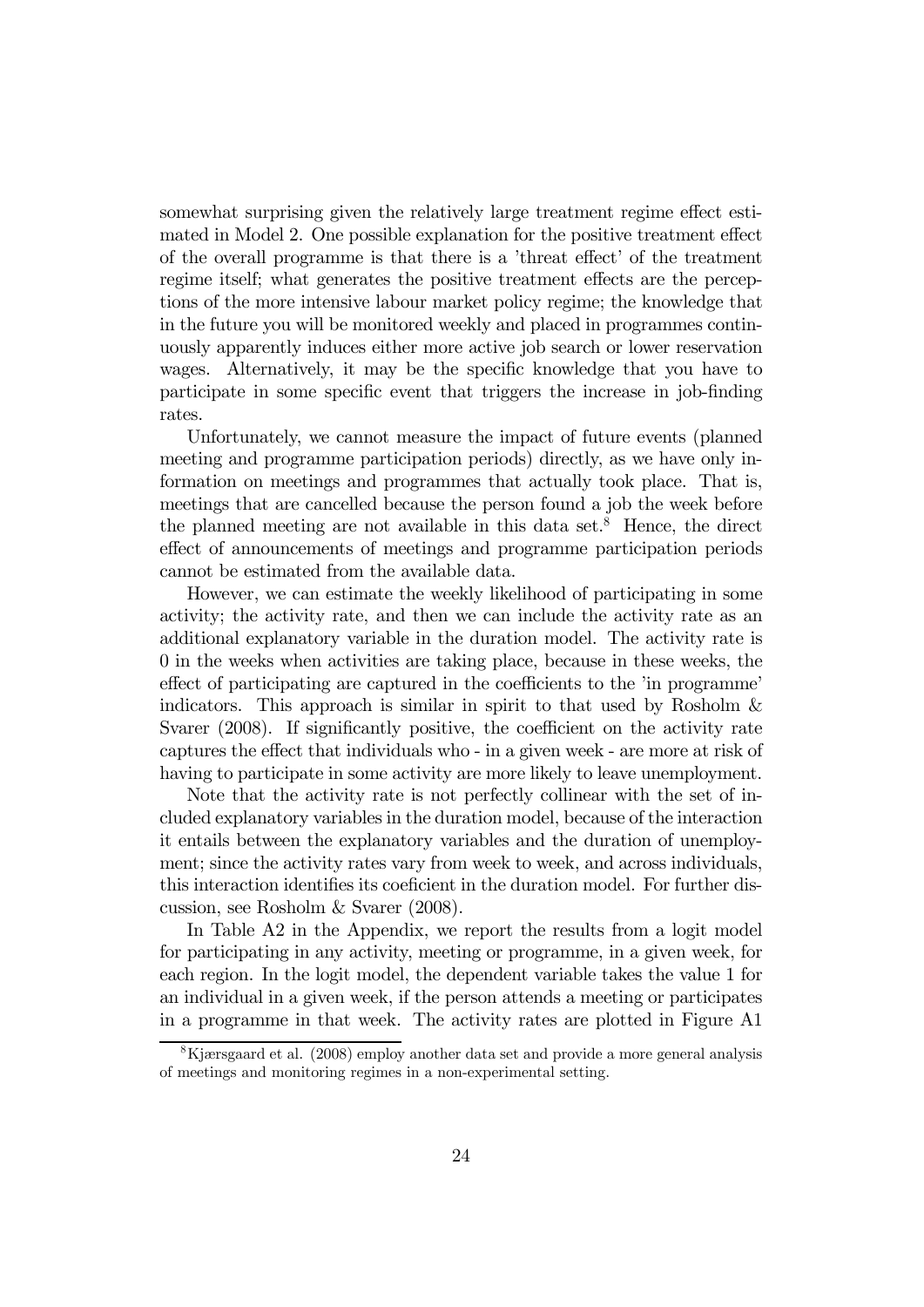in the appendix (these are also the activity rates underlying the differences that were plotted in Figure 8). As explanatory variables, we include all the background information included in the duration models above as well as weekly duration indicators and treatment group indicators, and we allow for time-varying treatment regime parameters as in the duration model. The results indicate that allocation to activities is not completely random; most of the variation in activity comes from the treatment group (since their activity rates are much higher than in the control group), and including interactions between belonging to treatment and control groups and other explanatory variables does not dramatically alter these results). For example, the young and Non-western immigrants are more likely to participate in some activity, while in Southern Jutland, those with a lot of past unemployment are more likely to be in some activity at any point in time. In Storstrøm, there is a tendency towards the opposite. There is also quite a bit of variation between activity rates between different UI funds, for example academics participate much more in activities in Southern Jutland, while white collar workers participate much less, while in Storstrøm technicians and construction workers have high activity rates.

As mentioned above, the estimated activity rate constitutes an independent random variable when compared to the variables included in the duration model, because it consists of (a nonlinear function of) an interaction between a linear function of the observed explanatory variables and a function of unemployment duration. Hence, to include the estimated activity rate into the duration model does not lead to identification problems, the model is still non-parametrically identified.<sup>9</sup>

In Table 5, we report the results from the estimation of a duration model, where the estimated activity rate is included in the model in weeks when the individual is not participating in some activity. When the individual is participating in an activity, this is captured by time-varying indicators as in Model 3, Table 4 above. Interestingly, the parameter on the estimated activity rate is positive and statistically significant in both regions, although it is much larger in Southern Jutland county than in Storstrøm. Moreover, inclusion of the estimated activity rate renders the treatment regime effect insignificant in all time periods in both regions. In Southern Jutland, the positive coefficients on the indicator for belonging to the treatment group disappear entirely, suggesting that we have indeed identified an important mechanism

<sup>&</sup>lt;sup>9</sup>The model is similar in spirit to that applied by Rosholm & Svarer (2008) to estimate the threat effect of active labour market programmes. They estimated the rate of entry into programmes as a measure of the 'threat'. In the present context with frequent meetings and repeated events, the activity rate seems a more appropriate measure of the 'risk' of an activity.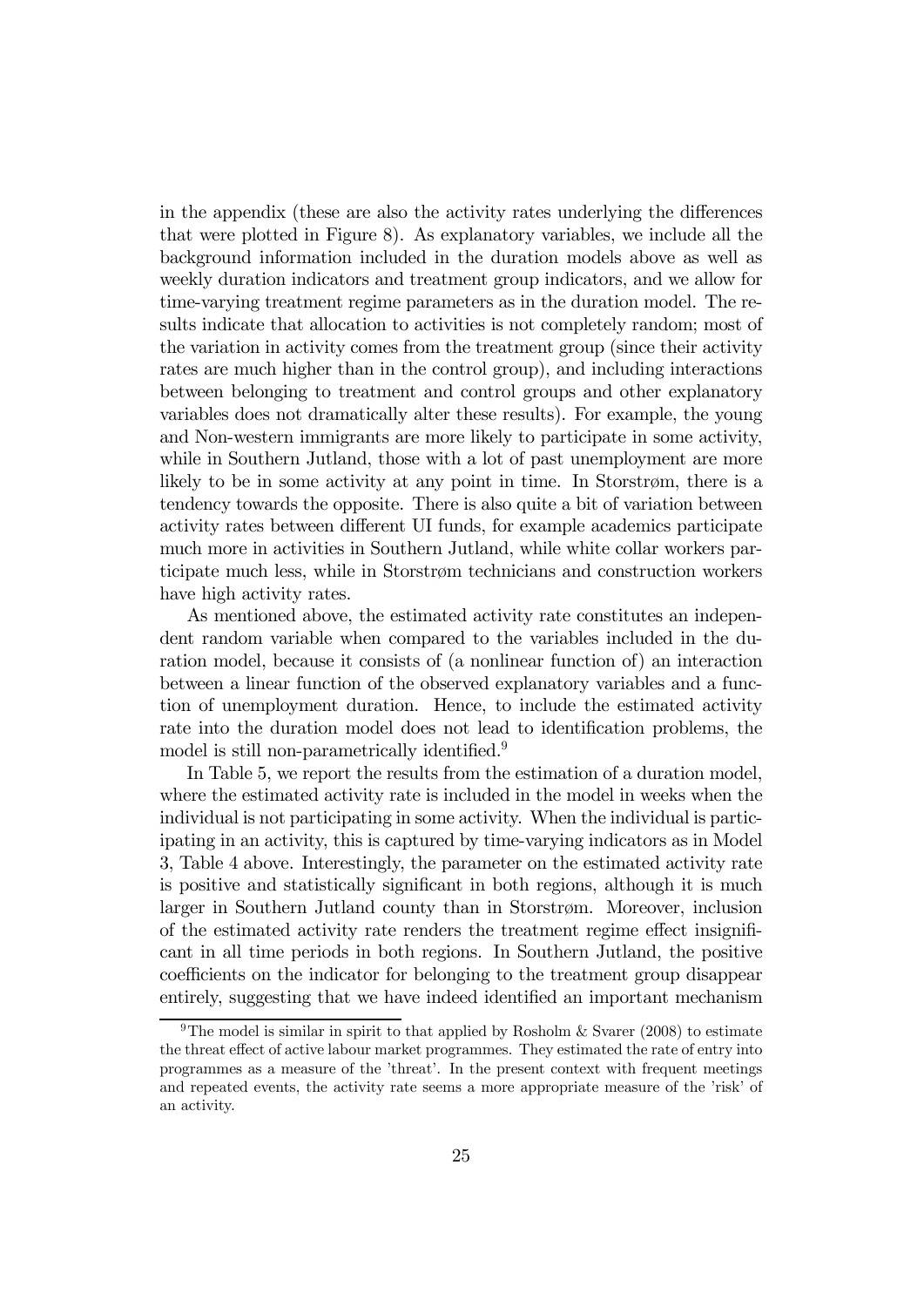triggering the difference between the treatment and control group, at least in Southern Jutland. In Storstrøm, the conclusion is qualitatively in the same direction, but the evidence is not quite as compelling as it is in Southern Jutland.

#### < Table 5 about here >

Finally, in Table 6, we include an estimated meetings intensity and programme participation rate separately, and include both into the duration model. These are also estimated in logit models, the results of which are available on request. The main parameters from the estimation of this model are reported in Table 6.

< Table 6 about here >

These results indicate that the experiment has indeed been carried out quite differently in the two regions, with threat effects being much more pronounced in Southern Jutland than in Storstrøm county. In Storstrøm county, only the estimated meetings intensity has a significantly positive effect on the exit rate from unemployment rate, while the estimated programme participation rate is negative but not statistically significant. In Southern Jutland county, both meetings intensities and programme participation rates have large and statistically significant positive effects on the exit rate from unemployment. Hence, it appears in general as if meetings have larger threat effects than programmes, which is quite interesting, since it indicates that the monitoring part of counseling and monitoring programmes is the most important one. Moreover, in Southern Jutland, this model implies a significantly negative difference between treatment and control groups in weeks 19-22 after the taking into account actual programme and meeting as well as measures of the treatment regime intensity. This is probably because some individuals have a large probability of participating in both meetings and programmes in a given week. Hence, to include both risk measures may lead to a correction which in some sense is too large if only the risk of participating in 'some activity' is relevant.

To sum up, we find that the intensification of the labour market regime has led to a fairly large reduction in unemployment duration of around 2.2 weeks (15%). The actual meetings held and programmes administered to the unemployed workers do no not explain away the difference between the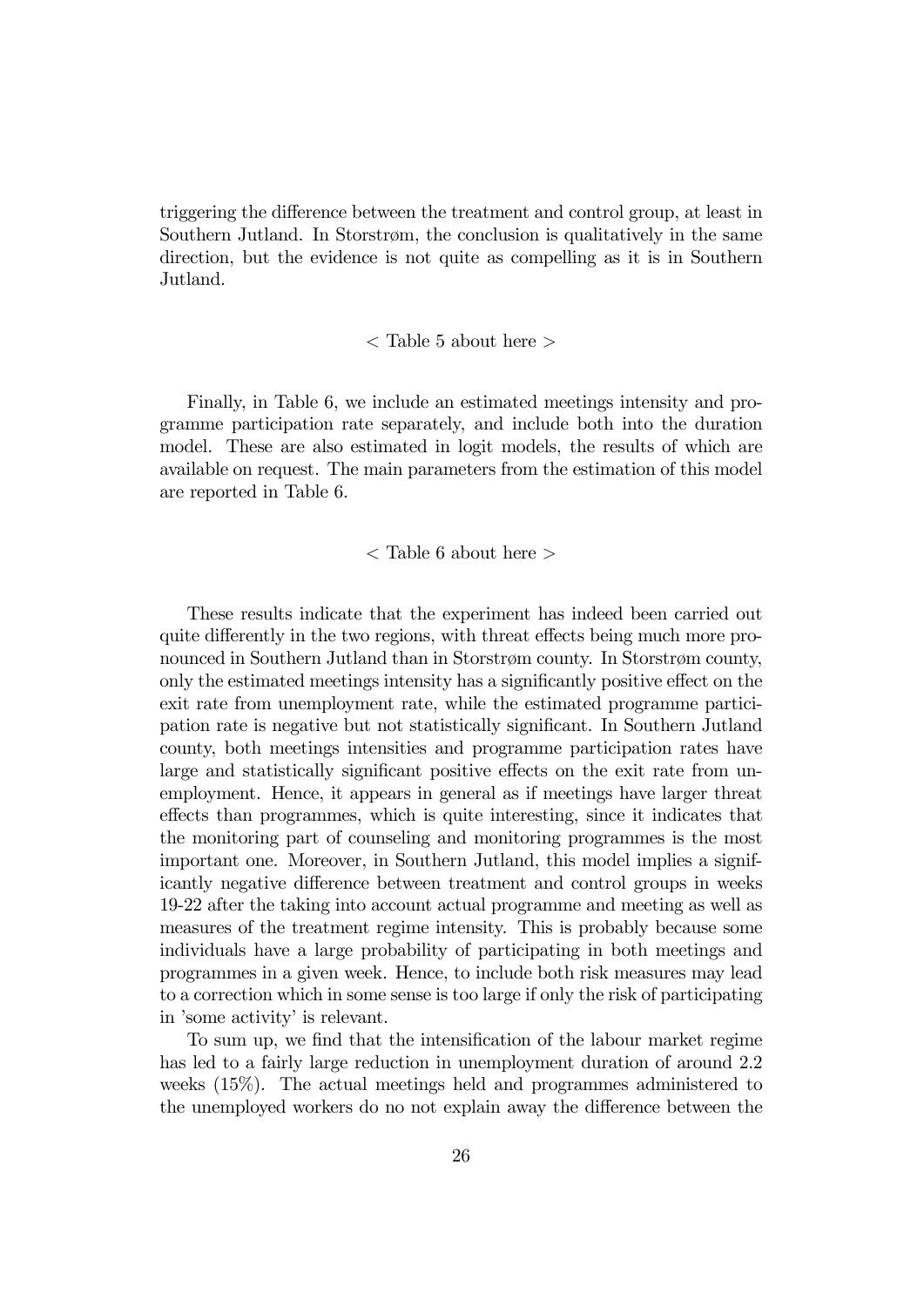treatment and control groups, but upon including a measure of the intensity of the treatment regime, the difference between treatment and control groups tend to disappear. Finally, meetings appear to be a more than perfect substitute for programme participation in terms of generating threat effects.

## 8 Conclusion

This paper uses a social experiment in labour market policy - providing early and intensive monitoring and programme participation in unemployment spells - to assess the nature of labour market policy effectiveness.

The experiment was conducted in two counties in Denmark during the winter of 2005-6. The treatment consisted of a dramatic intensification of labour market policies, involving information, very early mandatory participation in job search assistance programmes, frequent meetings with employment officers, and full time programme participation for at least three months if they had not found employment before 18 weeks of unemployment.

Inspection of the survival functions shows a dramatic treatment effect in both counties. However, the fact that the treatment consists of complex combinations of meetings and different types of programmes placed differently in time means that it is difficult to disentangle the impacts of each treatment separately, but conditioning on a large set of explanatory variables and exploiting the variation in timing of specific activities allows us to identify separate treatment effects in a duration model framework.

We find interesting results; first, the intensification of labour market policy is highly effective, leading to increases in the exit rate from unemployment ranging from 20-40%, varying by region and elapsed unemployment duration.

Second, when introducing time-varying indicators for the various specific treatments actually prescribed to the unemployed workers - job search assistance, various types of meetings, and various programmes - none of those treatments have a positive effect on the exit rate from unemployment, neither during the week in which the activity takes place, nor after the activity is completed; indeed, some of them have large negative lock-in effects, and some even have large negative post-programme effects.

However, the estimated risk of participating in an activity in a given week has a strong positive effect on the job-finding rate. When the estimated risk of participating in an activity is included, it explains away the difference in job-finding rates between treatment and control groups completely in one of the counties, and reduces it dramatically and renders it insignificant in the other county.

The interpretation we attach to these results is the following; since indi-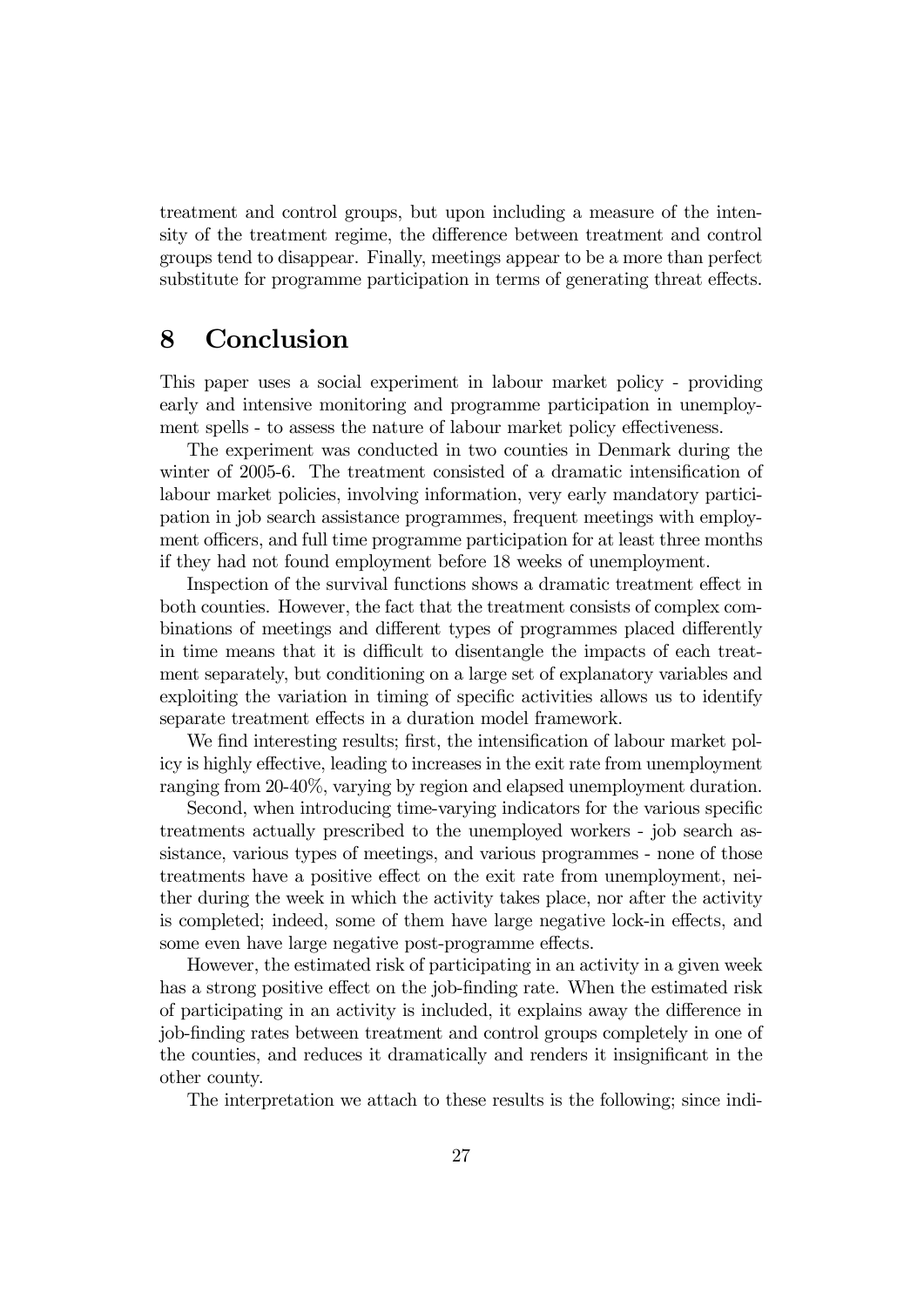vidual treatments do not appear to be effective per se, but the risk of treatment is, it must be that the intensification of the policy regime increases the job-finding rate of unemployed workers. It is not a composition effect, since the workers were not aware of the policy intensification before becoming unemployed. Hence, the prospects of being constantly monitored as a consequence of attending frequent meetings, and of having to participate in programmes after 5 weeks of unemployment and again after 18 weeks, acts by way of increasing the search activity or lowering the reservation wage of unemployed workers, and this indirect effect strongly dominates the negative effects of actually participating in the activities. This effect we label a threat effect; namely, the threat effect is driven by the perceived risk of having to attend some activity, and the treatment effect we found in this study is precisely generated by the perceived intensification of monitoring and programme participation prospects.

The experiment points to a more general observation on the effectiveness of active labour market policies; despite the variation in the implementation of them throughout the world, and despite their verbalized effectiveness and political popularity in e.g. the Danish Flexicurity model, econometricians have generally failed to estimate large positive programme effects. However, the threat effect, as documented by several studies as well as the present one, suggests that meetings and programme participation act as a 'tax' on unemployed individuals' leisure time. By taxing away some of the unemployed workers' time - either directly through the requirement to participate in programmes, or indirectly by monitoring the individuals' job search effort at frequent meetings - the marginal utility of spending time in unemployment falls, and hence, unemployment spells are shortened due to increased search activities or lowered reservation wages. The threat effect materializes the moment the individual realizes that there is a positive risk of having to attend more meetings and participate in programmes in the future, and when that risk becomes sufficiently large, it may significantly affect the search behaviour of the individual.

It thus seems that an intensive labour market policy regime, such as that which is already in place in Denmark - the experiment is an intensification of a policy regime which was already quite intensive by international standards - consisting of early monitoring and job search assistance combined with mandatory programme participation after some elapsed time in unemployment - can reduce average unemployment duration significantly, and thus contributes to alleviating one of the perceived weaknesses of the Flexicurity model; namely the reduced incentive to conduct job search, which is generated by the generous unemployment insurance benefits. This confirms the general impression that active labour market policies constitute an impor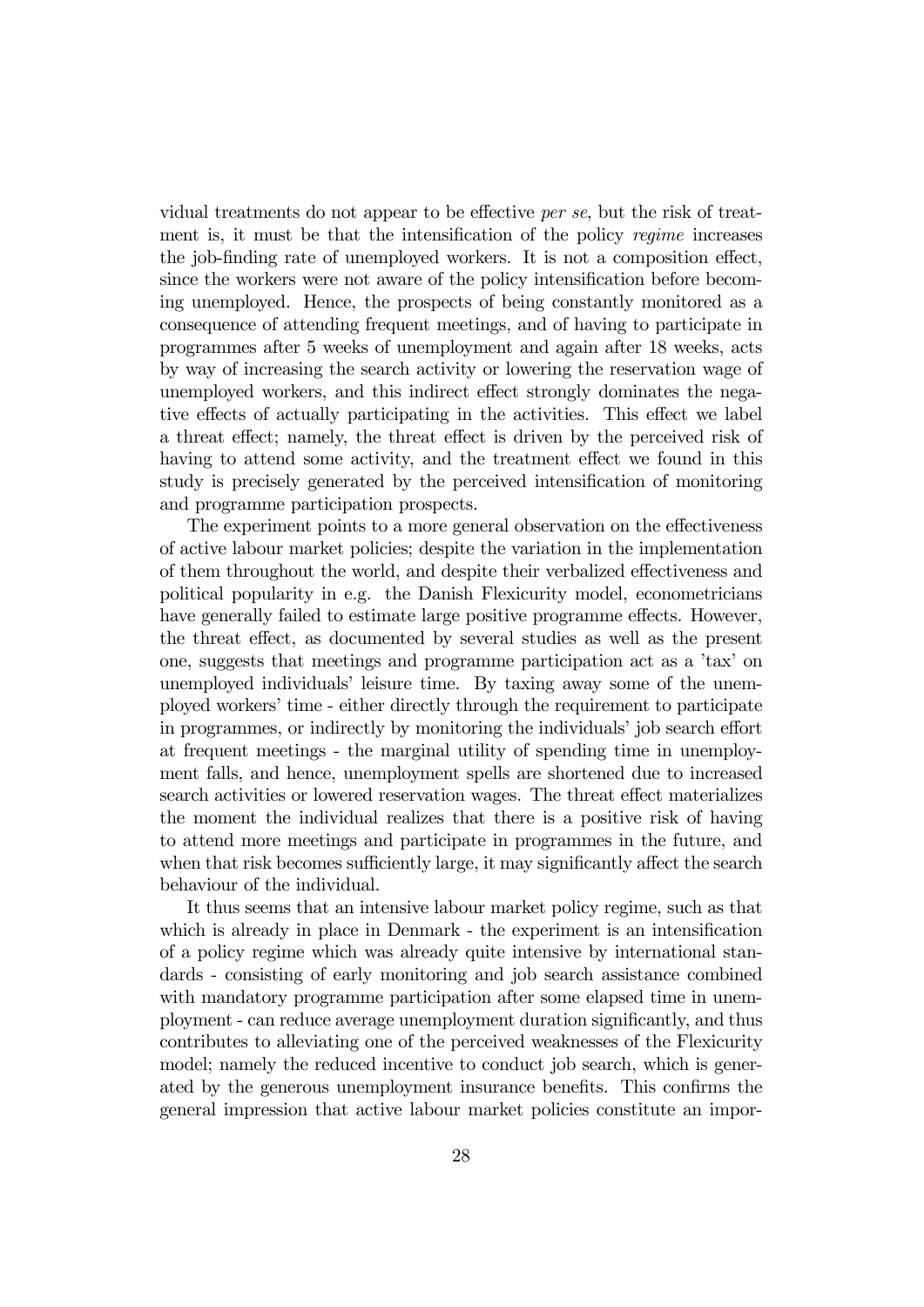tant part of the Flexicurity model, not because they 'ensure the availability and the qualificational level of the work force' (the stated intention in the law), but rather because they reduce the utility derived from having leisure as well as generous income transfers.

The Danish Economic Council (2007) has conducted a cost-benefit analysis of the intensification of the labour market policy regime conducted in the experiment, using detailed cost information, and calculating as benefits the reduction in UI benefit payments multiplied by the price of providing public funds (tax distortion) and the increased value of production rsulting from reduced unemployment duration. They ignore general equilibrium effects, but find nevertheless that the programme has a value to society of  $\epsilon$ 2000 per unemployed individual exposed to the intensive policy regime. This suggests that an even more intensive programme than the one employed in the Flexicurity model today might be beneficial. However, to arrive at such a recommendation more forcefully, one would have to investigate likely general equilibrium effects of such an intensified regime. This is beyond the scope of the present paper.

The present study only looks at the effect of the labour market policy regime on unemployment duration, but subsequent employment duration may also be affected. At the moment, we do not have data for employment duration, since such data come from several other administrative data sets, which are not available without a considerable time delay. We plan to carry out such an analysis in the future.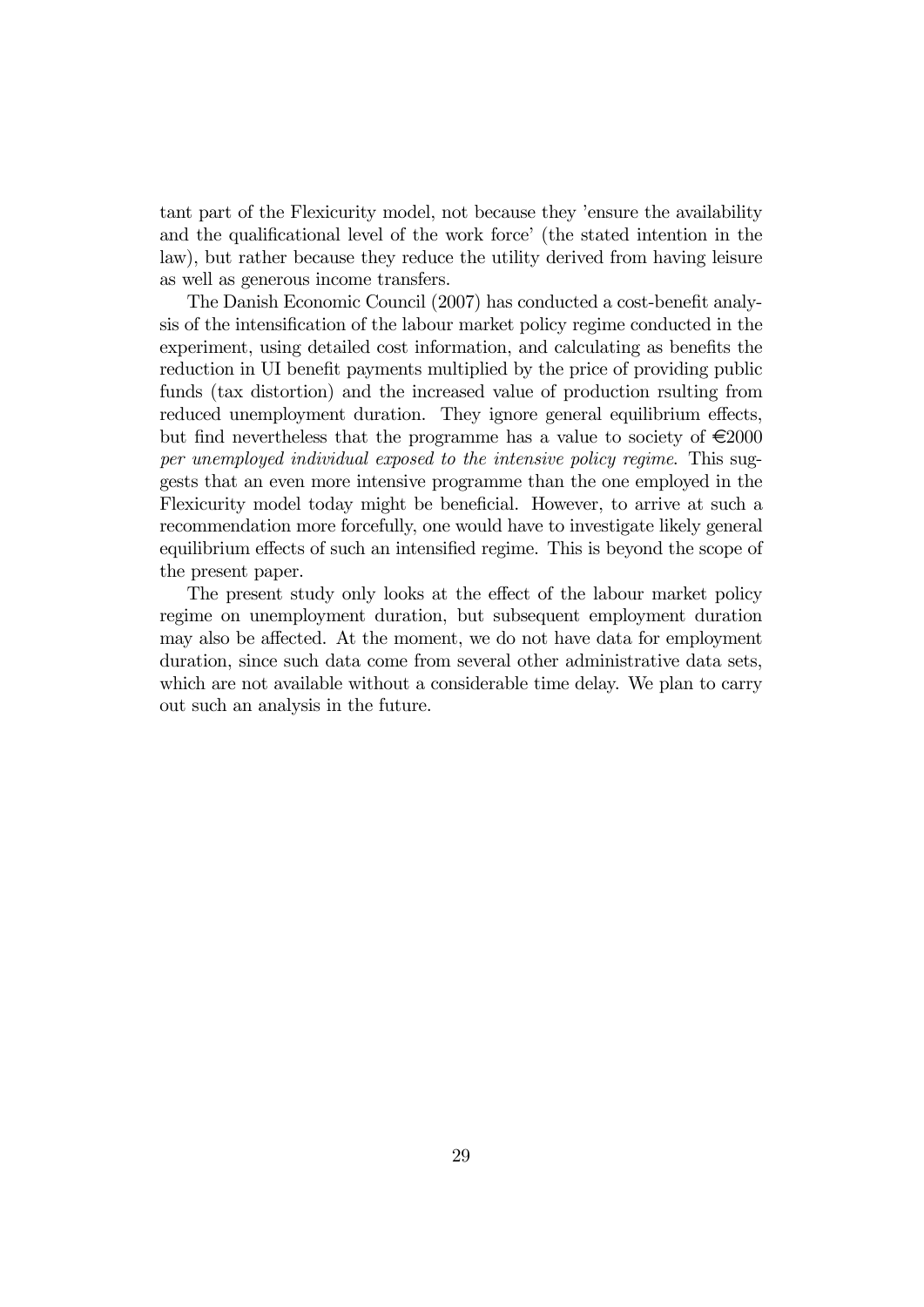### References

Abbring, J. H. & G. J. van den Berg (2003), The Non-Parametric Identification of Treatment Effects in Duration Models. Econometrica, Vol. 71, 1491-1517.

Abbring, J. H. & G. J. van den Berg (2005), Social Experiments and Instrumental Variables with Duration Outcomes. Tinbergen Institute Discussion Paper TI 05-047/3.

Black, D. A., J. A. Smith, M. C. Berger & B.J. Noel (2003), Is the threat of reemployment services more effective than the services themselves? Evidence from random assignment in the UI system. American Economic Review, Vol. 93, 1313-1327.

Blundell, R., M. Costa Dias, C. Meghir & J. Van Reenen (2004), Evaluating the employment impact of a mandatory job search programme. Journal of the European Economic Association, Vol. 2, 569-606.

Cockx,B. & M. Dejemeppe (2007), Is the Notification of Monitoring a Threat to the Unemployed? A Regression Discontinuity Approach, IZA Discussion Paper 2854, IZA, Bonn.

Crepon, B., M. Dejemeppe & M. Gurgand (2005), Counseling the Unemployed: Does It Lower Unemployment Duration and Recurrence?. IZA Discussion Paper 17956, IZA, Bonn.

Danish Economic Council (2007), The Danish Economy, June 2007. http://www.dors.dk.

Dolton, P. & D. O'Neill (1996), Unemployment duration and the Restart effect: some experimental evidence. The Economic Journal, Vol. 106, 387- 400.

Dolton, P. & D. O'Neill (2002), The long-run effects of unemployment monitoring and work-search programmes: experimental evidence from the United Kingdom. Journal of Labor Economics, Vol. 20, 381-403.

Geerdsen, L. P (2006), Is there a threat effect of labour market programmes? A study of ALMP in the Danish UI system. Economic Journal, Vol. 116, 738-750.

Geerdsen, L. P. & A. Holm (2007), Duration of UI periods and the perceived threat effect from labour market programmes. Labour Economics, Vol. 14, 639-652.

Gorter, C. & G. R. J. Kalb (1996), *Estimating The Effect of Counsel*ing and Monitoring The Unemployed using a Job Search Model. Journal of Human Resources, Vol. 31, 590-610.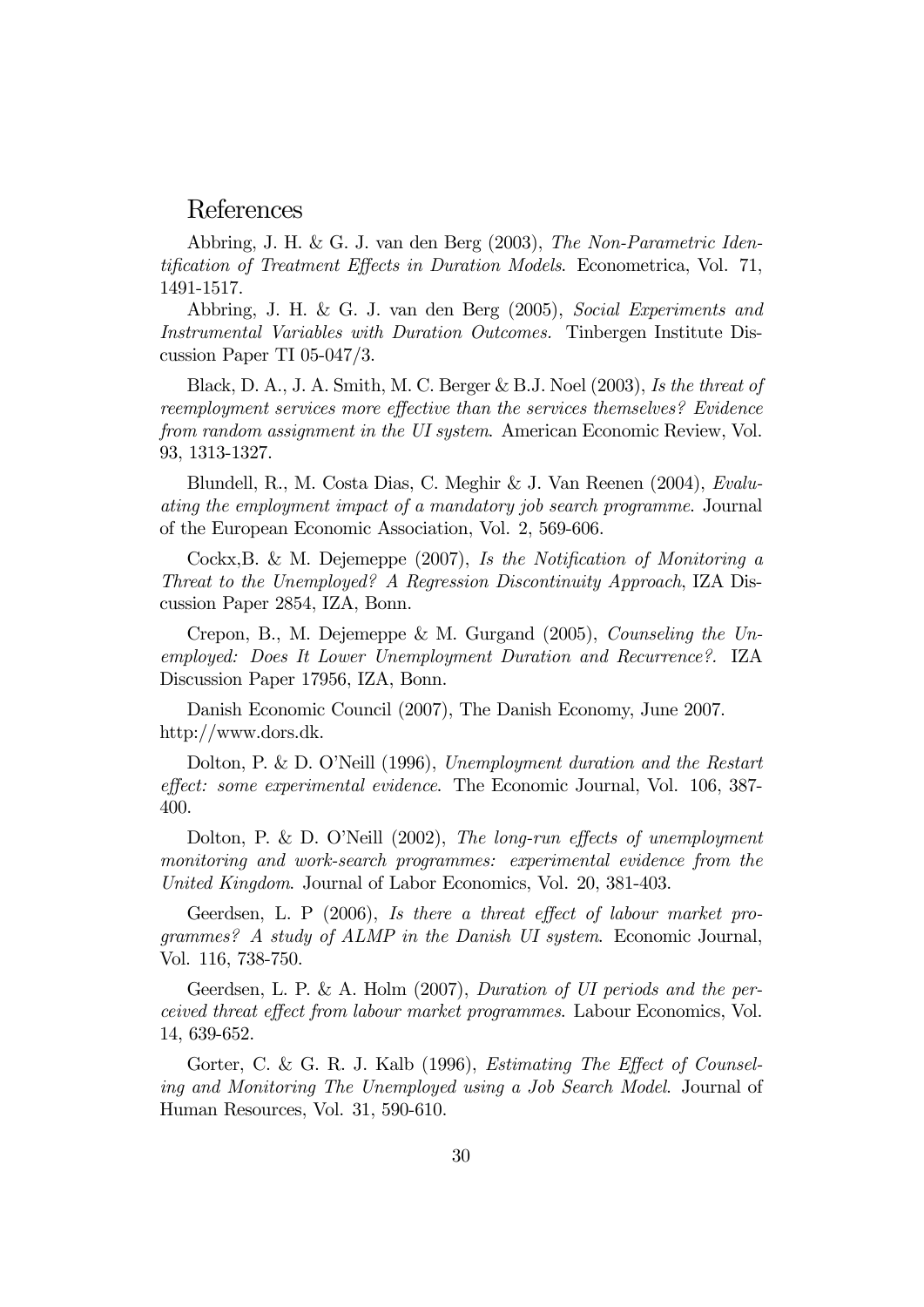Graversen, B. K. & J. C. Van Ours (2008a), Activating unemployed workers works; Experimental evidence from Denmark, Economics Letter, Vol. 100,308-310.

Graversen, B. K. & J. C. Van Ours (2008b), How to Help Unemployed Find Jobs Quickly: Experimental Evidence from a Mandatory Activation programme, Jounal of Public Economics (forthcoming).

Heckman, J. J., R. J. Lalonde and J. A. Smith (1999), The Economics and Econometrics of Active Labor Market programmes. in: Ashenfelter, O. and D. Card (eds.) Handbook of Labor Economics, Vol. 3A, North-Holland, Amsterdam.

Hägglund, P. (2006), Are there pre-programme effects of Swedish active labour market policies? Evidence from three randomised experiments. IFAU Working Paper 2006:2.

Jensen, P., M. Rosholm & M. Svarer (2003), The response of youth unemployment to benefits, incentives, and sanctions. European Journal of Political Economy, Vol. 19, 301-316.

Kjærsgaard, L., M. Rosholm & G. J. van den Berg (2008), To Meet or Not To Meet (Your Case Worker) - That Is The Question. Draft.

Kluve, J. & C. M. Schmidt (2002), Can training and employment subsidies combat European unemployment? Economic Policy, Vol. 35, 411-448.

Kluve, J. (2006), The effectiveness of European active labor market policy. IZA Discussion Paper 2018, IZA, Bonn.

Lalive, R., J. C. van Ours, & J. Zweimüller (2005), The effects of benefit sanctions on the duration of unemployment. Journal of the European Economic Association, Vol. 3, 1386-1417.

Lancaster, T. (1990), The Econometric Analysis of Transition Data. Cambridge University Press.

Martin, J. P. & D. Grubb (2001), What works and for whom: A review of OECD countries experiences with active labour market policies. Swedish Economic Policy Review, Vol. 8, 9-56.

Meyer, B. D. (1995), Lessons from the U.S. unemployment insurance experiments. Journal of Economic Literature, Vol. 33, 91-131.

Richardson, K. & G. J. van den Berg (2001), The effect of vocational employment training on the individual transition rate from unemployment to work. Swedish Economic Policy Review, Vol. 8, 175-213.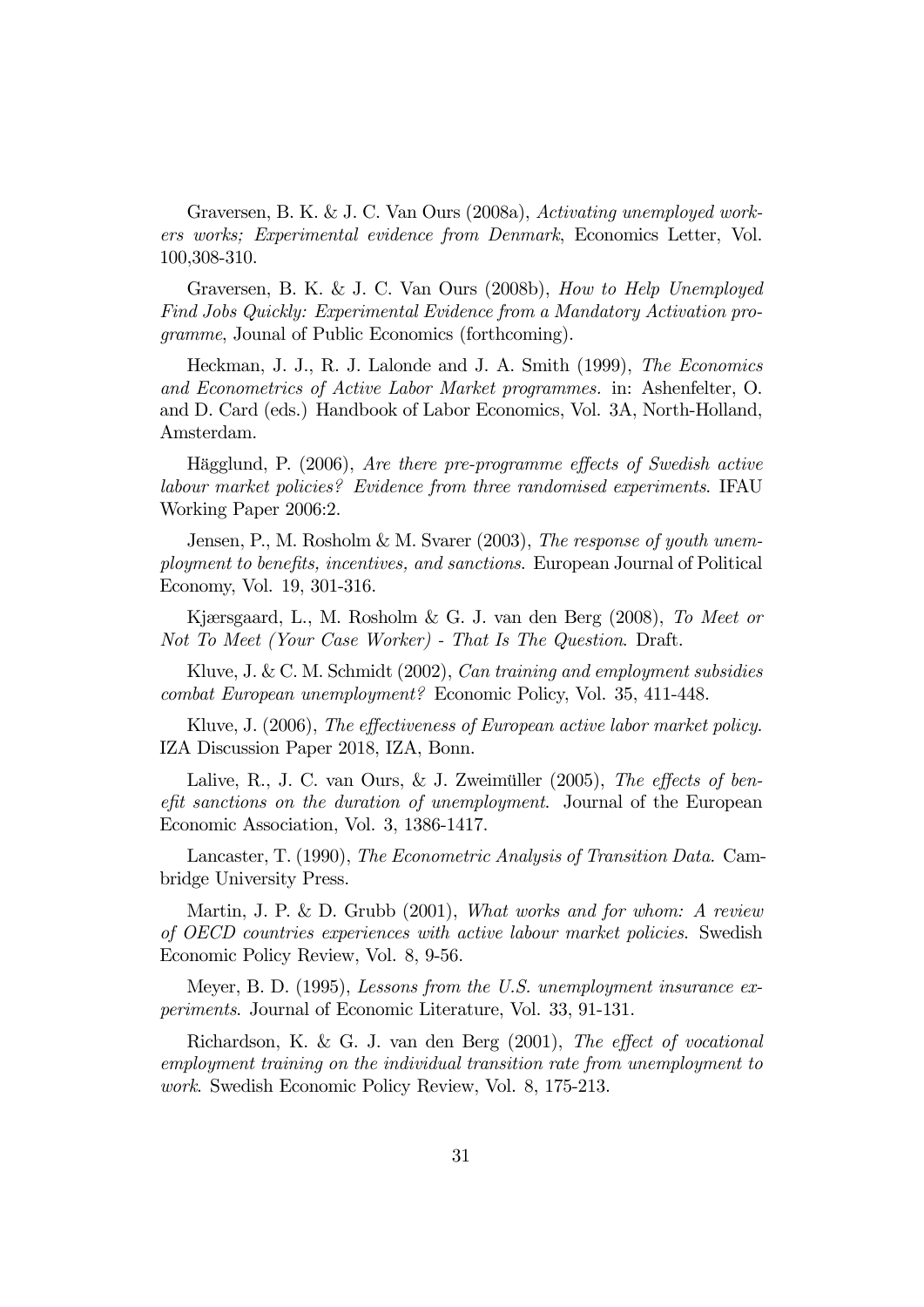Rosholm, M. & M. Svarer (2008), Estimating the threat effect of active labor market programmes. Scandinavian Journal of Economics, forthcoming.

Van den Berg, G. J. (2001), Duration models: specification, identification, and multiple durations. In Heckman, J. J. & E. Leamer (eds) Handbook of Econometrics, Vol. V, North-Holland, Amsterdam.

Van den Berg, G. J. & B. van der Klaauw (2006), Counseling and monitoring of unemployed workers: theory and evidence from a controlled social experiment, International Economic Review, Vol. 47, 895-936.

Van der Klaauw, B., G. J. van den Berg and J. C. van Ours (2004), Punitive sanctions and the transition rate from welfare to work. Journal of Labor Economics, Vol. 22, 211-241.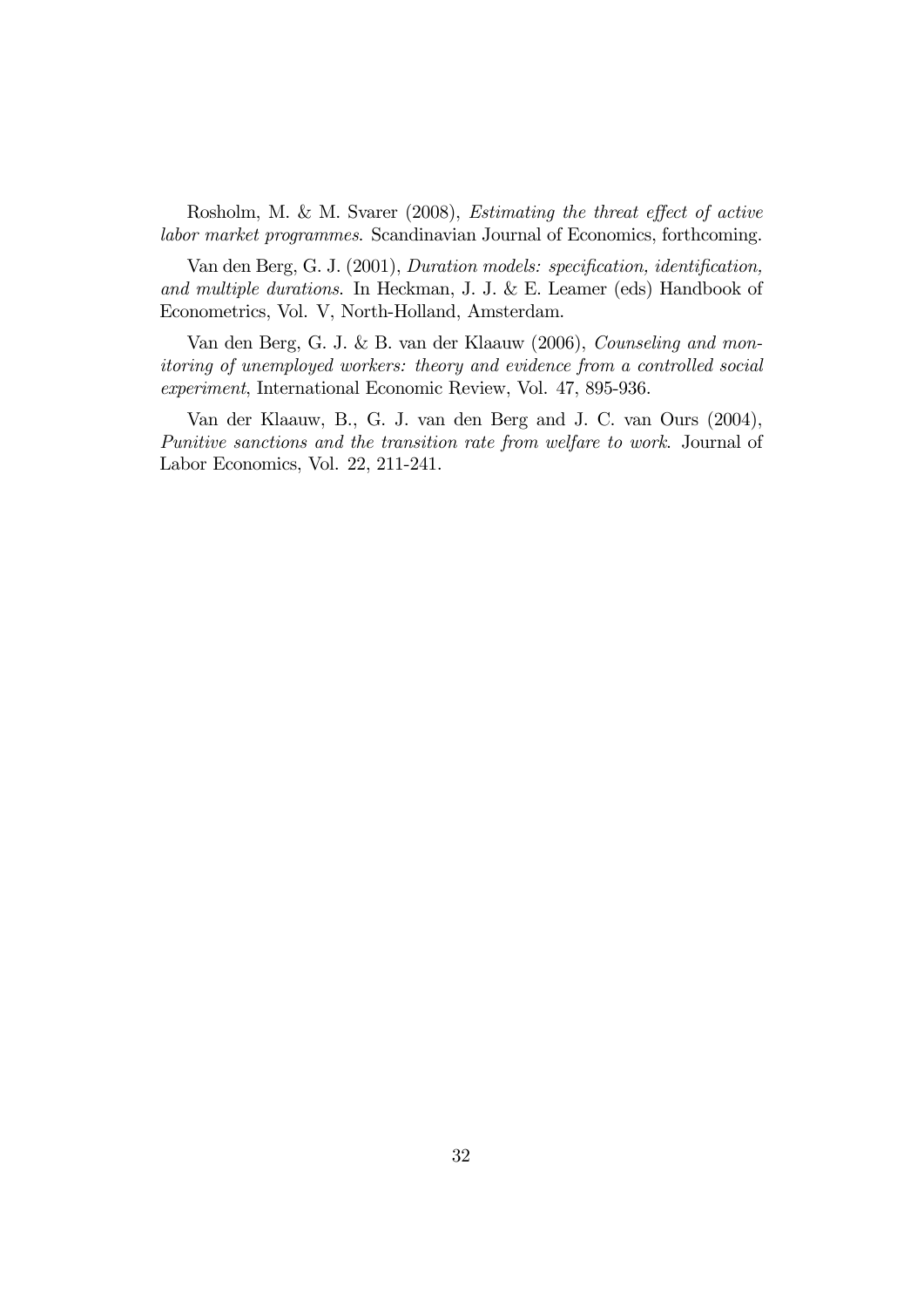**Table 1.** Sample selection

|                     | Storstrøm County |         | Southern Jutland County |         | Full sample |
|---------------------|------------------|---------|-------------------------|---------|-------------|
|                     | Treatment        | Control | Treatment               | Control |             |
| <b>Total inflow</b> | 1313             | 1374    | 1229                    | 1264    | 5180        |
| Step 1              | 1306             | 1371    | 1226                    | 1252    | 5155        |
| Step 2              | 1293             | 1360    | 1219                    | 1240    | 5112        |
| Step 3              | 1283             | 1347    | 1206                    | 1225    | 5061        |
| Step 4              | 1174             | 1219    | 1055                    | 1065    | 4513        |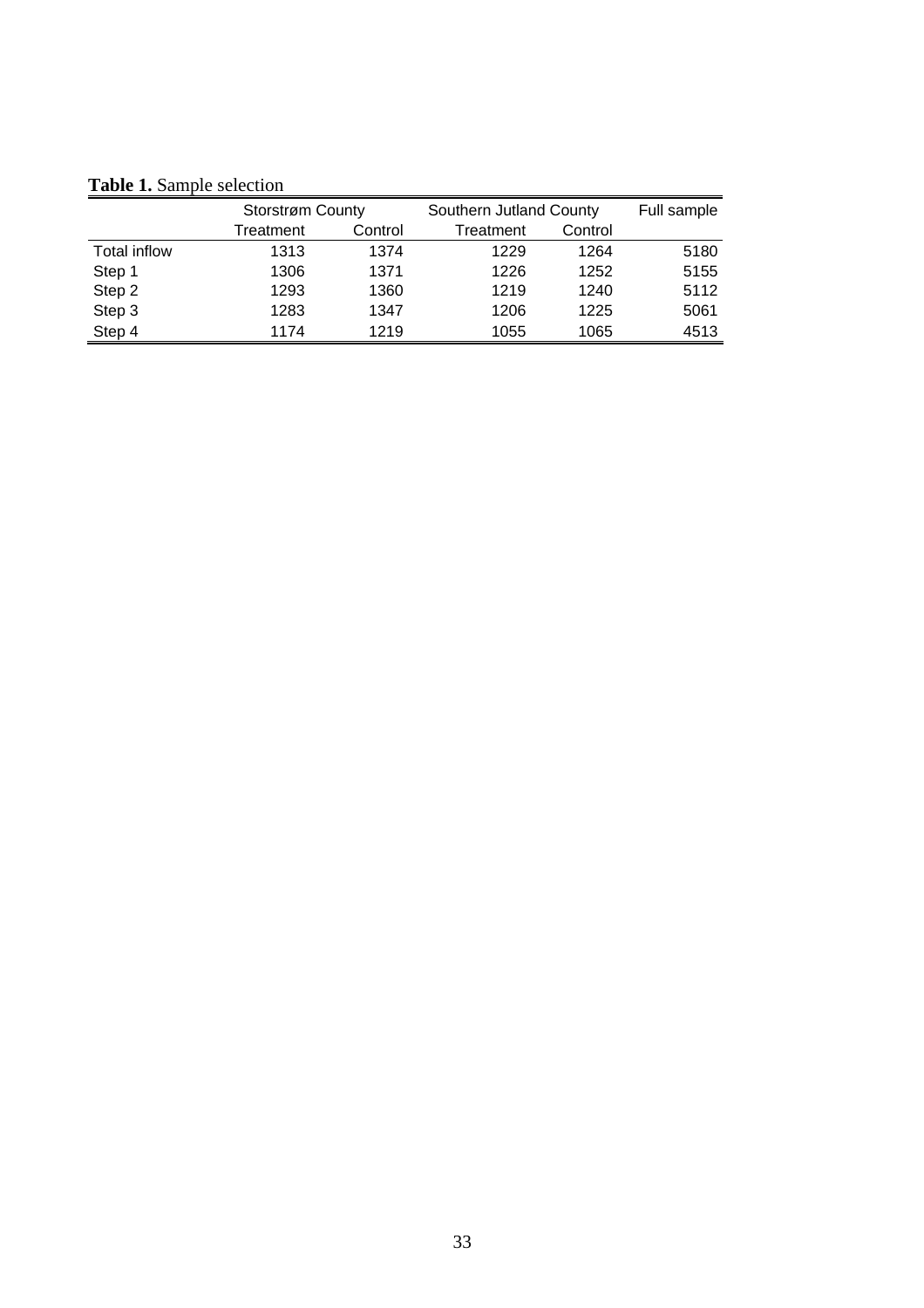|                                  |                  |         | Southern Jutland |         |  |
|----------------------------------|------------------|---------|------------------|---------|--|
|                                  | Storstrøm county |         | County           |         |  |
|                                  | Treatment        | Control | Treatment        | Control |  |
|                                  |                  |         |                  |         |  |
| Unemployment<br>duration         | 14.80            | 16.72   | 15.63            | 17.52   |  |
| Fraction uncensored              | 0.86             | 0.82    | 0.85             | 0.79    |  |
| Starting week:                   |                  |         |                  |         |  |
| 43, 2005                         | 0.03             | 0.02    | 0.05             | 0.03    |  |
| 44, 2005                         | 0.10             | 0.09    | 0.10             | 0.11    |  |
| 45, 2005                         | 0.03             | 0.03    | 0.02             | 0.04    |  |
| 46, 2005                         | 0.03             | 0.03    | 0.03             | 0.03    |  |
| 47, 2005                         | 0.02             | 0.03    | 0.03             | 0.03    |  |
| 48, 2005                         | 0.06             | 0.08    | 0.09             | 0.09    |  |
| 49, 2005                         | 0.07             | 0.04    | 0.04             | 0.04    |  |
| 50, 2005                         | 0.05             | 0.04    | 0.05             | 0.03    |  |
|                                  | 0.11             | 0.11    | 0.11             | 0.11    |  |
| 52, 2005                         | 0.16             |         | 0.15             | 0.15    |  |
| 1,2006                           |                  | 0.17    |                  |         |  |
| 2,2006                           | 0.04             | 0.04    | 0.04             | 0.05    |  |
| 3,2006                           | 0.04             | 0.03    | 0.03             | 0.04    |  |
| 4,2006                           | 0.08             | 0.08    | 0.06             | 0.06    |  |
| 5,2006                           | 0.10             | 0.11    | 0.10             | 0.10    |  |
| 6,2006                           | 0.03             | 0.04    | 0.04             | 0.03    |  |
| 7,2006                           | 0.04             | 0.03    | 0.01             | 0.03    |  |
| 8,2006                           | 0.02             | 0.03    | 0.03             | 0.03    |  |
| Gender                           |                  |         |                  |         |  |
| Male                             | 0.62             | 0.60    | 0.54             | 0.54    |  |
| Female                           | 0.38             | 0.40    | 0.46             | 0.46    |  |
| Age group                        |                  |         |                  |         |  |
| Less than 24                     | 0.09             | 0.09    | 0.11             | 0.13    |  |
| 25-29                            | 0.13             | 0.12    | 0.14             | 0.14    |  |
| 30-39                            | 0.24             | 0.27    | 0.26             | 0.24    |  |
| 40-49                            | 0.26             | 0.24    | 0.26             | 0.25    |  |
| 50-59                            | 0.25             | 0.25    | 0.20             | 0.22    |  |
| 60 and older                     | 0.03             | 0.03    | 0.03             | 0.04    |  |
| <b>Ethnicity</b>                 |                  |         |                  |         |  |
| Danish                           | 0.92             | 0.95    | 0.92             | 0.93    |  |
| Western Immigrant                | 0.02             | 0.02    | 0.05             | 0.03    |  |
| Non-western                      |                  |         |                  |         |  |
| Immigrant                        | 0.05             | 0.03    | 0.04             | 0.04    |  |
| Unemployment Insurance Fund      |                  |         |                  |         |  |
| <b>Construction workers</b>      | 0.07             | 0.07    | 0.08             | 0.07    |  |
| Metal Industry                   | 0.06             | 0.05    | 0.05             | 0.05    |  |
| Manufacturing                    | 0.42             | 0.41    | 0.34             | 0.36    |  |
| Technicians                      | 0.03             | 0.05    | 0.03             | 0.03    |  |
| Trade                            | 0.11             | 0.11    | 0.08             | 0.10    |  |
| White collar                     | 0.10             | 0.10    | 0.10             | 0.10    |  |
| Academics                        | 0.03             | 0.02    | 0.03             | 0.03    |  |
| Others                           | 0.16             | 0.15    | 0.22             | 0.20    |  |
| Self-employed                    | 0.03             | 0.04    | 0.07             | 0.05    |  |
| Past Public Income Transfer Rate |                  |         |                  |         |  |
| Last year                        | 0.25             | 0.24    | 0.23             | 0.24    |  |
| 1-2 years ago                    | 0.31             | 0.29    | 0.30             | 0.29    |  |
| 2-3 years ago                    | 0.32             | 0.30    | 0.32             | 0.31    |  |

## Table 2. Descriptive statistics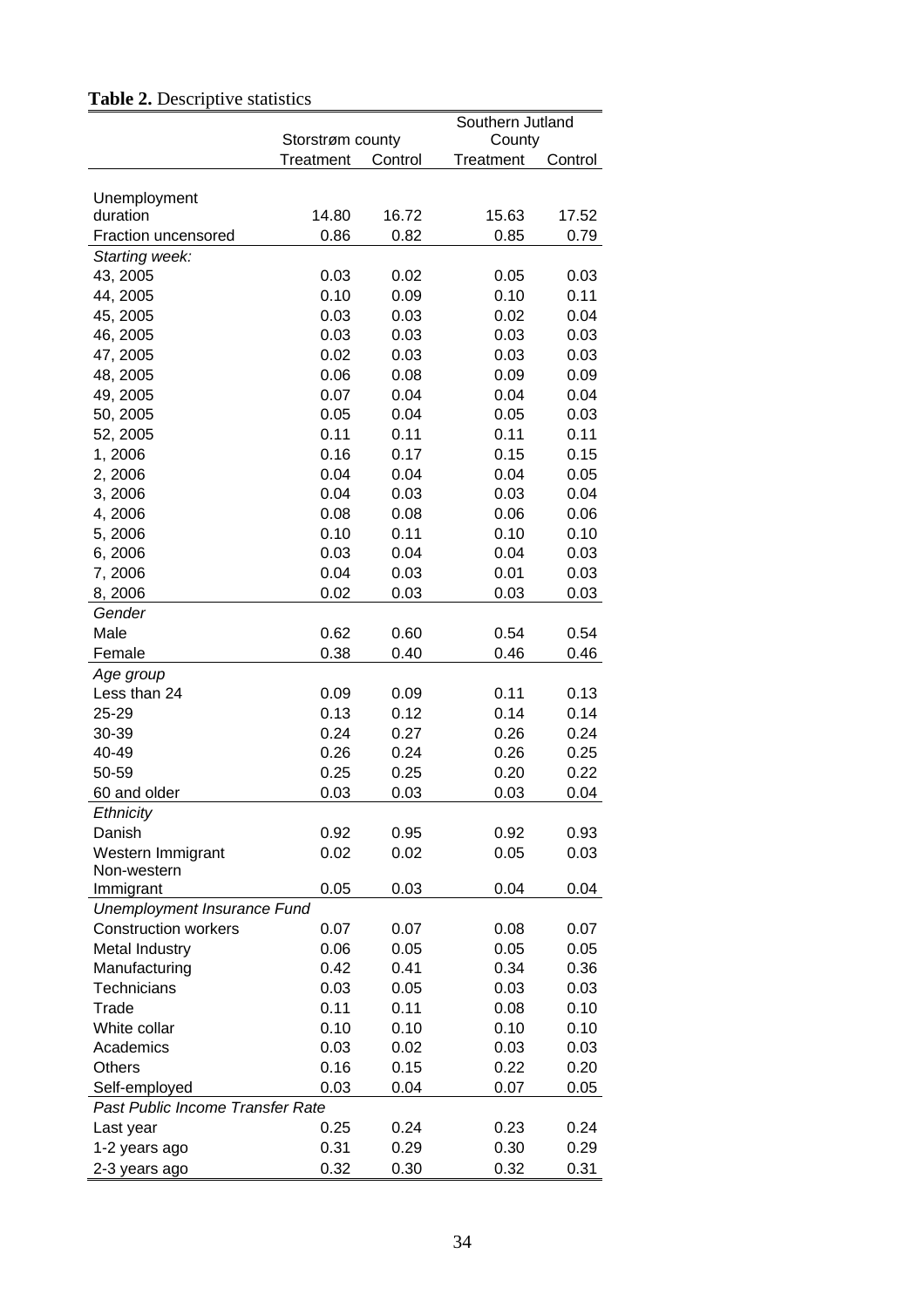Table 3. Treatment *regime* effects

|             |         | Storstrøm |         | Southern Jutland |
|-------------|---------|-----------|---------|------------------|
|             | Coeff.  | Std. Err. | Coeff.  | Std. Err.        |
| Model 1     |         |           |         |                  |
|             | 0.18    | 0.05      | 0.20    | 0.05             |
|             |         |           |         |                  |
| Model 2     |         |           |         |                  |
| Weeks 1-2   | 0.09    | 0.14      | 0.10    | 0.15             |
| Weeks 3-4   | 0.20    | 0.13      | $-0.08$ | 0.15             |
| Weeks 5-9   | 0.23    | 0.10      | 0.36    | 0.10             |
| Weeks 10-15 | 0.18    | 0.10      | 0.27    | 0.11             |
| Weeks 16-18 | 0.38    | 0.15      | 0.19    | 0.16             |
| Weeks 19-22 | 0.29    | 0.17      | 0.09    | 0.18             |
| Weeks 23-30 | $-0.08$ | 0.17      | 0.12    | 0.17             |
| Weeks 31+   | $-0.37$ | 0.28      | 0.39    | 0.27             |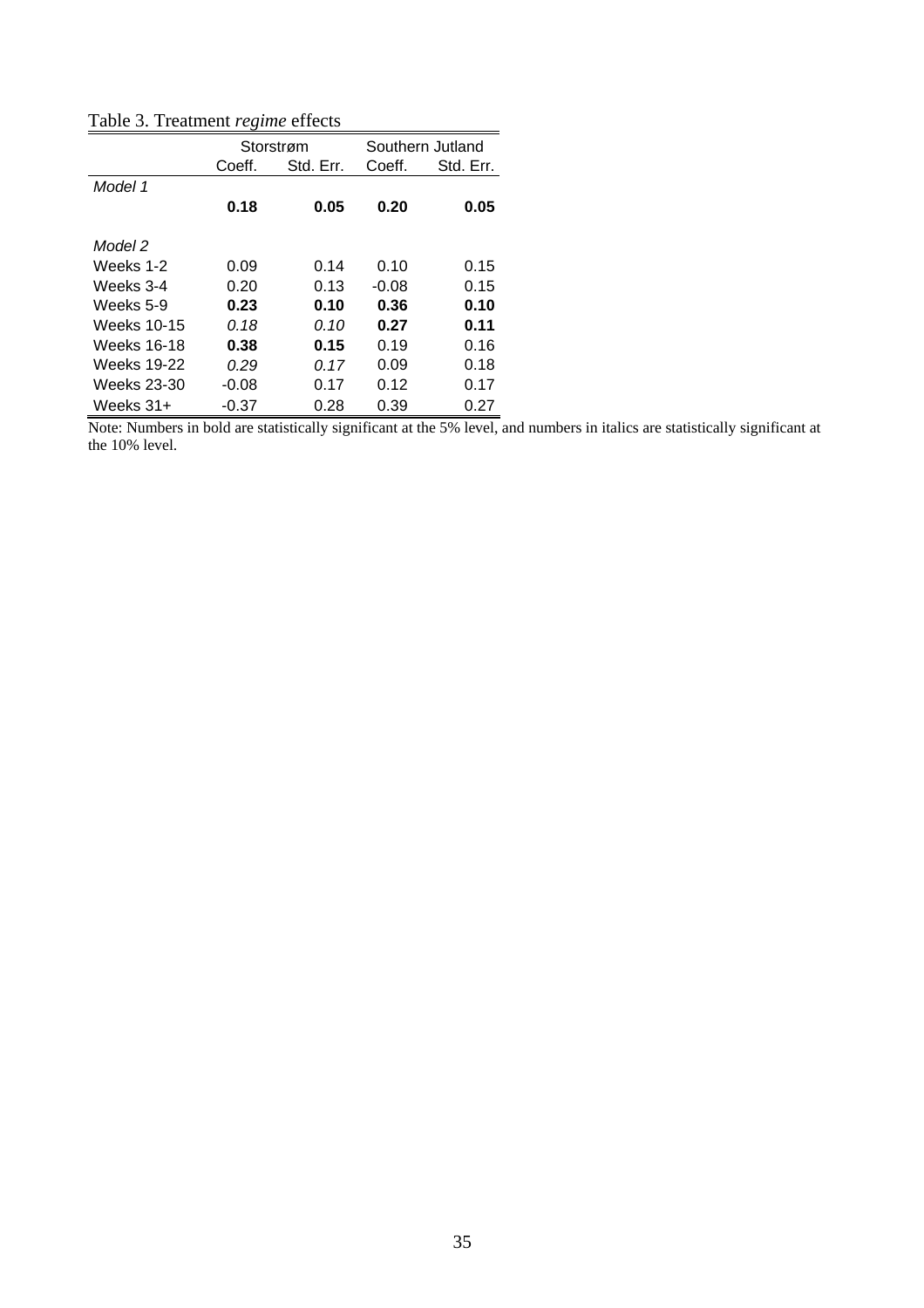|                                      | Storstrøm |                  |         |           | Southern Jutland |                   |         |           |
|--------------------------------------|-----------|------------------|---------|-----------|------------------|-------------------|---------|-----------|
|                                      |           | Treatments       |         | Controls  |                  | <b>Treatments</b> |         | Controls  |
|                                      | Coeff.    | Std. Err. Coeff. |         | Std. Err. | Coeff.           | Std. Err. Coeff.  |         | Std. Err. |
| <b>Treatment Group Indicators</b>    |           |                  |         |           |                  |                   |         |           |
| Weeks 1-2                            | 0.07      | 0.15             |         |           | 0.08             | 0.15              |         |           |
| Weeks 3-4                            | 0.13      | 0.15             |         |           | $-0.10$          | 0.15              |         |           |
| Weeks 5-9                            | 0.20      | 0.12             |         |           | 0.42             | 0.14              |         |           |
| <b>Weeks 10-15</b>                   | 0.17      | 0.14             |         |           | 0.38             | 0.14              |         |           |
| <b>Weeks 16-18</b>                   | 0.45      | 0.18             |         |           | 0.31             | 0.20              |         |           |
| <b>Weeks 19-22</b>                   | 0.46      | 0.20             |         |           | 0.28             | 0.21              |         |           |
| <b>Weeks 23-30</b>                   | 0.19      | 0.21             |         |           | 0.31             | 0.20              |         |           |
| Weeks 31+                            | $-0.01$   | 0.31             |         |           | 0.53             | 0.31              |         |           |
|                                      |           |                  |         |           |                  |                   |         |           |
| <b>Specific Treatment Effects</b>    |           |                  |         |           |                  |                   |         |           |
| <b>Meetings</b>                      |           |                  |         |           |                  |                   |         |           |
| CV Meeting during past 2 weeks       | $-0.14$   | 0.13             | $-0.28$ | 0.17      | $-0.66$          | 0.16              | $-0.42$ | 0.18      |
| Job Plan Meeting during past 2 weeks | 0.09      | 0.10             | $-0.05$ | 0.12      | $-0.13$          | 0.13              | $-0.04$ | 0.16      |
| Contact Meeting during past 2 weeks  | $-0.15$   | 0.25             | $-0.16$ | 0.30      | $-0.99$          | 0.47              | 0.08    | 0.59      |
| Job Assignment Meting past 2 weeks   | $-0.17$   | 0.27             | 0.48    | 0.27      | 0.18             | 0.27              | 0.49    | 0.36      |
| Cumulative number of meetings past 4 |           |                  |         |           |                  |                   |         |           |
| weeks                                | 0.04      | 0.05             | 0.05    | 0.07      | 0.00             | 0.08              | $-0.06$ | 0.10      |
| In Program Indicators                |           |                  |         |           |                  |                   |         |           |
| <b>JSA</b>                           | $-0.02$   | 0.13             | $-0.10$ | 0.22      | $-0.66$          | 0.21              |         |           |
| Education                            | $-0.85$   | 0.31             | $-1.20$ | 0.41      | $-1.15$          | 0.39              | $-1.07$ | 0.46      |
| Private Sector Empl. Subs            | $-1.15$   | 0.38             | $-0.80$ | 0.55      | $-1.10$          | 0.90              | $-1.22$ | 1.17      |
| Public Sector Temp. Job              | $-0.96$   | 0.34             | $-0.83$ | 0.72      | $-1.07$          | 0.36              | $-1.61$ | 0.75      |
| <b>Vocational Training Program</b>   | $-0.94$   | 0.43             | $-0.49$ | 0.48      | $-0.20$          | 0.26              | $-1.46$ | 0.84      |
| <b>Completed Program Indicators</b>  |           |                  |         |           |                  |                   |         |           |
| <b>JSA</b>                           | $-0.10$   | 0.10             | 0.01    | 0.10      | 0.04             | 0.11              | 0.72    | 1.45      |
| Education                            | $-0.13$   | 0.32             | $-0.20$ | 0.32      | 0.23             | 0.29              | 0.32    | 0.37      |
| Private Sector Empl. Subs            | $-1.44$   | 0.97             |         |           |                  |                   |         |           |
| Public Sector Temp. Job              | $-3.88$   | 44.20            | 0.48    | 0.92      | $-0.37$          | 0.65              | $-0.10$ | 0.71      |
| <b>Vocational Training Program</b>   | 0.04      | 0.26             | 0.24    | 0.42      | 0.28             | 0.22              | 0.47    | 0.39      |
| <b>Other Activities</b>              |           |                  |         |           |                  |                   |         |           |
| <b>Assignment Meeting</b>            | 0.09      | 0.46             | 0.75    | 0.46      | 0.15             | 0.56              | 0.50    | 0.46      |
| Job Interview                        | 0.59      | 0.35             | 0.38    | 0.34      | $-0.83$          | 0.62              | 0.25    | 0.46      |
| Assignment to Private Agency         | $-0.08$   | 0.11             | $-0.09$ | 0.10      | $-0.21$          | 0.12              | $-0.25$ | 0.10      |

**Table 4.** Treatment *regime* effects and specific treatment effects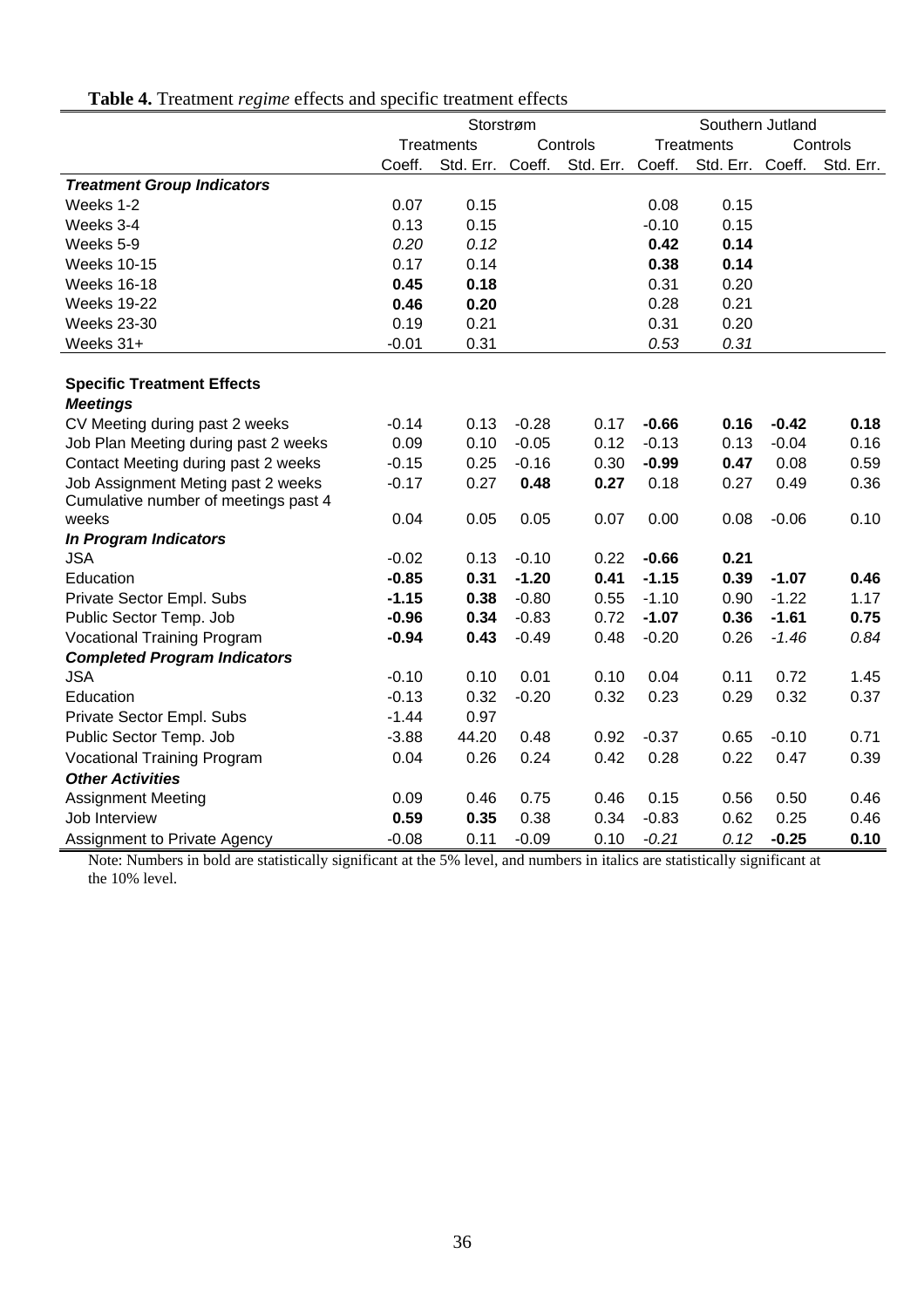|                                 |         | Storstrøm |         | Southern Jutland |
|---------------------------------|---------|-----------|---------|------------------|
|                                 | Coeff.  | Std. Err. | Coeff.  | Std. Err.        |
| <b>Treatment Group</b>          |         |           |         |                  |
| <i><u><b>Indicators</b></u></i> |         |           |         |                  |
| Weeks 1-2                       | 0.06    | 0.14      | 0.07    | 0.15             |
| Weeks 3-4                       | 0.08    | 0.15      | $-0.08$ | 0.15             |
| Weeks 5-9                       | 0.05    | 0.13      | 0.18    | 0.14             |
| Weeks 10-15                     | 0.03    | 0.14      | $-0.03$ | 0.15             |
| Weeks 16-18                     | 0.30    | 0.18      | $-0.09$ | 0.21             |
| <b>Weeks 19-22</b>              | 0.29    | 0.19      | $-0.23$ | 0.22             |
| Weeks 23-30                     | $-0.01$ | 0.21      | $-0.14$ | 0.21             |
| Weeks $31+$                     | $-0.18$ | 0.32      | 0.06    | 0.31             |
|                                 |         |           |         |                  |
| Estimated activity rate         | 0.44    | 0.17      | 1.62    | 0.25             |

**Table 5.** Treatment *regime* effects, and the effect of the activity rate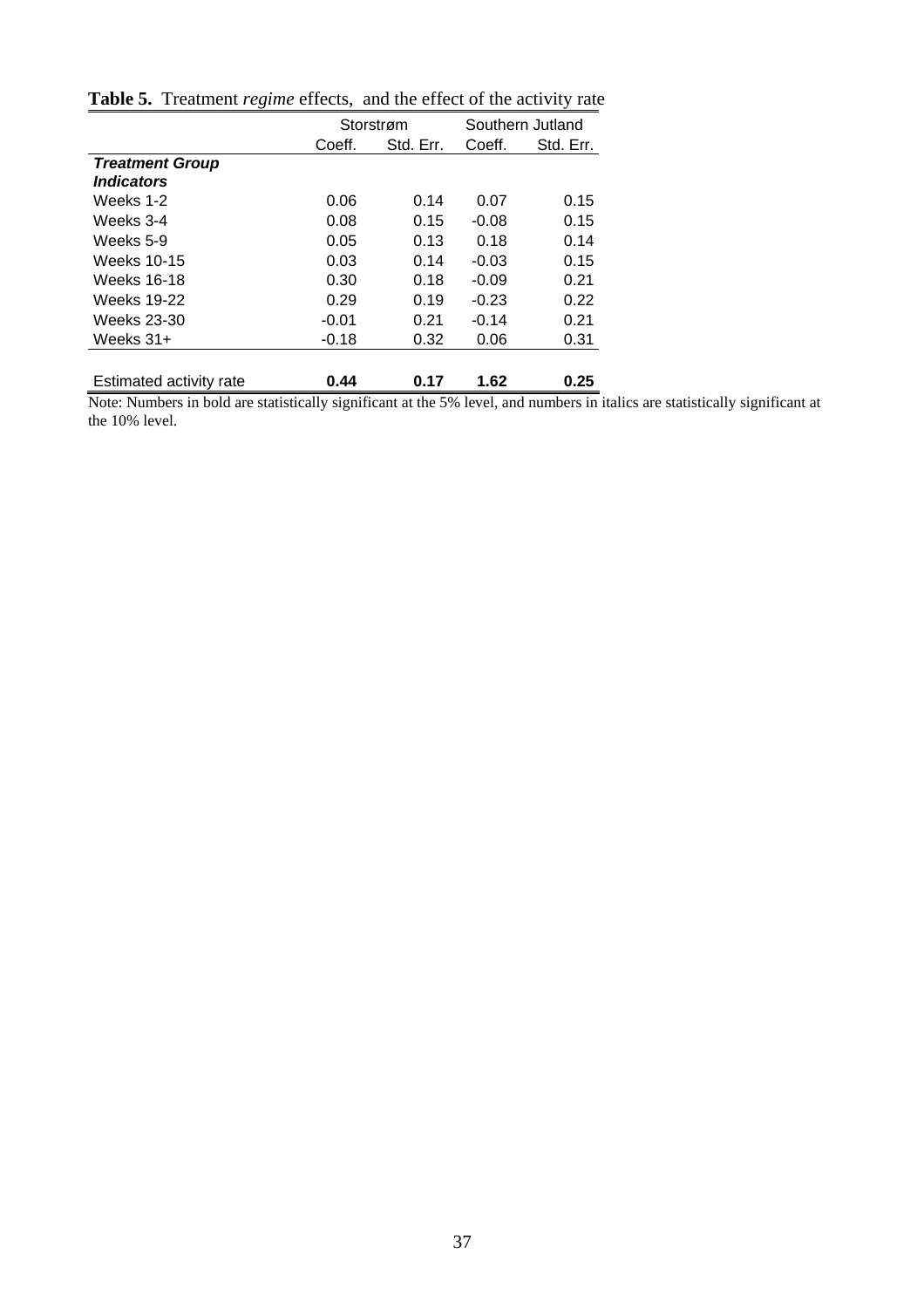|                                         | Storstrøm |           |         | Southern Jutland |
|-----------------------------------------|-----------|-----------|---------|------------------|
|                                         | Coeff.    | Std. Err. | Coeff.  | Std. Err.        |
| <b>Treatment Group Indicators</b>       |           |           |         |                  |
| Weeks 1-2                               | 0.07      | 0.14      | 0.06    | 0.15             |
| Weeks 3-4                               | 0.10      | 0.15      | $-0.08$ | 0.15             |
| Weeks 5-9                               | 0.23      | 0.21      | 0.11    | 0.17             |
| Weeks 10-15                             | 0.08      | 0.16      | $-0.21$ | 0.16             |
| Weeks 16-18                             | 0.38      | 0.20      | $-0.32$ | 0.22             |
| <b>Weeks 19-22</b>                      | 0.41      | 0.23      | $-0.60$ | 0.25             |
| Weeks 22-30                             | 0.16      | 0.25      | $-0.44$ | 0.24             |
| Weeks $31+$                             | 0.00      | 0.34      | $-0.21$ | 0.34             |
|                                         |           |           |         |                  |
| Estimated meeting intensity             | 0.47      | 0.23      | 2.30    | 0.32             |
| Estimated program participation<br>rate | $-0.51$   | 0.73      | 1.73    | 0.66             |

**Table 6.** Treatment *regime* effects and the effects of program participation rates and meetings intensitites  $\overline{a}$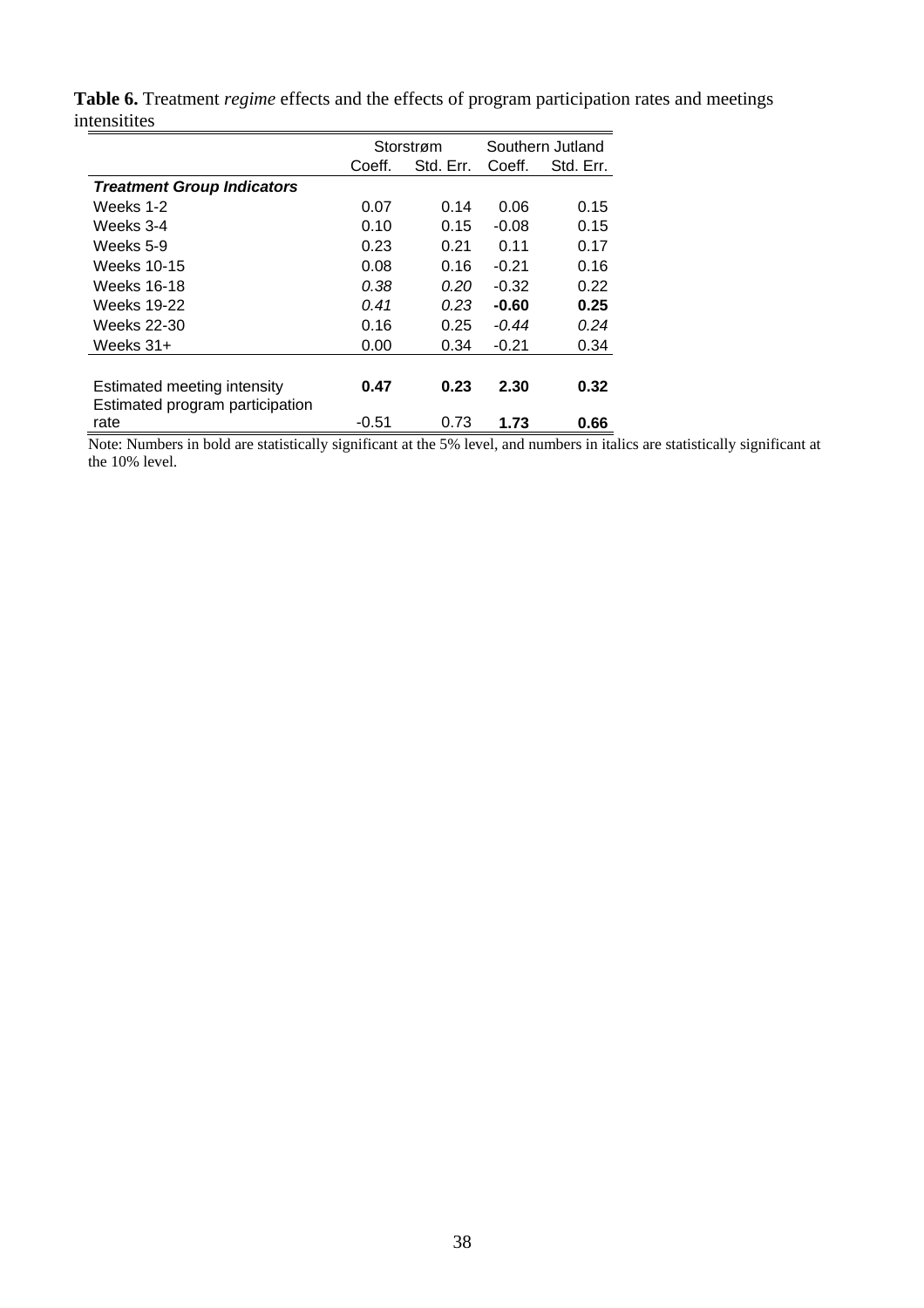## Figure 1. A Duration Timeline for The Social Experiment

| Information letter<br>is sent to the un-<br>employed worker<br>explaining the<br>new regime | Visitation and job<br>search assistance $-$<br>two weeks duration | Frequent meetings with<br>case workers to promote<br>active job search - from<br>week 6 on | Full time program<br>participation for at<br>least 13 weeks | End of<br>treatment   |
|---------------------------------------------------------------------------------------------|-------------------------------------------------------------------|--------------------------------------------------------------------------------------------|-------------------------------------------------------------|-----------------------|
| 1.5<br>0                                                                                    | 5-6                                                               |                                                                                            | $16-18$                                                     | 26-30<br>Time (weeks) |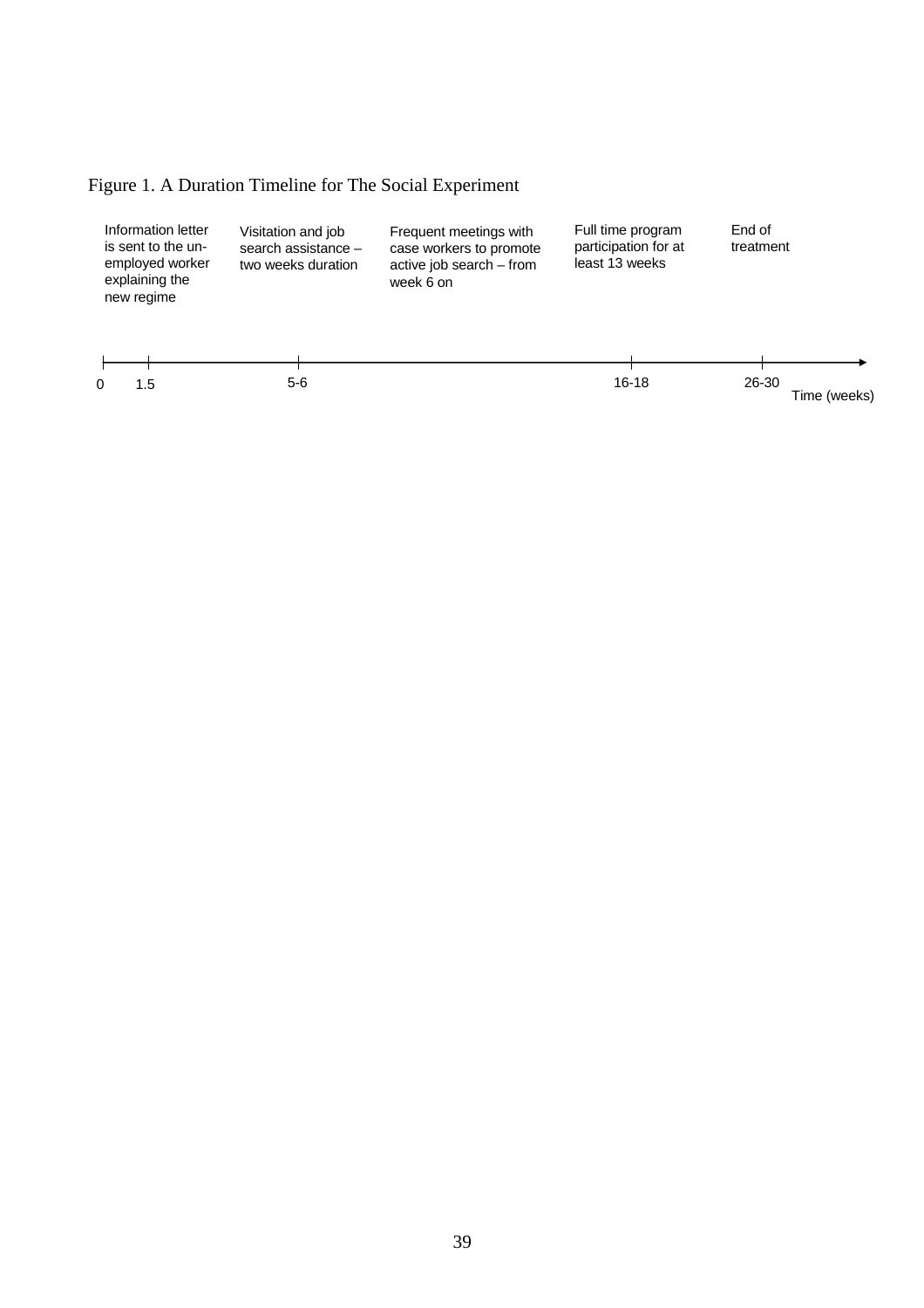

Figure 2. Entry rate into job search assistance/visitation program, Storstrøm county

Figure 3. Entry rate into job search assistance/visitation program, Southern Jutland county

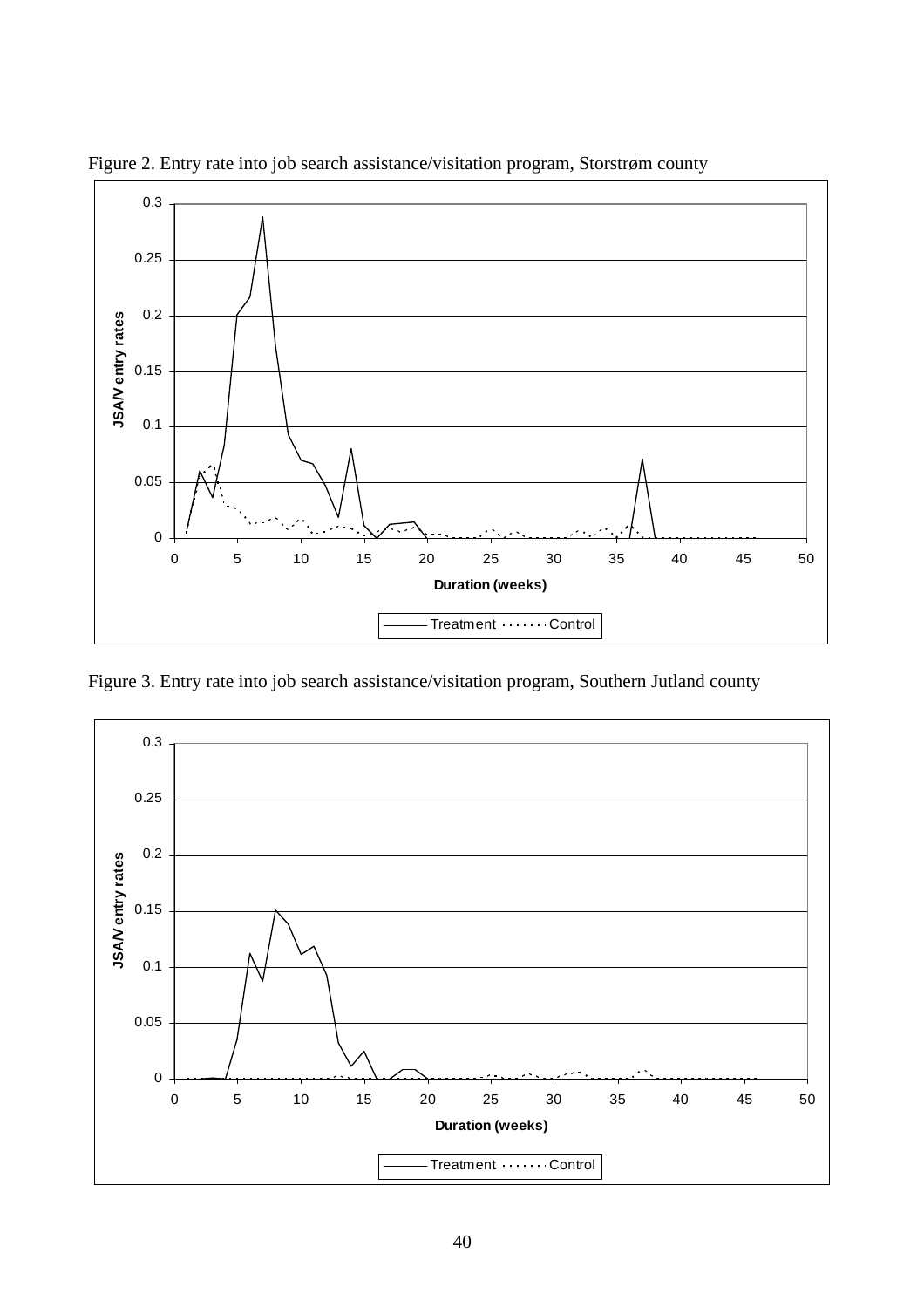

Figure 4. Meetings intensity, Storstrøm county

Figure 5. Meetings intensity, Southern Jutland county

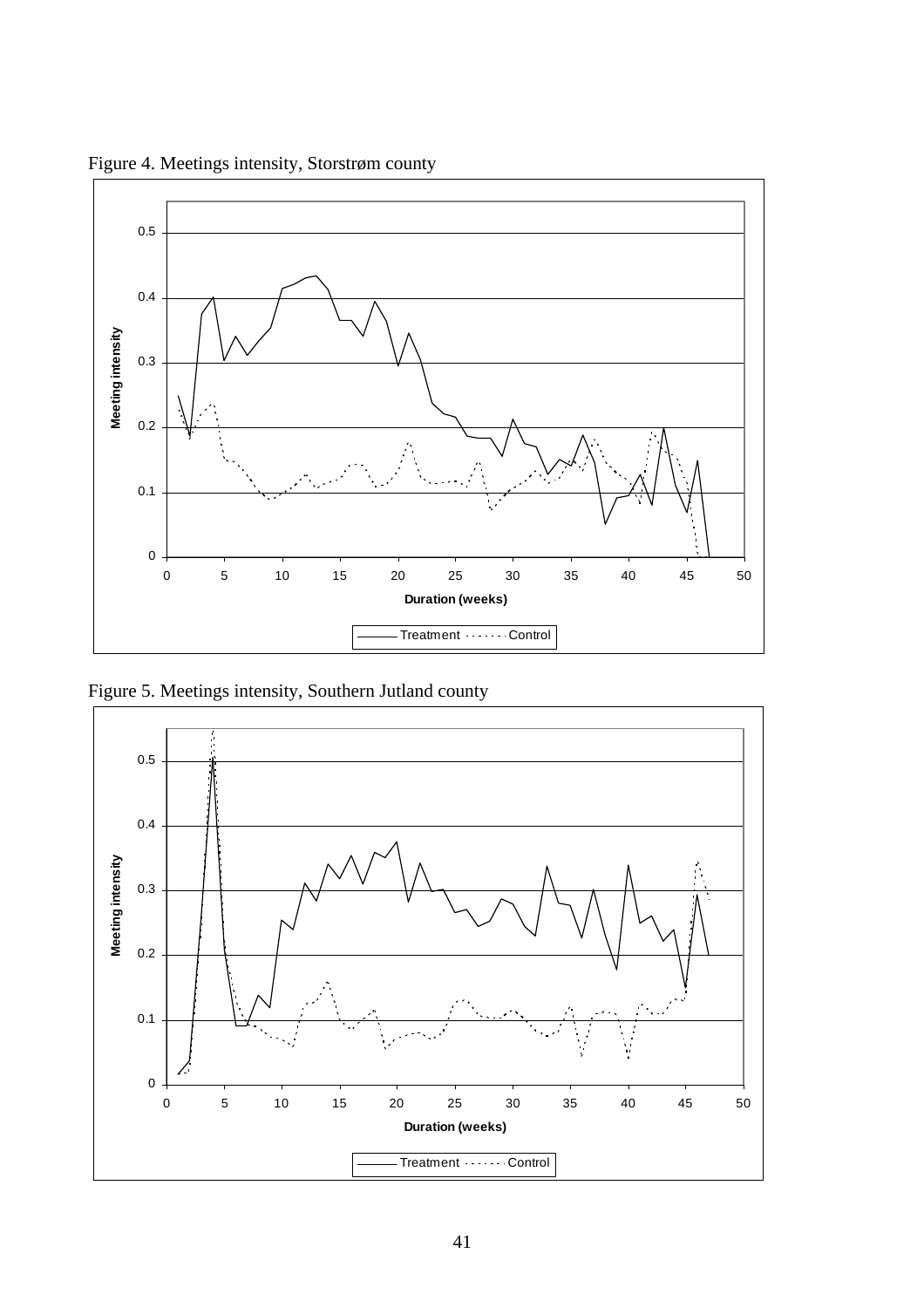

Figure 6. Program participation rate, Storstrøm county

Figure 7. Program participation rate, Southern Jutland county

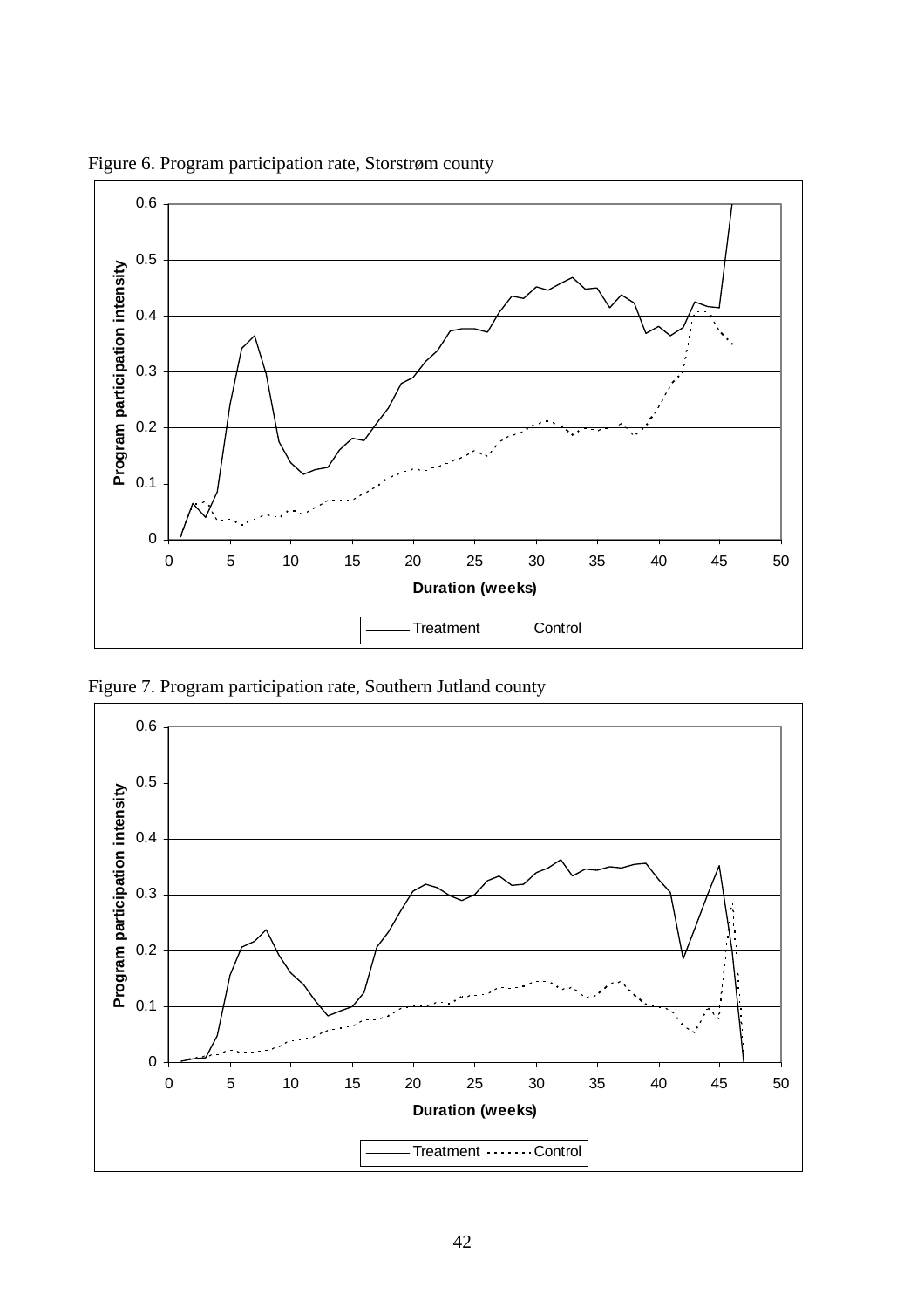

Figure 8. Difference in activity rates between treatment and control groups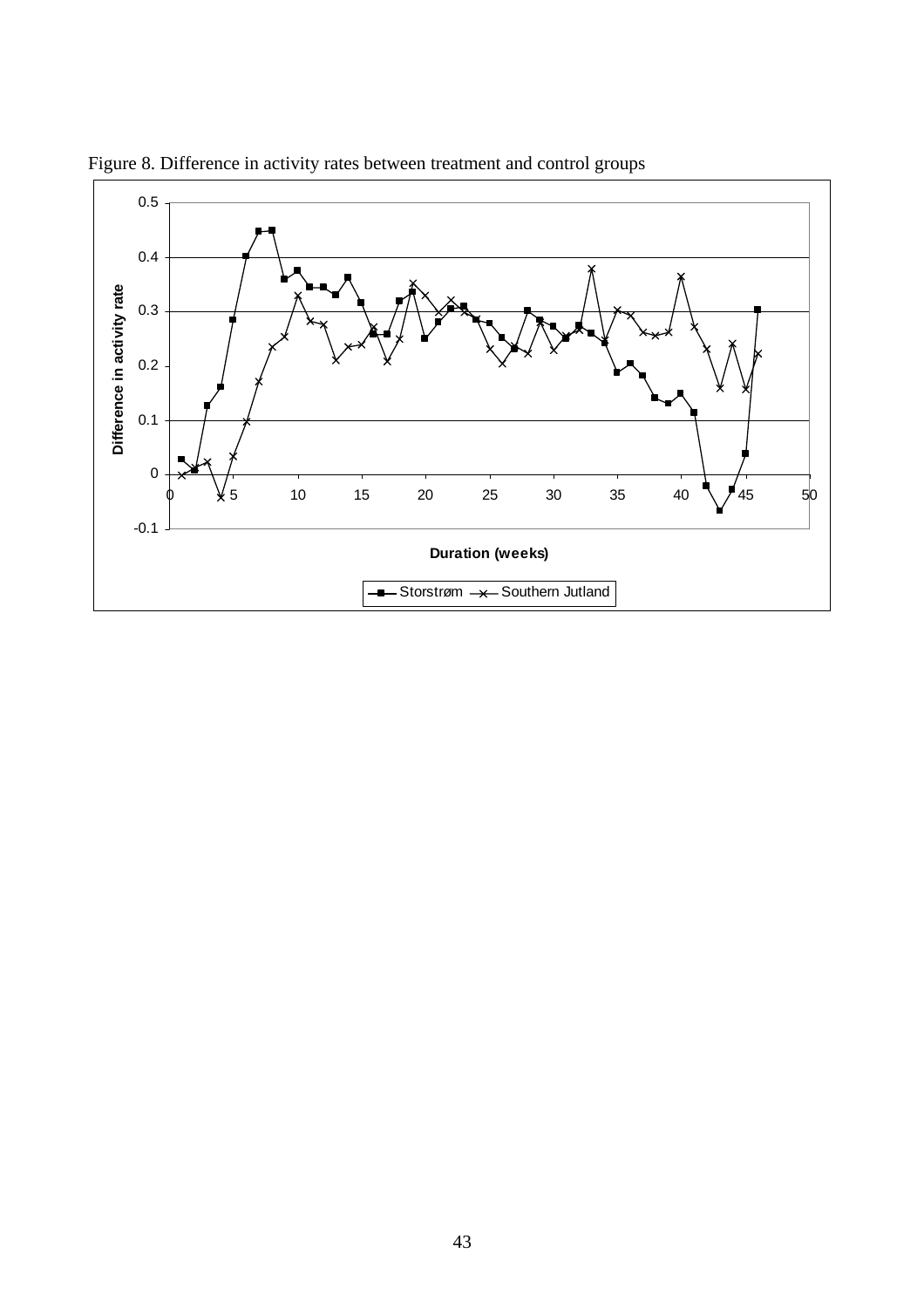

Figure 9. Intensity of assignment to private contractors, Storstrøm county

Figure 10. Intensity of assignment to private contractors, Southern Jutland county

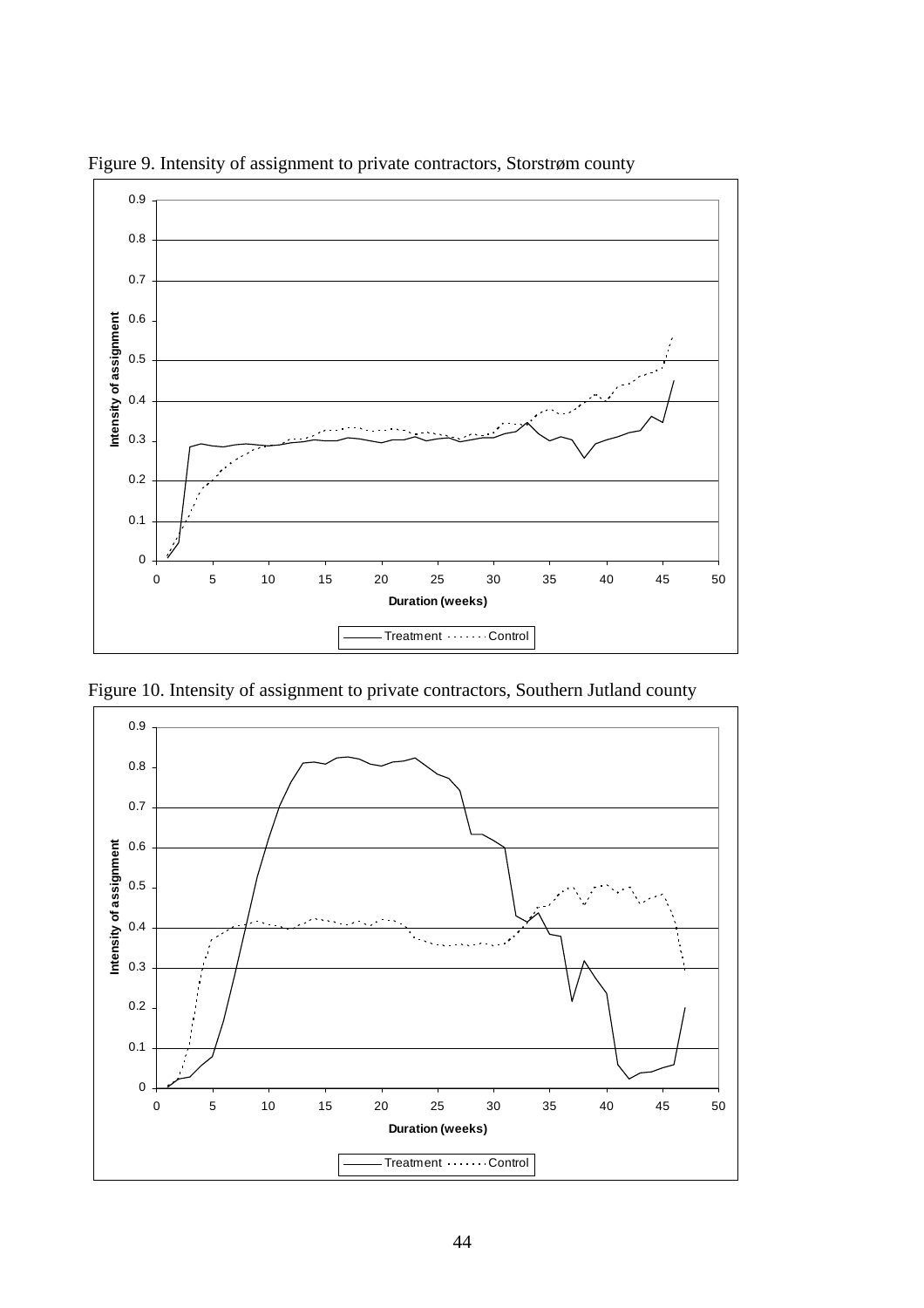

Figure 11. Kaplan-Meier survival functions in unemployment, Storstrøm county

Note: Shaded lines represent 95% confidence intervals for the survival functions



Figure 12. Kaplan-Meier survival functions in unemployment, Southern Jutland county

Note: Shaded lines represent 95% confidence intervals for the survival functions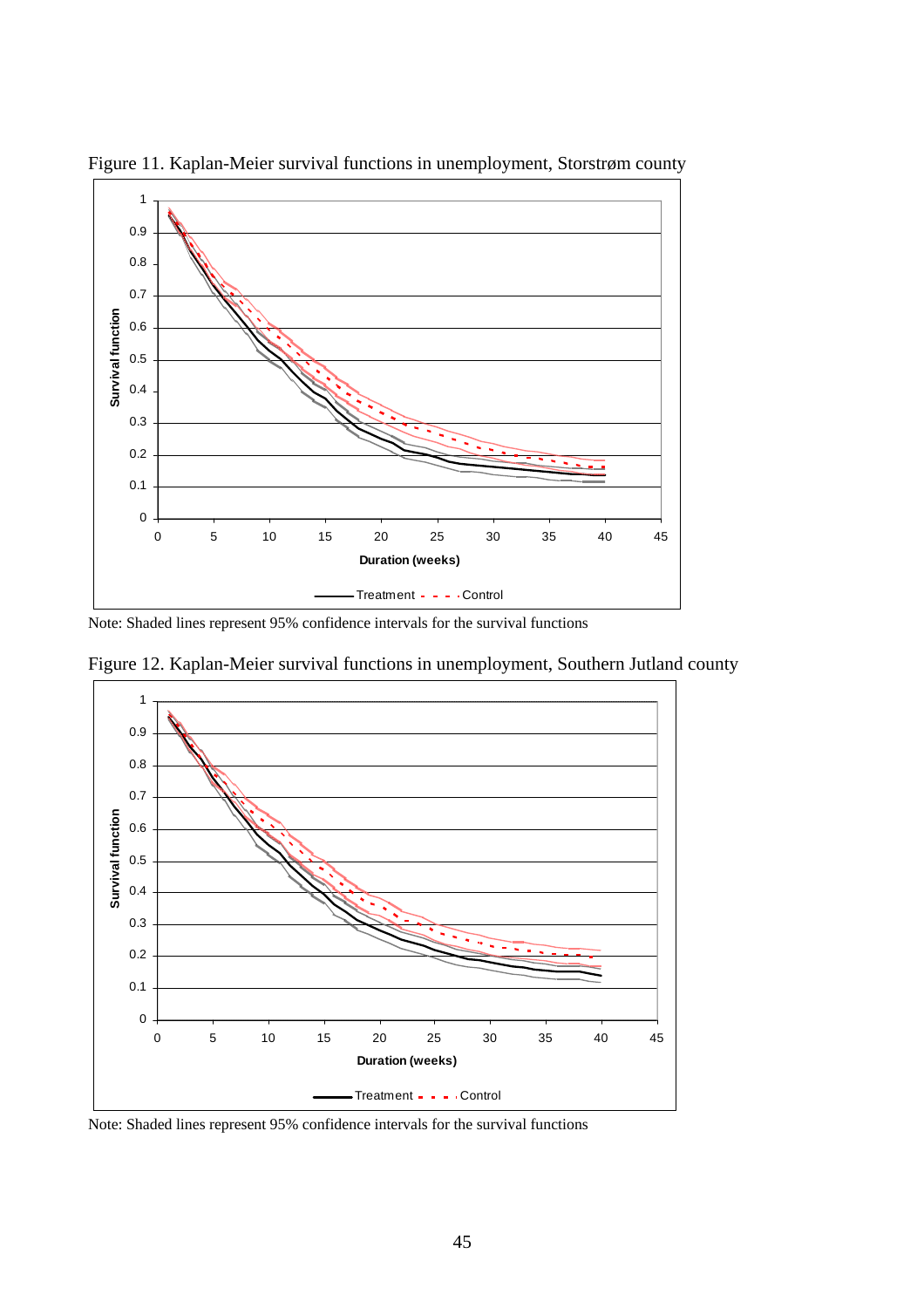

Figure 13. Kaplan-Meier exit rates from unemployment, Storstrøm county

Figure 14. Kaplan-Meier exit rates from unemployment, Southern Jutland county

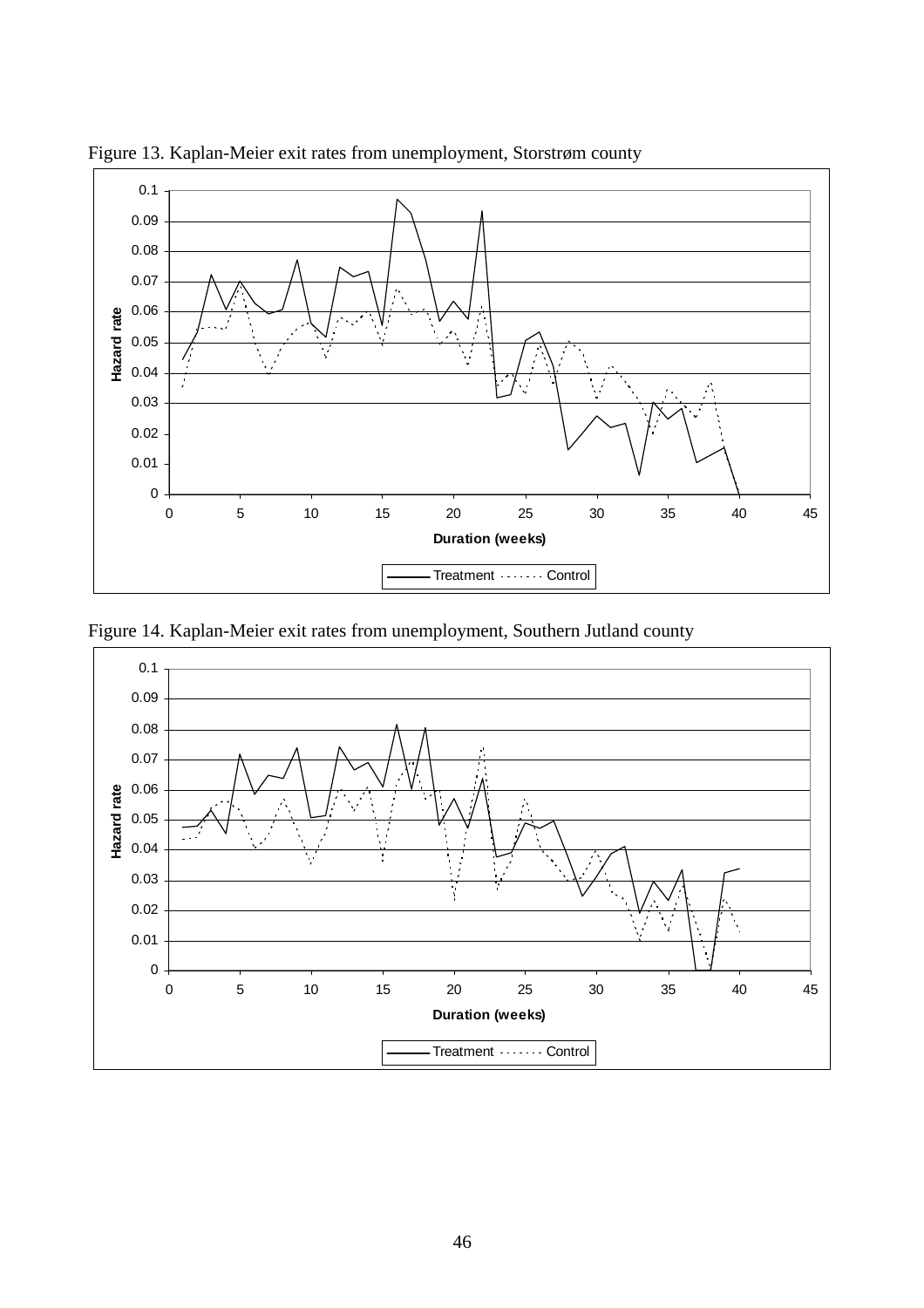

Figure 15. Flexibly estimated treatment effects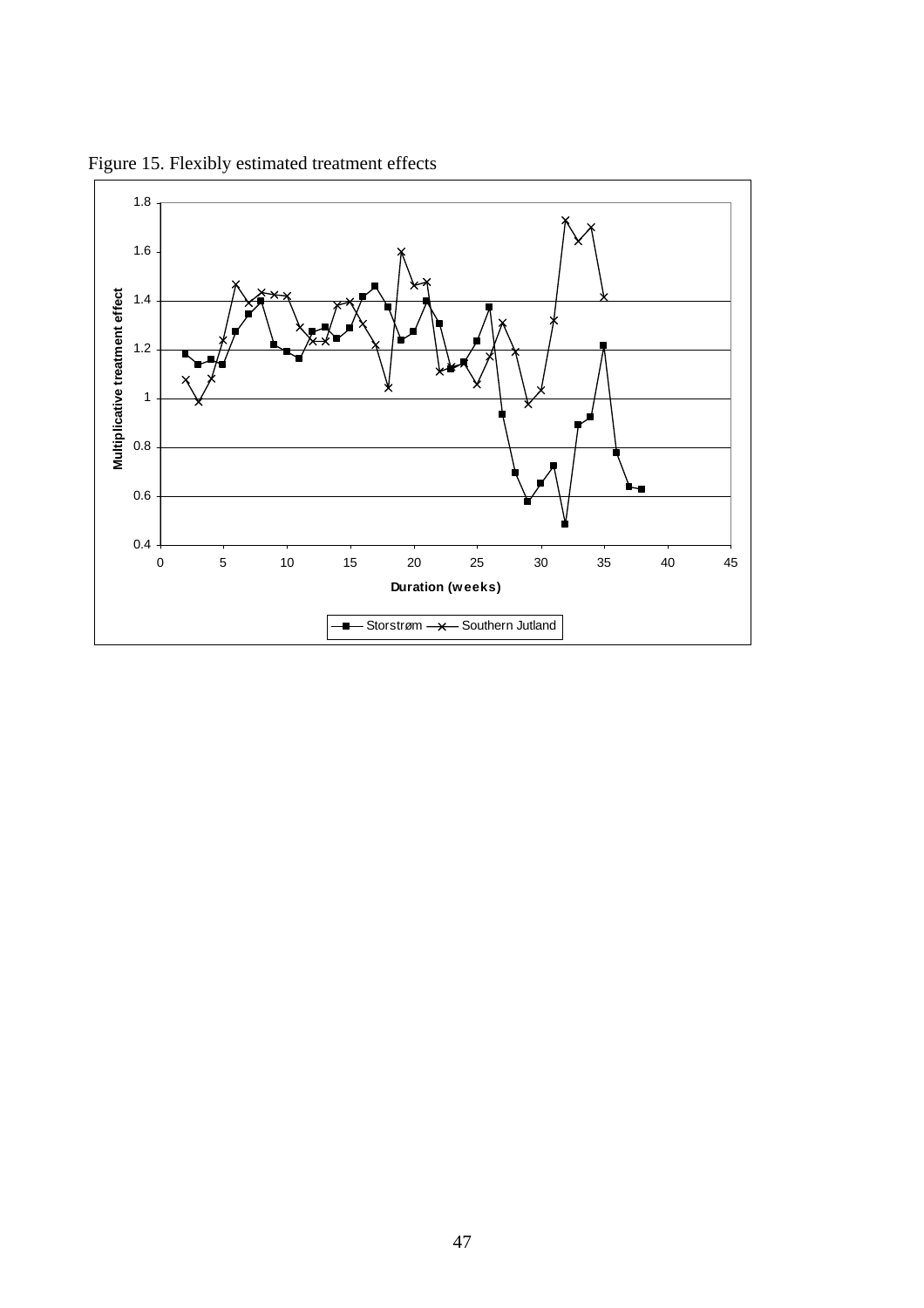## **Appendix**

|                                  | Storstrøm |           | Southern Jutland |           |
|----------------------------------|-----------|-----------|------------------|-----------|
|                                  | Coeff.    | Std. Err. | Coeff.           | Std. Err. |
| Starting week:                   |           |           |                  |           |
| 43, 2005                         | 0.25      | 0.22      | 0.19             | 0.20      |
| 44, 2005                         | 0.05      | 0.17      | 0.04             | 0.17      |
| 45, 2005                         | 0.14      | 0.21      | 0.03             | 0.24      |
| 46, 2005                         | 0.01      | 0.22      | 0.00             | 0.22      |
| 47, 2005                         | 0.19      | 0.21      | $-0.05$          | 0.24      |
| 48, 2005                         | 0.07      | 0.18      | $-0.15$          | 0.18      |
| 49, 2005                         | 0.35      | 0.19      | 0.00             | 0.21      |
| 50, 2005                         | 0.19      | 0.19      | $-0.04$          | 0.20      |
| 52, 2005                         | 0.55      | 0.17      | 0.45             | 0.17      |
| 1,2006                           | 0.25      | 0.16      | 0.05             | 0.17      |
| 2, 2006                          | 0.70      | 0.18      | 0.34             | 0.19      |
| 3,2006                           | 0.49      | 0.18      | 0.34             | 0.20      |
| 4,2006                           | 1.00      | 0.17      | 0.71             | 0.18      |
| 5,2006                           | 0.23      | 0.16      | 0.05             | 0.17      |
| 6,2006                           | 0.26      | 0.19      | 0.11             | 0.20      |
| 7,2006                           | 0.56      | 0.19      | 0.60             | 0.21      |
| 8, 2006                          |           |           |                  |           |
| Gender                           |           |           |                  |           |
| Male                             | 0.40      | 0.06      | 0.36             | 0.06      |
| Female                           |           |           |                  |           |
| Age group                        |           |           |                  |           |
| Less than 24                     | 0.12      | 0.09      | 0.25             | 0.10      |
| 25-29                            | 0.11      | 0.09      | 0.03             | 0.09      |
| 30-39                            |           |           |                  |           |
| 40-49                            | $-0.14$   | 0.07      | 0.02             | 0.08      |
| 50-59                            | $-0.27$   | 0.07      | $-0.26$          | 0.08      |
| 60 and older                     | $-0.21$   | 0.16      | $-0.06$          | 0.17      |
| Ethnicity                        |           |           |                  |           |
| Danish                           |           |           |                  |           |
| Western Immigrant                | $-0.27$   | 0.19      | 0.05             | 0.14      |
| Non-western                      |           |           |                  |           |
| Immigrant                        | $-0.19$   | 0.13      | $-0.26$          | 0.15      |
| Unemployment Insurance           |           |           |                  |           |
| Fund                             |           |           |                  |           |
| <b>Construction workers</b>      | 0.83      | 0.10      | 0.44             | 0.11      |
| Metal Industry                   | $-0.02$   | 0.11      | $-0.27$          | 0.12      |
| Manufacturing                    |           |           |                  |           |
| Technicians                      | $-0.30$   | 0.12      | $-0.05$          | 0.14      |
| Trade                            | $-0.27$   | 0.09      | $-0.50$          | 0.11      |
| White collar                     | $-0.11$   | 0.09      | $-0.10$          | 0.10      |
| Academics                        | $-0.43$   | 0.17      | $-0.18$          | 0.17      |
| <b>Others</b>                    | $-0.52$   | 0.15      | $-0.56$          | 0.12      |
| Self-employed                    | $-0.18$   | 0.08      | $-0.27$          | 0.08      |
| Past Public Income Transfer Rate |           |           |                  |           |
| Last year                        | $-0.56$   | 0.11      | $-0.47$          | 0.12      |
| 1-2 years ago                    | $-0.02$   | 0.12      | 0.02             | 0.12      |
| 2-3 years ago                    | $-0.16$   | 0.10      | $-0.19$          | 0.10      |
|                                  |           |           |                  |           |

**Table A1.** Cofficients to background characteristcs in duration Model 1.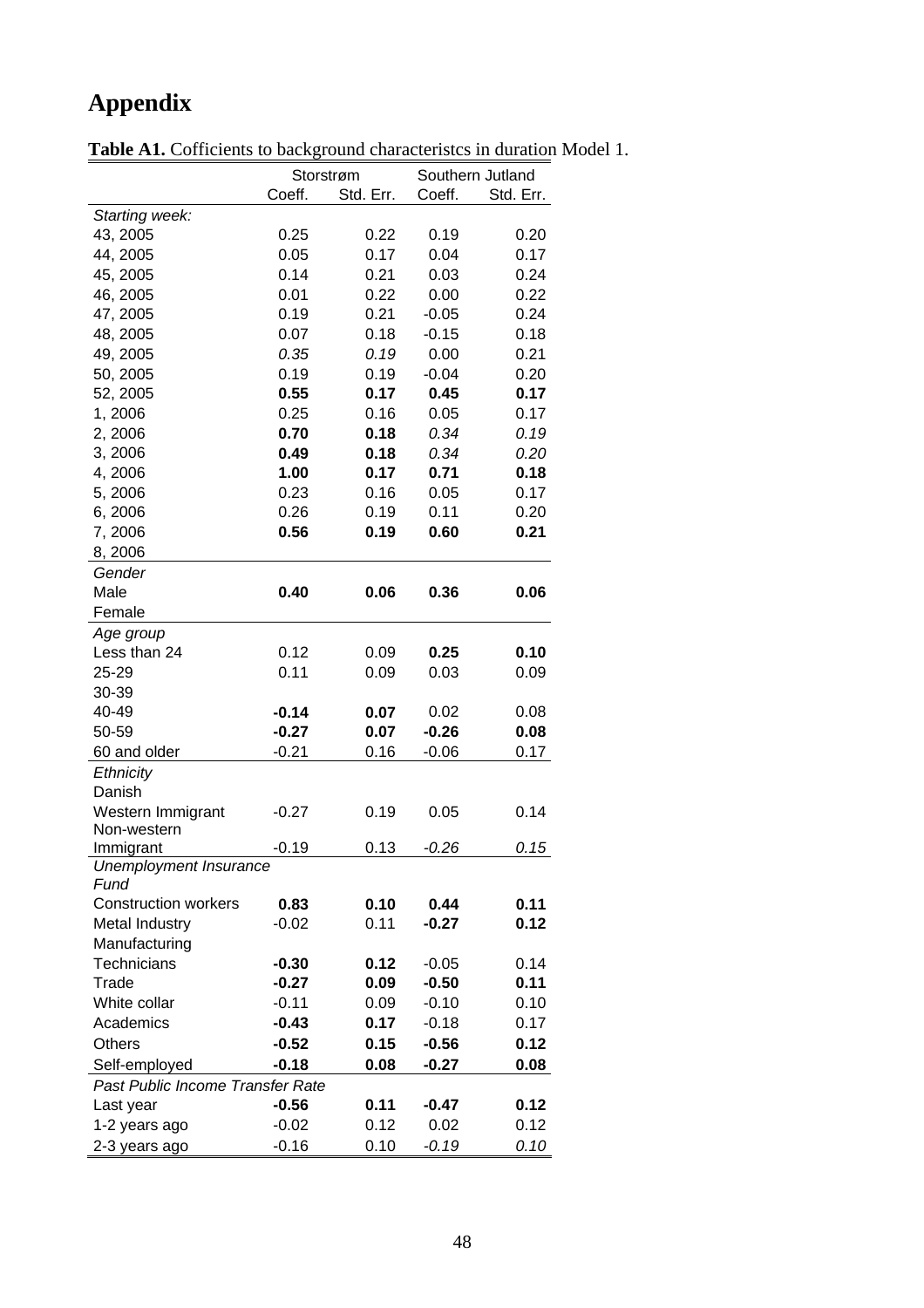|  | <b>Table A2.</b> Estimation of the weekly activity rate |  |  |  |  |
|--|---------------------------------------------------------|--|--|--|--|
|--|---------------------------------------------------------|--|--|--|--|

|                                   |          | Storstrøm |          | Southern Jutland |
|-----------------------------------|----------|-----------|----------|------------------|
|                                   | Coeff.   | Std. Err. | Coeff.   | Std. Err.        |
| Starting week:                    |          |           |          |                  |
| 43, 2005                          | 0.050    | 0.101     | 0.183    | 0.100            |
| 44, 2005                          | 0.067    | 0.083     | 0.336    | 0.090            |
| 45, 2005                          | $-0.176$ | 0.099     | 0.127    | 0.112            |
| 46, 2005                          | $-0.002$ | 0.095     | 0.135    | 0.110            |
| 47, 2005                          | 0.227    | 0.102     | 0.376    | 0.106            |
| 48, 2005                          | 0.075    | 0.086     | 0.369    | 0.091            |
| 49, 2005                          | $-0.085$ | 0.092     | 0.576    | 0.100            |
| 50, 2005                          | $-0.254$ | 0.097     | 0.260    | 0.104            |
| 52, 2005                          | $-0.012$ | 0.085     | 0.265    | 0.095            |
| 1,2006                            | $-0.034$ | 0.081     | 0.314    | 0.089            |
| 2,2006                            | $-0.009$ | 0.098     | $-0.068$ | 0.111            |
| 3, 2006                           | 0.070    | 0.102     | 0.342    | 0.116            |
| 4, 2006                           | $-0.073$ | 0.092     | 0.385    | 0.106            |
| 5,2006                            | 0.050    | 0.084     | 0.376    | 0.093            |
| 6,2006                            | $-0.086$ | 0.100     | 0.263    | 0.107            |
| 7,2006                            | $-0.184$ | 0.104     | $-0.163$ | 0.158            |
|                                   |          |           |          |                  |
| 8, 2006                           |          |           |          |                  |
| Gender                            |          |           |          |                  |
| Male                              | $-0.067$ | 0.028     | 0.018    | 0.031            |
| Female                            |          |           |          |                  |
| Age group                         |          |           |          |                  |
| Less than 24                      | 0.177    | 0.052     | 0.217    | 0.051            |
| 25-29                             | 0.077    | 0.043     | 0.039    | 0.044            |
| 30-39                             |          |           |          |                  |
| 40-49                             | 0.047    | 0.034     | $-0.146$ | 0.039            |
| 50-59                             | 0.145    | 0.034     | $-0.067$ | 0.040            |
| 60 and older                      | $-0.002$ | 0.068     | $-0.081$ | 0.085            |
| Ethnicity                         |          |           |          |                  |
| Danish                            |          |           |          |                  |
| Western Immigrant                 | 0.073    | 0.076     | 0.052    | 0.073            |
| Non-western Immigrant             | 0.194    | 0.051     | 0.169    | 0.060            |
| Unemployment Insurance Fund       |          |           |          |                  |
| <b>Construction workers</b>       | 0.206    | 0.069     | 0.001    | 0.077            |
| Metal Industry                    | 0.045    | 0.062     | $-0.026$ | 0.073            |
| Manufacturing                     |          |           |          |                  |
| Technicians                       | 0.314    | 0.062     | 0.139    | 0.086            |
| Trade                             | $-0.148$ | 0.040     | $-0.010$ | 0.048            |
| White collar                      | 0.045    | 0.042     | $-0.259$ | 0.051            |
| Academics                         | $-0.080$ | 0.074     | 0.443    | 0.079            |
| <b>Others</b>                     | $-0.097$ | 0.062     | 0.073    | 0.055            |
| Self-employed                     | $-0.102$ | 0.036     | 0.040    | 0.038            |
| Past Public Income Transfer       |          |           |          |                  |
| Rate                              |          |           |          |                  |
| Last year                         | 0.082    | 0.048     | 0.251    | 0.050            |
| 1-2 years ago                     | $-0.190$ | 0.052     | 0.145    | 0.058            |
| 2-3 years ago                     | 0.000    | 0.044     | $-0.069$ | 0.049            |
| <b>Treatment Group Indicators</b> |          |           |          |                  |
| Weeks 1-2                         | 0.117    | 0.072     | 0.287    | 0.231            |
| Weeks 3-4                         | 0.753    | 0.071     | $-0.048$ | 0.071            |
| Weeks 5-9                         | 1.956    | 0.054     | 0.962    | 0.061            |
| <b>Weeks 10-15</b>                | 1.752    | 0.057     | 1.513    | 0.063            |
| <b>Weeks 16-18</b>                | 1.305    | 0.086     | 1.322    | 0.097            |
|                                   |          |           |          |                  |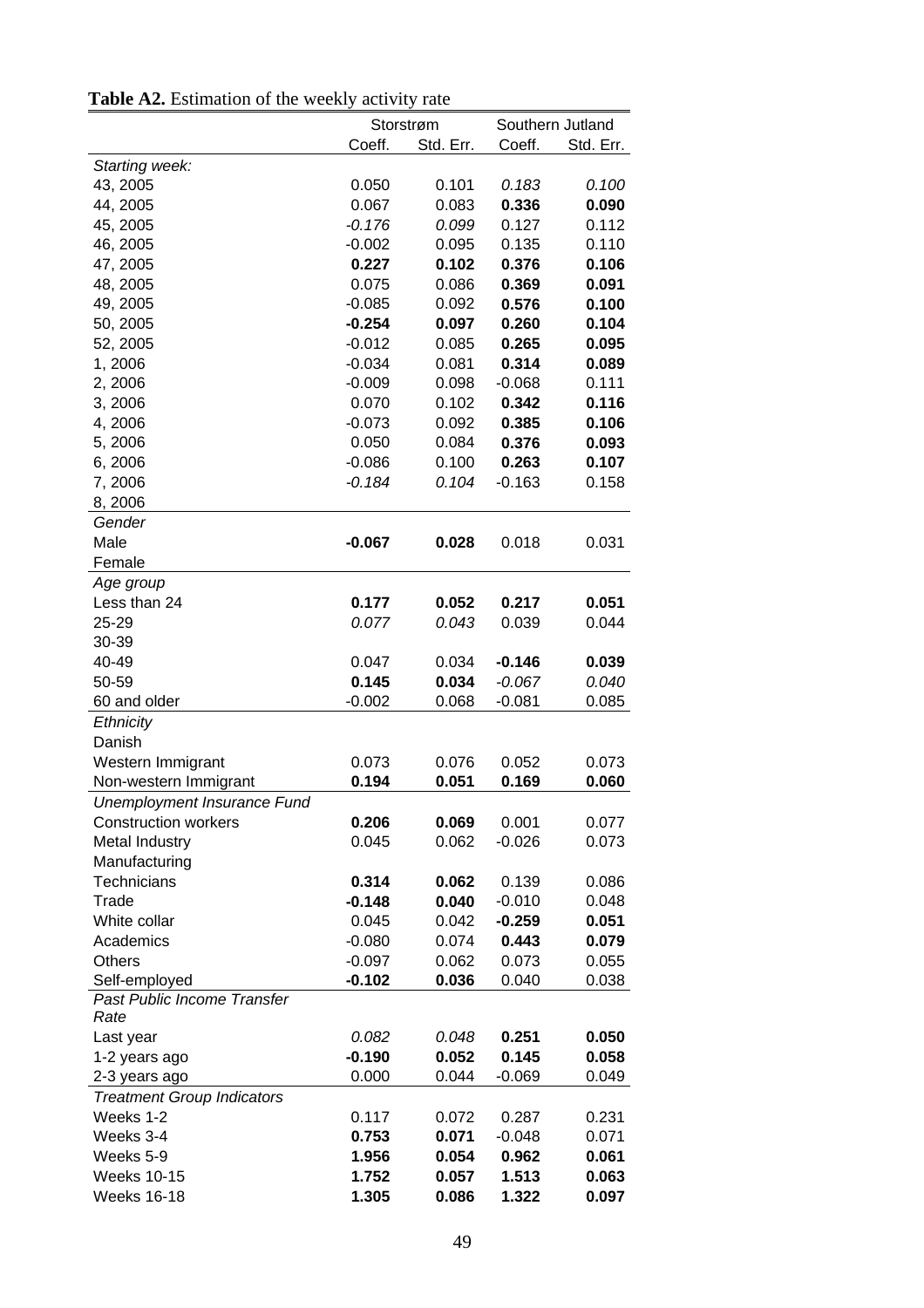| Weeks 19-22 | 1.323 | 0.083 | 1.663 | 0.092 |
|-------------|-------|-------|-------|-------|
| Weeks 22-30 | 1.238 | 0.068 | 1.217 | 0.071 |
| Weeks 31+   | 0.851 | 0.077 | 1.301 | 0.081 |

Note: The parameters shown are log odds ratios. The duration parameters are not shown in the table, but are available on request. Numbers in bold are statistically significant at the 5% level, and numbers in italics are statistically significant at the 10% level.